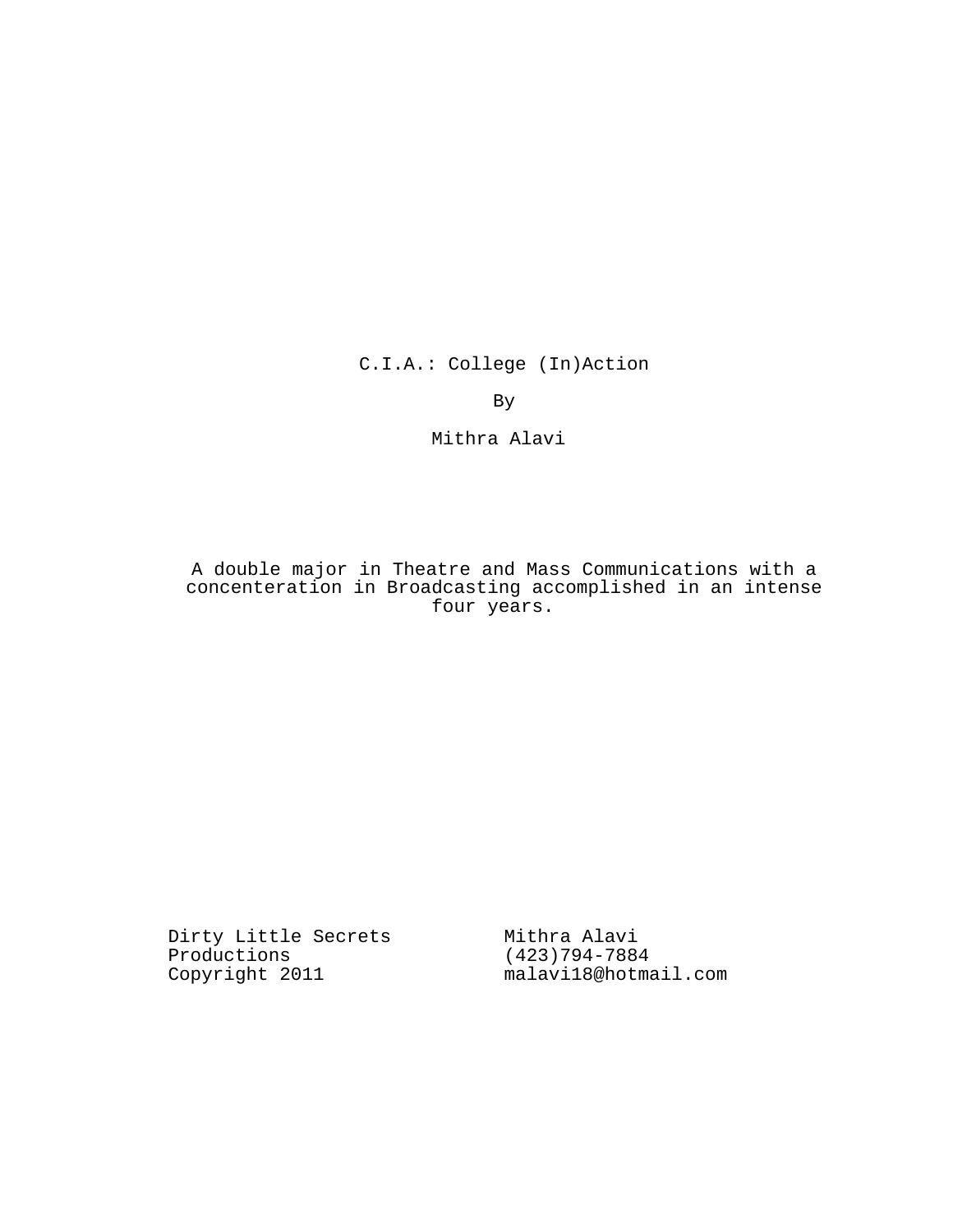## 1 SUNRISE

EXT. - EARLY MORNNING

STOCK FOOTAGE OF SUN RISING.

CUT TO:

### 2 NOISE

BLACK: ALARM CLOCK IS HEARD

CUT TO:

# 3 DAY 1

INT. DORM ROOM - EARLY MORNING

Alarm clock is going off in a small freshman dorm room. Music starts playing. FRESHMAN's (KYLIE) hand comes into shot and turns it off. She is sitting on the bed in pjs, awake and excited.

CUT TO:

### 4 DAY 2

INT. OF BEDROOM - EARLY MORNING

Music continues. A SOPHOMORE (SAMANTHA or SAM) reaches from her bed to turn off her alarm.

CUT TO:

5 DAY 3

INT. OF DORM ROOM - EARLY MORNING

Music continues. A JUNIOR(GABRIEL or GABY) is just getting in from a night of partying. Her roommate throws her alarm at her which she catches.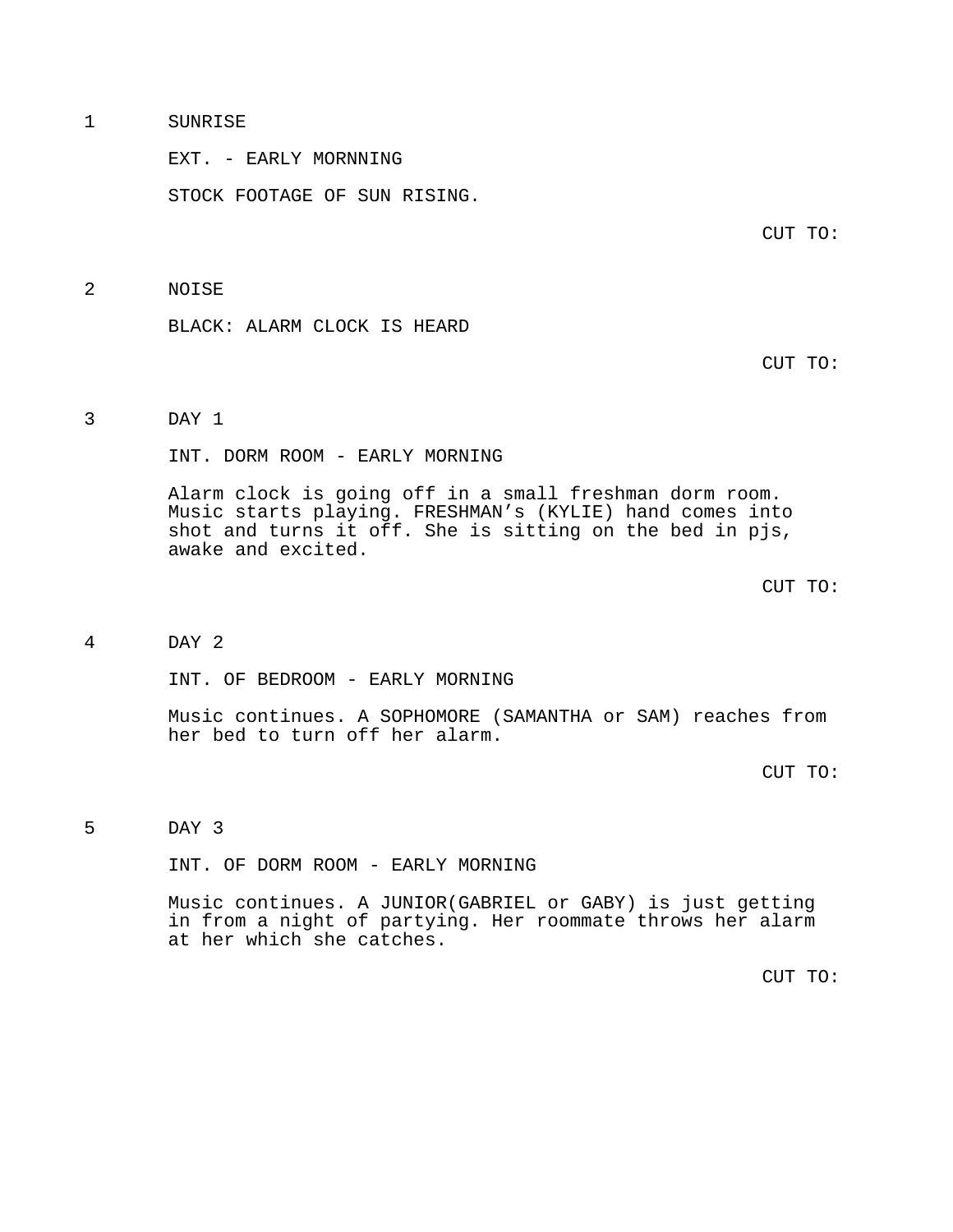6 DAY 4

INT. OF APARTMENT BEDROOM - EARLY MORNING

Music continues. SENIOR (TANYA) reaches out to turn off her alarm and then goes back to sleep.

CUT TO:

7 DAY 2

INT. OF DORM ROOM - EARLY MORNING

Music continues. SAM struggles into some yoga pants under a long t-shirt.

CUT TO:

8 DAY 4

INT. OF APARTMENT BEDROOM - EARLY MORNING

Music continues. TANYA turns over in bed and pulls her covers over her head.

CUT TO:

9 DAY 1

INT. OF HALLWAY - EARLY MORNING

Music continues. KYLIE wrapped in a towel and wearing flip-flops trying to sneak back to her room from communal showers.

CUT TO:

10 DAY 3

INT. OF DORM ROOM - EARLY MORNING

Music continues. GABY pours coffee into a cup and takes off her heels.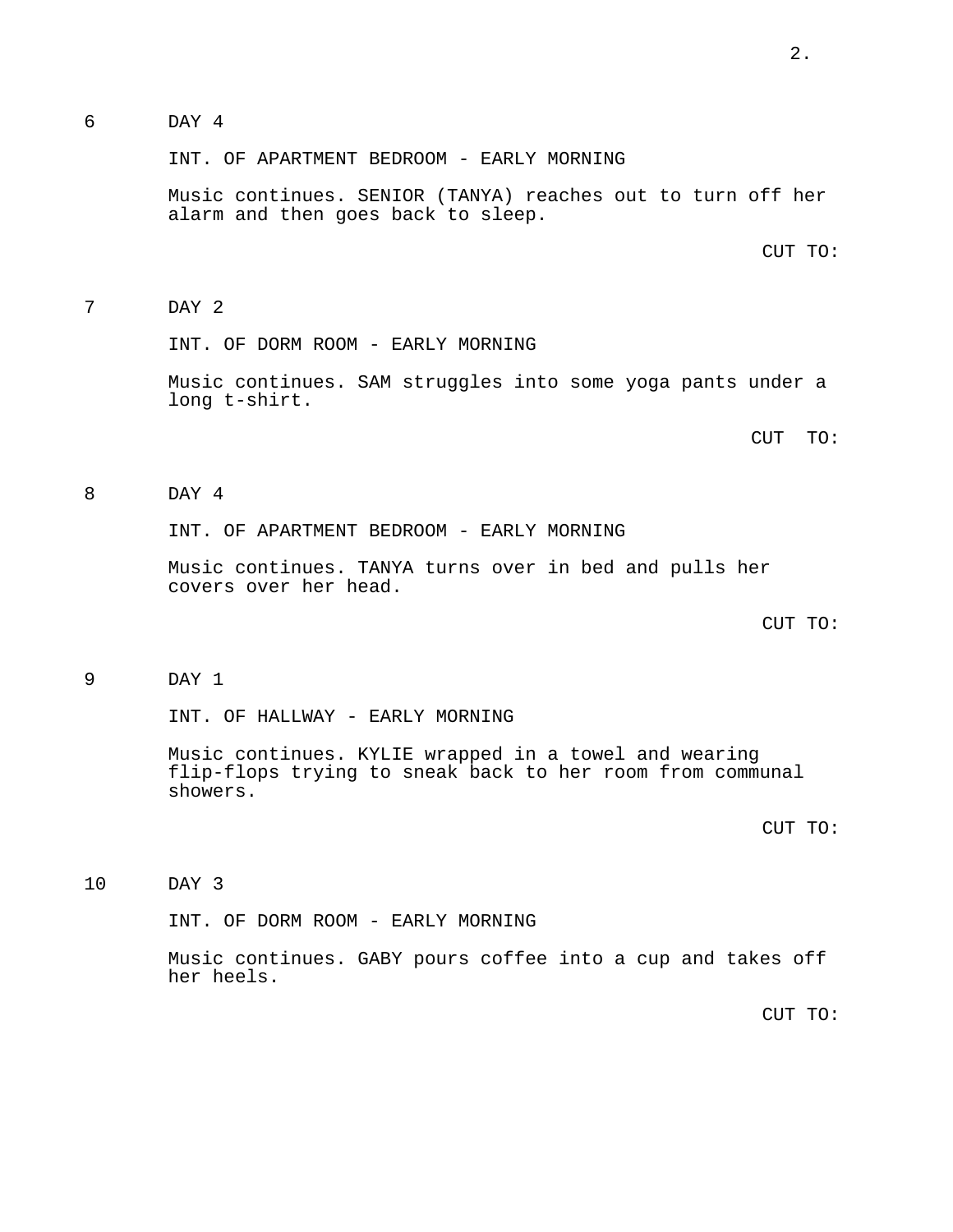# 11 DAY 1

INT. OF HALLWAY - EARLY MORNING

Music continues. KYLIE walks out of her dorm room with book bag and carrying a pile of papers. She is nicely dressed and looks excited.

CUT TO:

## 12 DAY 2

INT. OF KITCHEN - EARLY MORNING

Music continues. SAM grabs a banana and a coke out of fridge and ducks past her questioning mother and younger brother to go out the side door.

CUT TO:

# 13 DAY 3

INT. OF KITCHEN - EARLY MORNING

Music continues. GABY walks out of dorm room with a thermos and small shoulder bag. She looks like she hasn't slept in days.

CUT TO:

## 14 DAY 4

INT. OF BEDROOM - EARLY MORNING

Music continues. TANYA is only now struggling out of bed.

CUT TO:

15 ETSU

EXT. OF CAMPUS - EARLY MORNING

Music is ending. Camera looks out onto the people scurrying around campus.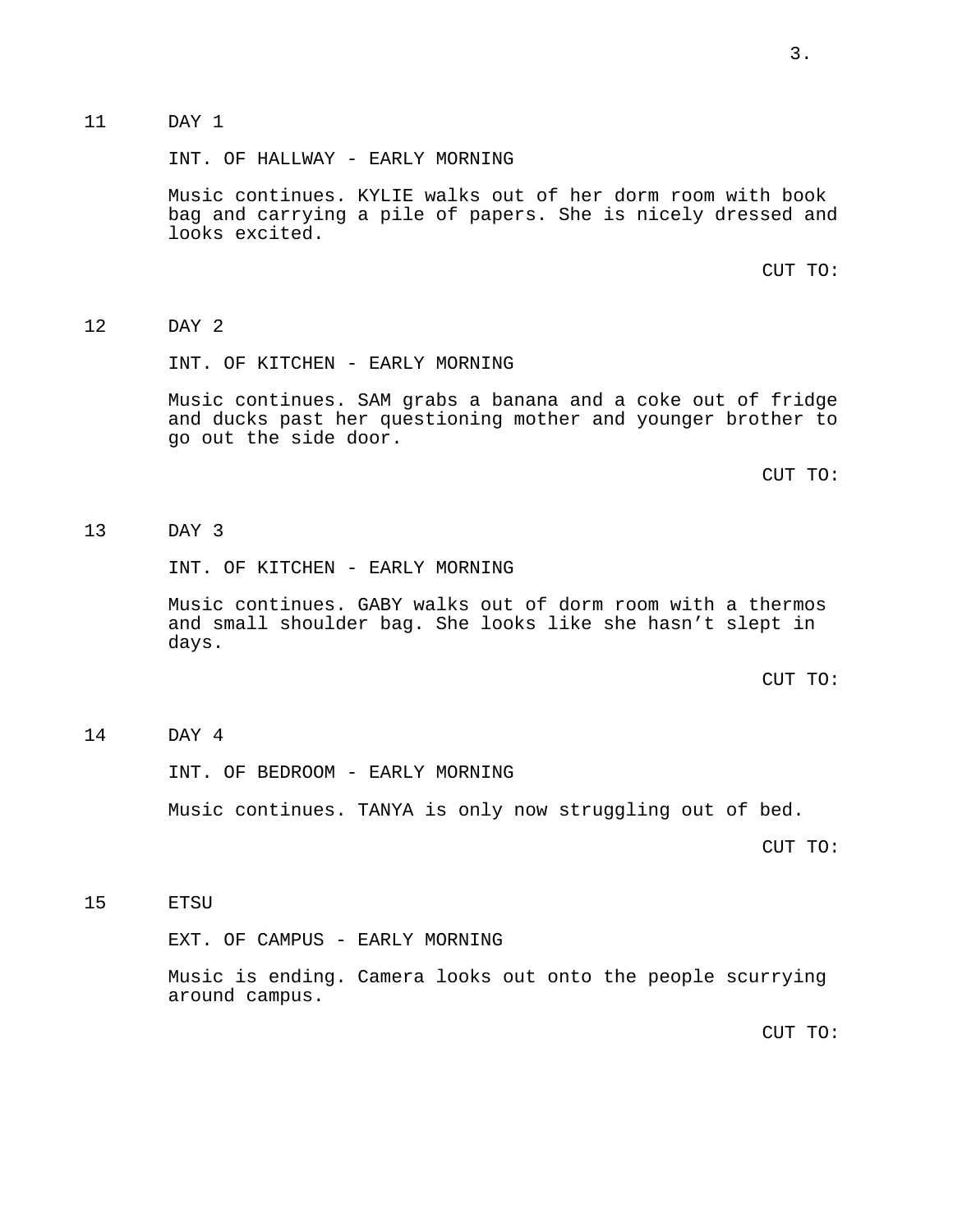### 16 LOST

INT. OF HALLWAY - MORNING

KYLIE, looking intently at her campus map nearly passes the long line to financial aid to enter in front of everyone.

> GABY Hey, campus virgin, back of line is around the corner.

> KYLIE Oh, I'm sorry...I didn't see...It's stupid to read and walk. Probably would have crashed eventually.

> > GABY

Shame.

KYLIE I'll just go.

KYLIE starts to go, but quickly turns back.

KYLIE I'm not a virgin. Well, to the campus but not in general. I'm not slutty either....

GABY raises eyebrows. KYLIE turns to go to end of the line, completely embarrassed. GABY turns back to front, amused.

CUT TO:

17 1 ON 1: GABY

INT. CLASSROOM: DAY

GABY is standing in the hallway.

GABY

Freshmen.

CUT TO:

## 18 PAPERWORK

INT. OF LIBRARY: LATE MORNING

TANYA is sitting at a computer going through online catalog and her transcripts. She has a lot of graduation paperwork in front of her. She is writing on it.

(CONTINUED)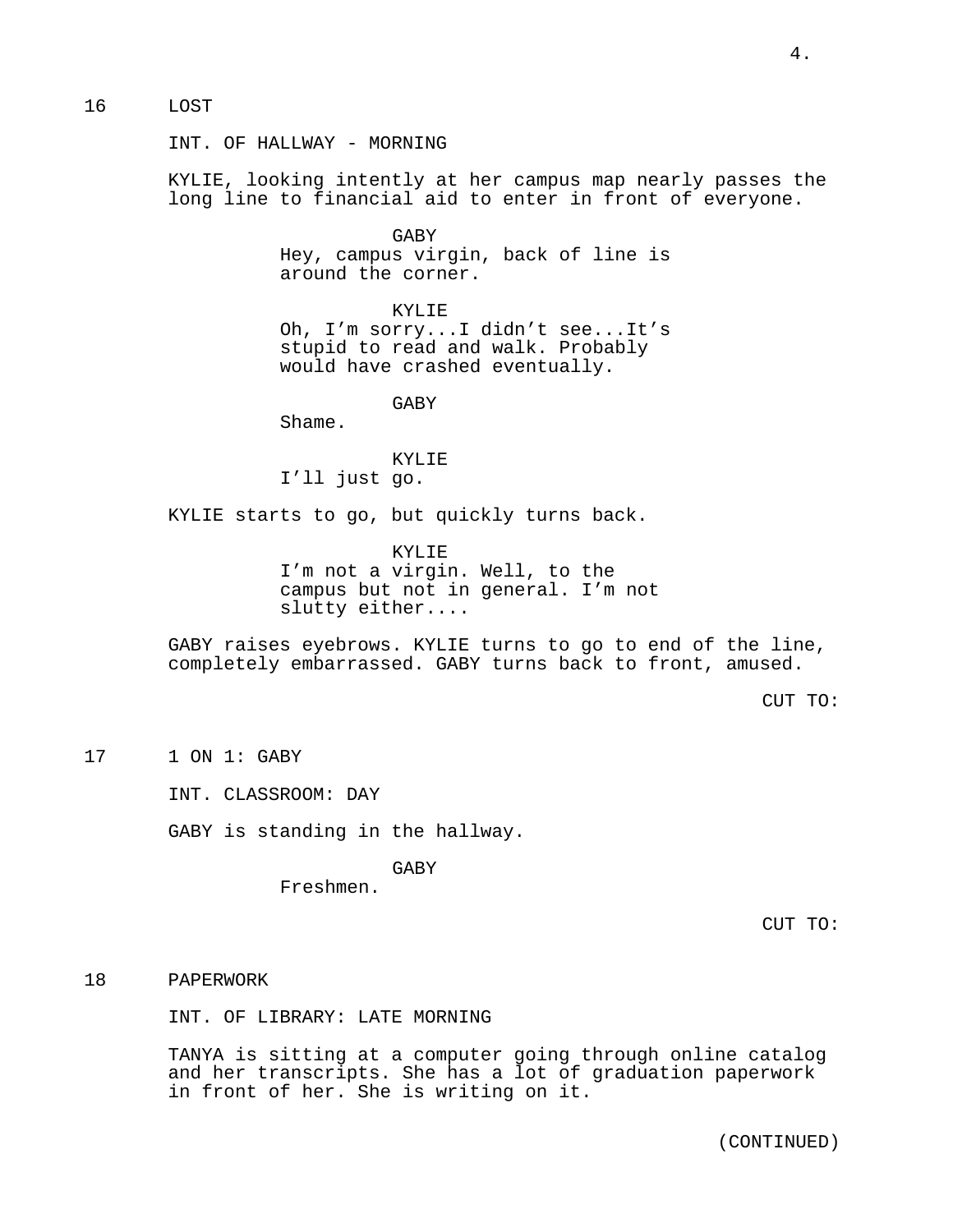TANYA (V.O.) This is my fourth year and after this I lose most of my scholarships so I really need to graduate.

19 1 ON 1: TANYA

INT. OF LIBRARY STUDY ROOM: DAY

TANYA is sitting in the study room holding her graduation forms.

> TANYA I swore I wouldn't be like some of my older friends and put this off. But now that it is getting so close...I mean what would be so bad about another year. I could add a minor in something I really like. Or I could take a bunch of random fun classes like karate or bowling or...

STUDENT 1 opens door. A couple of more students are with him carrying bags, books, and laptops.

> STUDENT 1 Oh sorry. Are you going to be long, we're trying to find a place to study. Other rooms are full.

TANYA Yeah, one sec. Thanks.

STUDENTs exit. TANYA turns back to camera.

TANYA Anyway, I can't wait to get out of here. But I just don't see what the big hurry is, you know.

CUT TO:

20 1 ON 1: KYLIE

INT. OF DORM ROOM: AFTERNOON

KYLIE is sitting at her desk.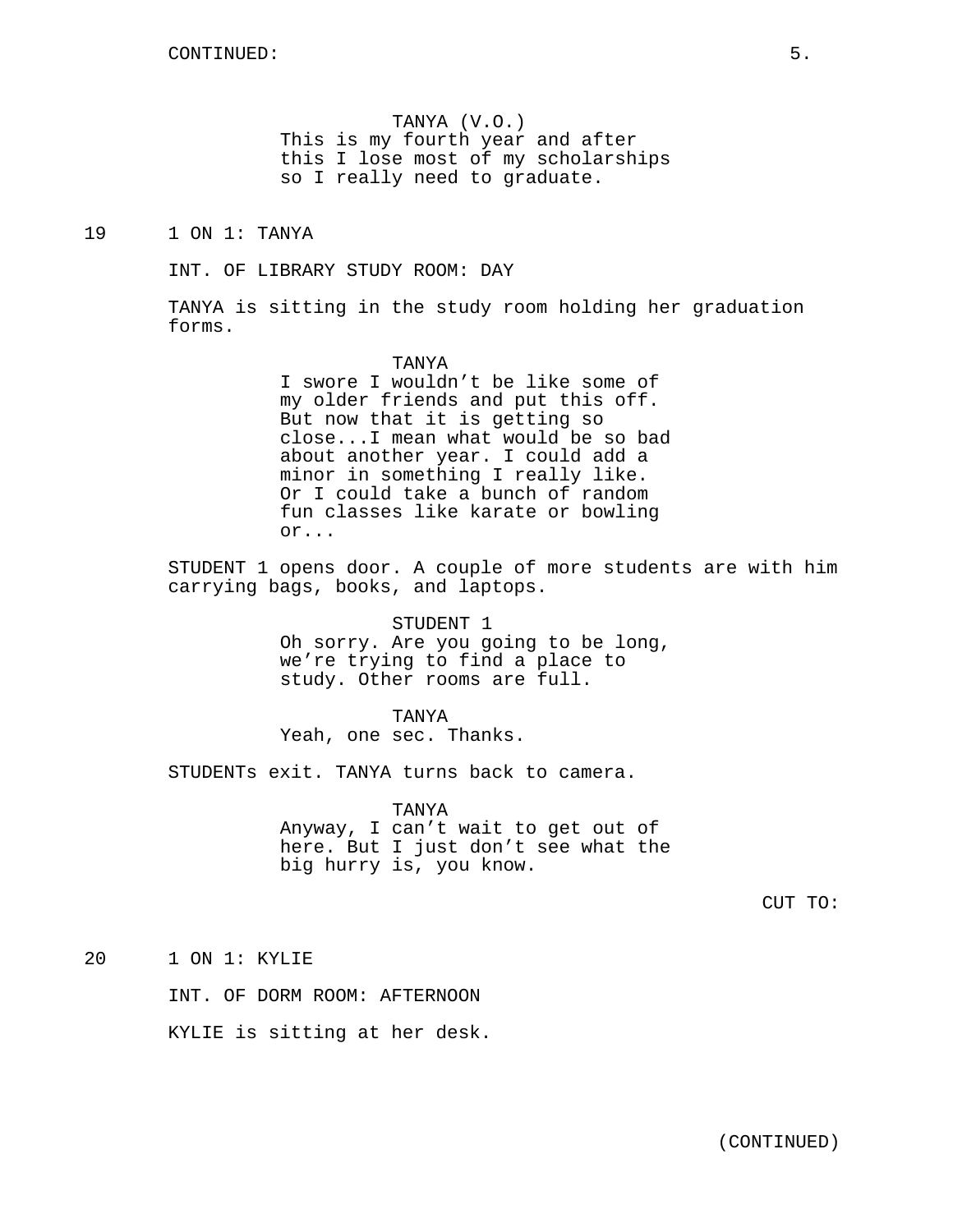#### KYLIE.

I was in the financial aid line for like an hour which is why I was late for English. Then I went to the bookstore and realized that I didn't have enough money for my books so that is going to be a great conversation with my parents. And since my roommate was asleep this morning when I left, I haven't actually met her. Now I'm feeling a little...

Door opens. ROOMMATE and her BOYFRIEND enter, making out. They head over to the bed in background.

## KYLIE

Oh, Hi I'm KYLIE. I'm kinda doing something here, so if you guys could wait on that...and you're not stopping, OK.

KYLIE exits as ROOMMATE and BOYFRIEND continue.

CUT TO:

# 21 TUESDAY

INT. OF DARK KITCHEN: EARLY, EARLY MORNING

SAM sneaks back into house and then up to bedroom.

SAM (V.O.) I went to the library last night and I really didn't want to come home...

CUT TO:

22 1 ON 1: SAM

INT. OF BEDROOM: EARLY, EARLY MORNING

SAM sits on bed speaking to camera.

SAM so, I went to the Coffee House and chilled, then slept on a friend's couch. Hopefully, no one will notice.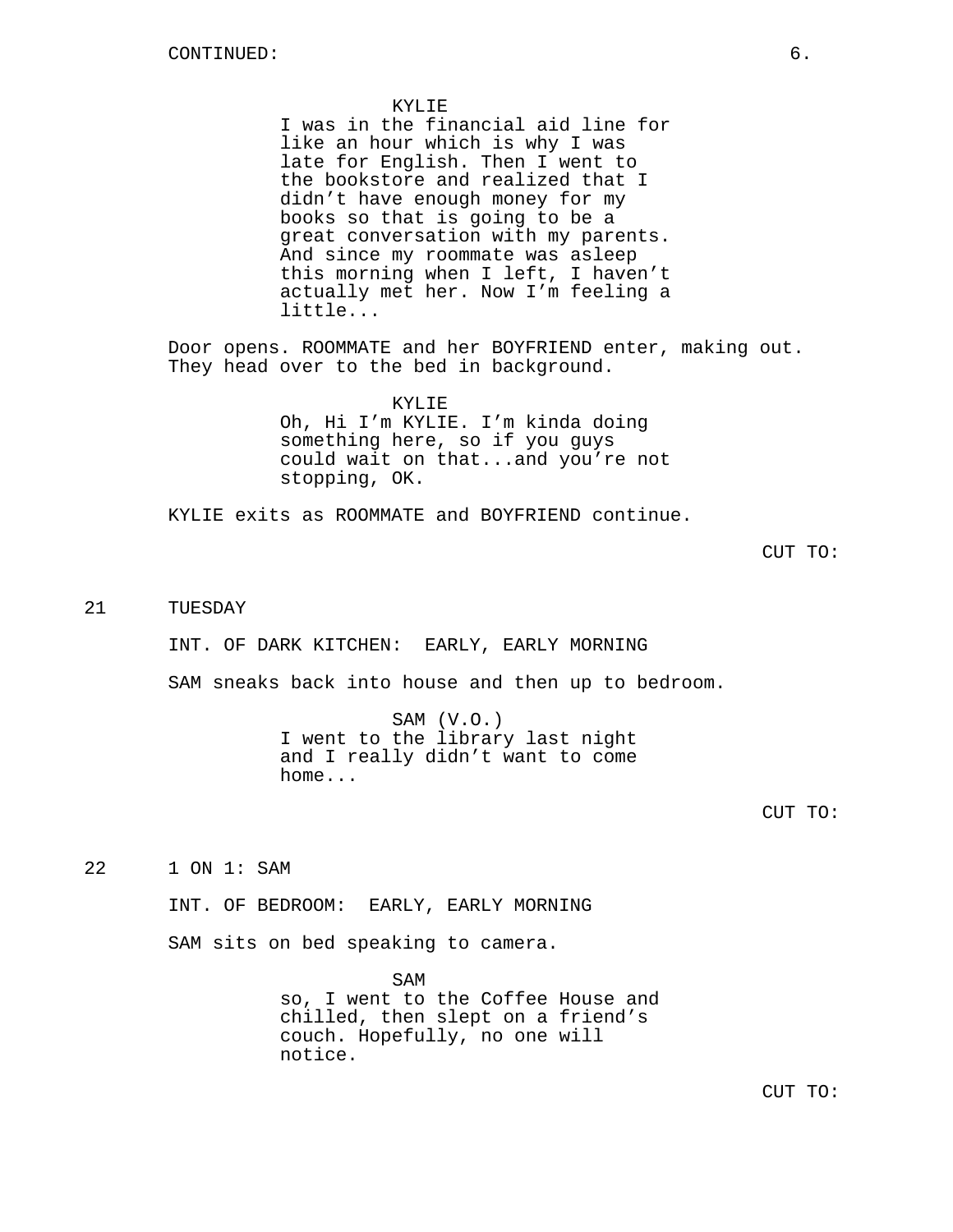# 23 TUESDAY BREAKFAST

INT. OF KITCHEN: EARLY THAT SAME MORNING

SAM goes downstairs where her MOTHER and BRIAN, her little brother are starting to eat.

SAM

Morning.

MOTHER Where were you all night, SAMANTHA?

SAM I stayed at Jen's place.

MOTHER And no phone call? You just tried to sneak back in?

SAM I was out till late and I didn't want to wake anyone up.

MOTHER Well, if you had stuck to your weekday curfew you wouldn't have to worry about that.

SAM Well a curfew is ridiculous. I'm almost twenty.

MOTHER My house, my rules.

SAM exits. MOTHER returns to eating.

CUT TO:

24 1 ON 1: SAM

INT. OF BEDROOM: THAT SAME MORNING

SAM is sitting on bed facing the camera.

SAM

I gotta get out of here.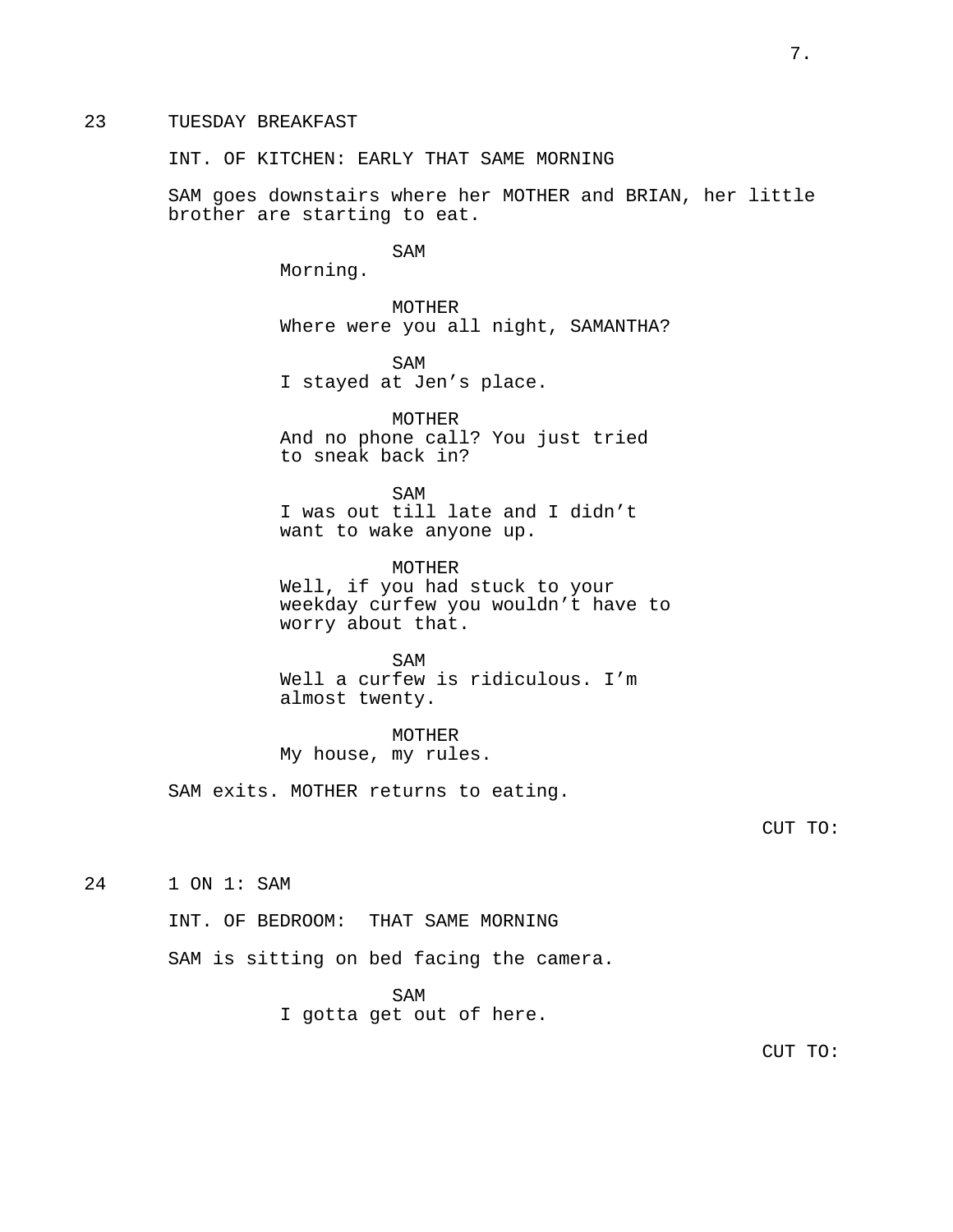25 UGH..MORNING

INT. OF APARTMENT BEDROOM: TUESDAY MORNING

BOYFRIEND of GABY (CHRIS) walks over to the bed and leans over to kiss GABY on forehead and cheek until she wakes up.

> CHRIS Come on, GABY. You need to get up. You don't want to fail this class again.

GABY CHRIS, I'm sleepy.

CHRIS That's because you stayed up and partied all night before the first day of classes.

GABY I didn't get any sleep last night either.

CHRIS Well, I admit, that was my fault.

GABY giggles as CHRIS leans over to kiss her some more.

CHRIS Come on. Get up. I made coffee.

CHRIS leaves and GABY stretches and starts to sit up.

CUT TO:

26 WHAT ARE THE ODDS

INT. OF PROBABILITY AND STATS. CLASSROOM: MORNING

KYLIE is sitting at a table in the classroom as people walk in. She is pulling books out of her bag.

> KYLIE (V.O.) It's day two of college.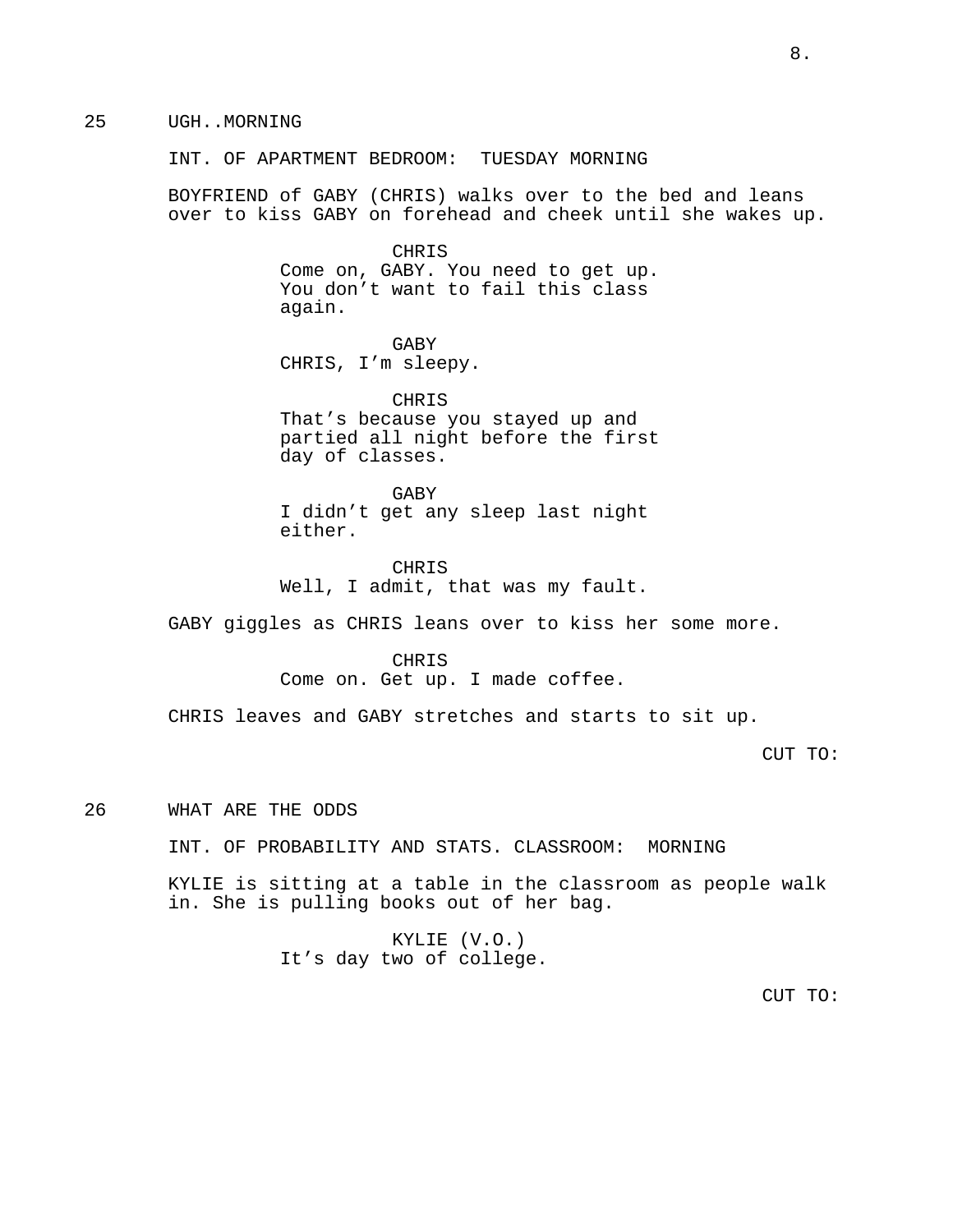INT. OF CLASSROOM: MORNING

KYLIE is sitting looking at the camera.

KYLIE It's going to be a good day. Way better than yesterday.

CUT TO:

28 WHAT ARE THE ODDS 2

INT. OF PROBABILITY AND STATS. CLASSROOM: MORNING

GABY enters classroom. KYLIE looks up and their eyes meet. The only chair left is the one beside KYLIE.

GABY

Oh god!

CUT TO:

29 1 ON 1: KYLIE

INT. OF CLASSROOM: MORNING

KYLIE is sitting looking at the camera.

KYLIE Spoke to soon. Shit!

## CUT TO:

30 WHAT ARE THE ODDS 3

INT. OF PROBABILITY AND STATS. CLASSROOM: MORNING

GABY goes to sit beside KYLIE. She tosses down a notebook and pencil.

> KYLIE Hi. I'm...

GABY Non-virgin. I remember.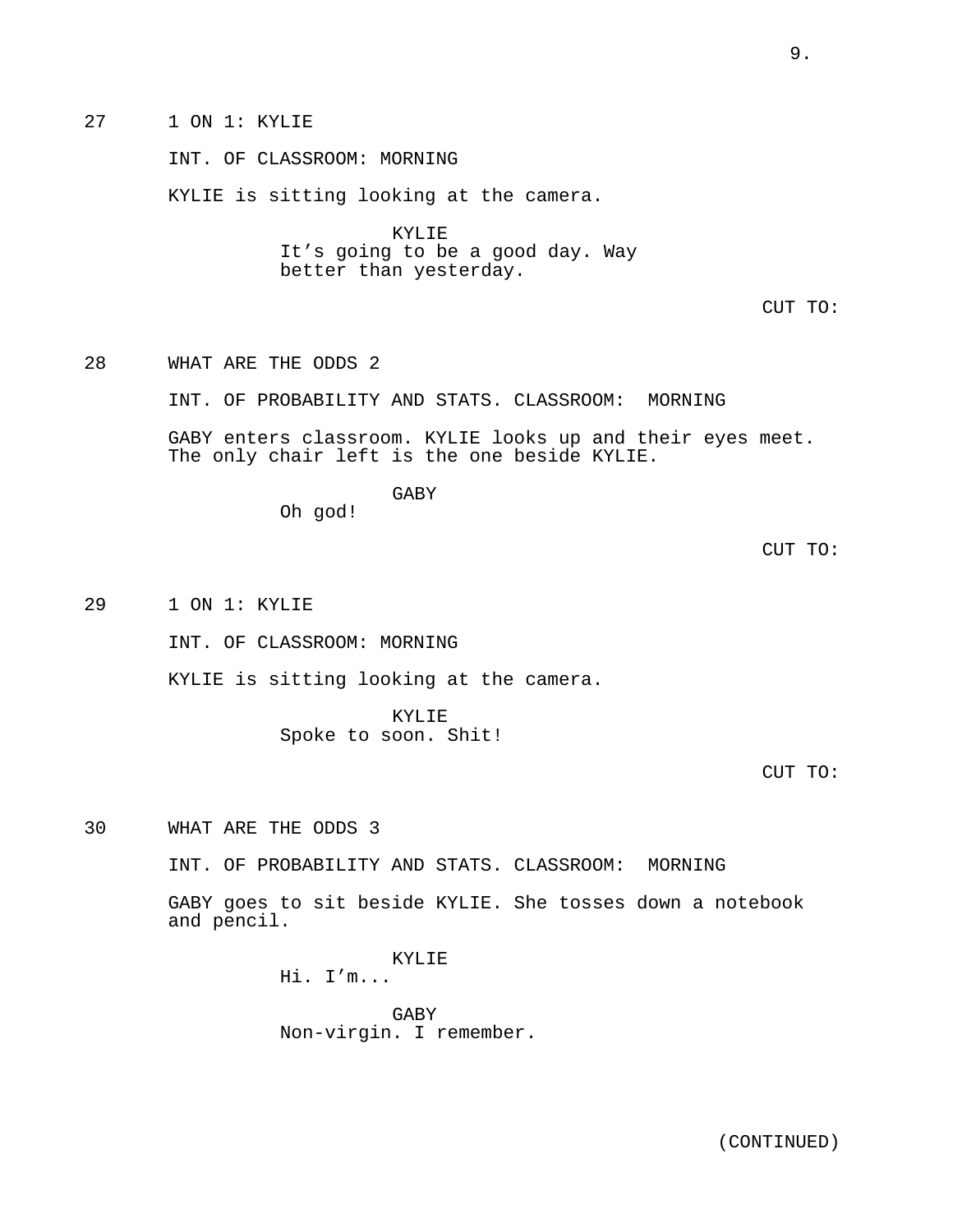KYLIE Yeah. Or KYLIE works.

GABY GABRIEL. GABY.

KYLIE So you're in this class?

GABY No, I like sitting in on other classes. Getting the full benefit of my tuition.

KYLIE looks at GABY with a confused look.

GABY Yeah, I'm in this class.

### KYLIE

Oh, I was just asking, cause a lot of advisers tell you to take this class early.

GABY I took this class my freshman year. I failed.

KYLIE Is it that hard?

### GABY

No, although seventy percent of students who take this course do fail. But I did really well.

KYLIE Then why did you fail.

### GABY

I didn't want to have a final on Saturday so I didn't show up. You fail the final, you fail the course.

KYLIE gets nervous.

GABY

Don't worry. You still have a thirty percent chance of squeaking by with a D.

KYLIE looks even more nervous.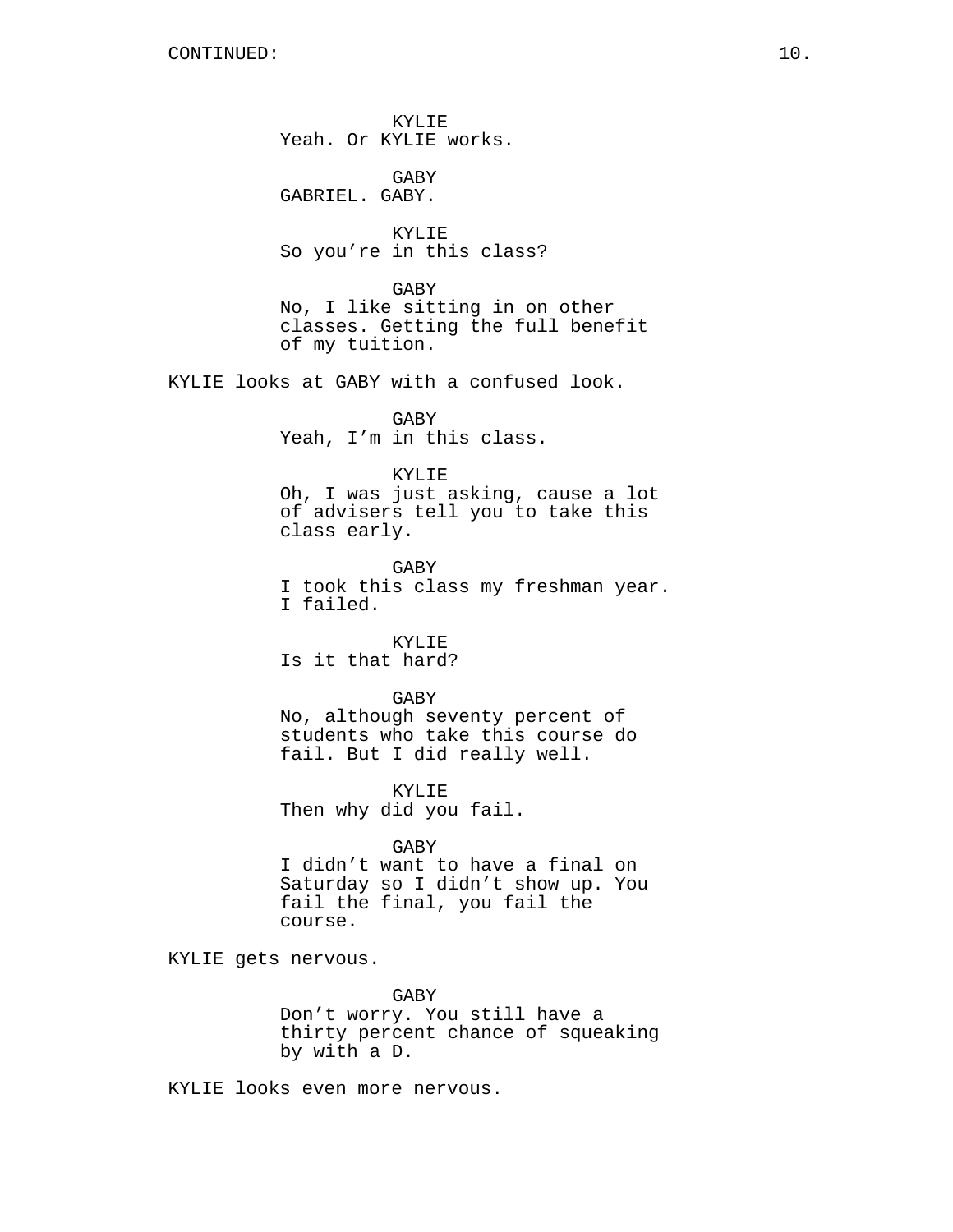CUT TO:

31 NEED A ROOMMATE

INT. OF HALLWAY: LATE MORNING

TANYA posts up a flier on a bulletin board.

TANYA (V.O.) My old roommate graduated last May. Then due to budget cuts I couldn't get work study this year.

32 1 ON 1: TANYA

INT. OF HALLWAY: LATE MORNING

TANYA leans against the wall and speak to the camera.

TANY I need a roommate. I'm not sure how much longer I can go without my air conditioner turned on. I have 911 on speed-dial just in case I have a heat stroke.

CUT TO:

## 33 NEED A ROOM

INT. OF HALLWAY: LATE MORNING

SAM sees the flier. She reads it then pulls out her phone to dial a number. She speaks into the phone.

> SAM Hi, my name is SAM. I just saw your flier and I'm interested in seeing the room.

CUT TO: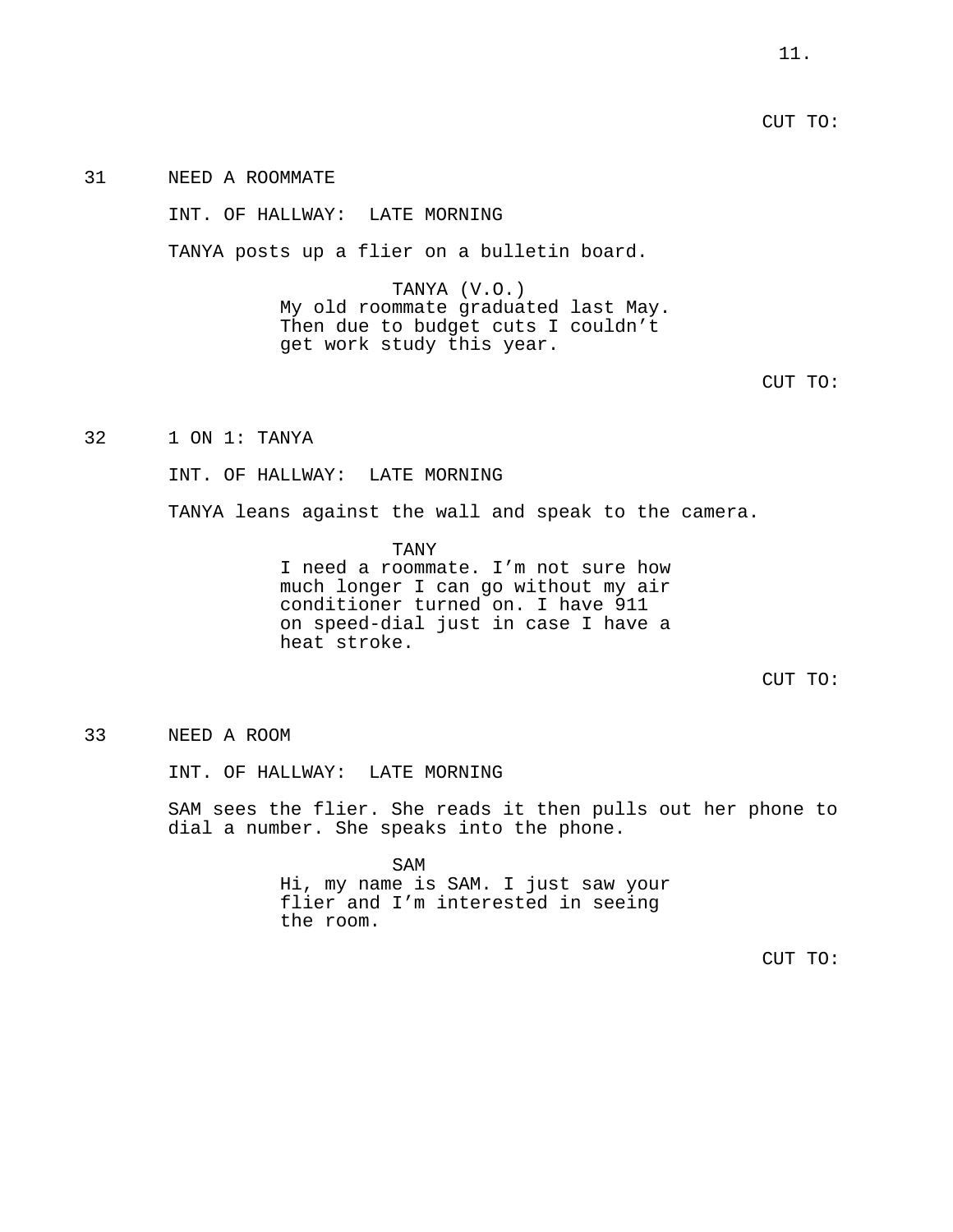#### INT. OF LIBRARY - AFTERNOON

KYLIE is desperately studying her probability and statistics text. Another textbook falls on the table in front of her. She looks up.

#### GABY

Well, well, well. If it isn't my stalker?

KYLIE Hey, in the classroom I was there first.

GABY Tu shay. You havin' fun?

## KYLIE

Look,I really don't have time for you today. This is only my second week of college and I'm already failing a class.

**GABY** 

Well that took skill. So far we've only been graded on attendance and homework completion.

### KYLIE

Well, I'm not failing now. But I'm going to. And I actually need to know this stuff. I'm a psychology major. This is only the beginning of statistics classes.

**GABY** Wow! Yeah, you're screwed.

#### KYLIE

I know you don't give a shit. All you have to do is actually show up for the final and your done.

GABY Actually I'm a business major. I've had a lot of classes like this.

KYLIE So why did you skip out on the final? It wouldn't have been hard for you.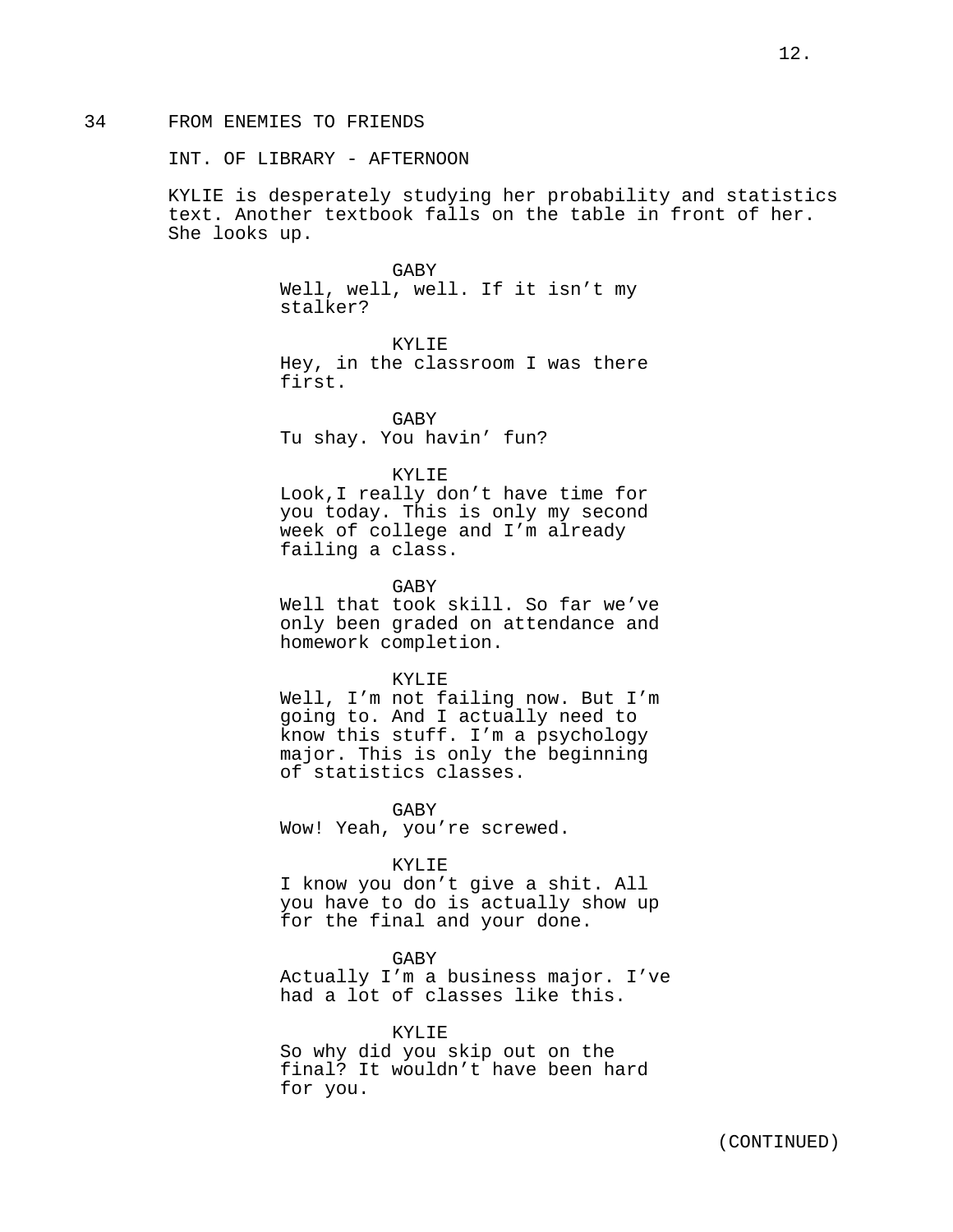GABY sits.

### GABY

Because I was a freshman who made a lot of mistakes. I couldn't decide on a major. Suddenly school was hard, unlike in high school. Life became overwhelming. And I was so paranoid about failing. On my way to take the test, I made a wrong turn, and ended up on the interstate heading towards my family's lake house.

KYLIE You just left?

GABY Yeah, I snapped a little.

#### KYLIE

Oh, shit!

### GABY

Look, I bounced back, but not everyone does. You know how at orientation they give you that great little pep talk about how one of the two people sitting beside you will not graduate?

KYLIE nods.

GABY

Statistically, that's true. That's why the parking is so much better during the second half of the semester.

KYLIE

Oh my god, I'm one they talked about.

## GABY

No you're not. You are kinda naive and that's annoying, but you're a freshman so I can't hold that against you. And you're really cute.

KYLIE Are you hitting on me?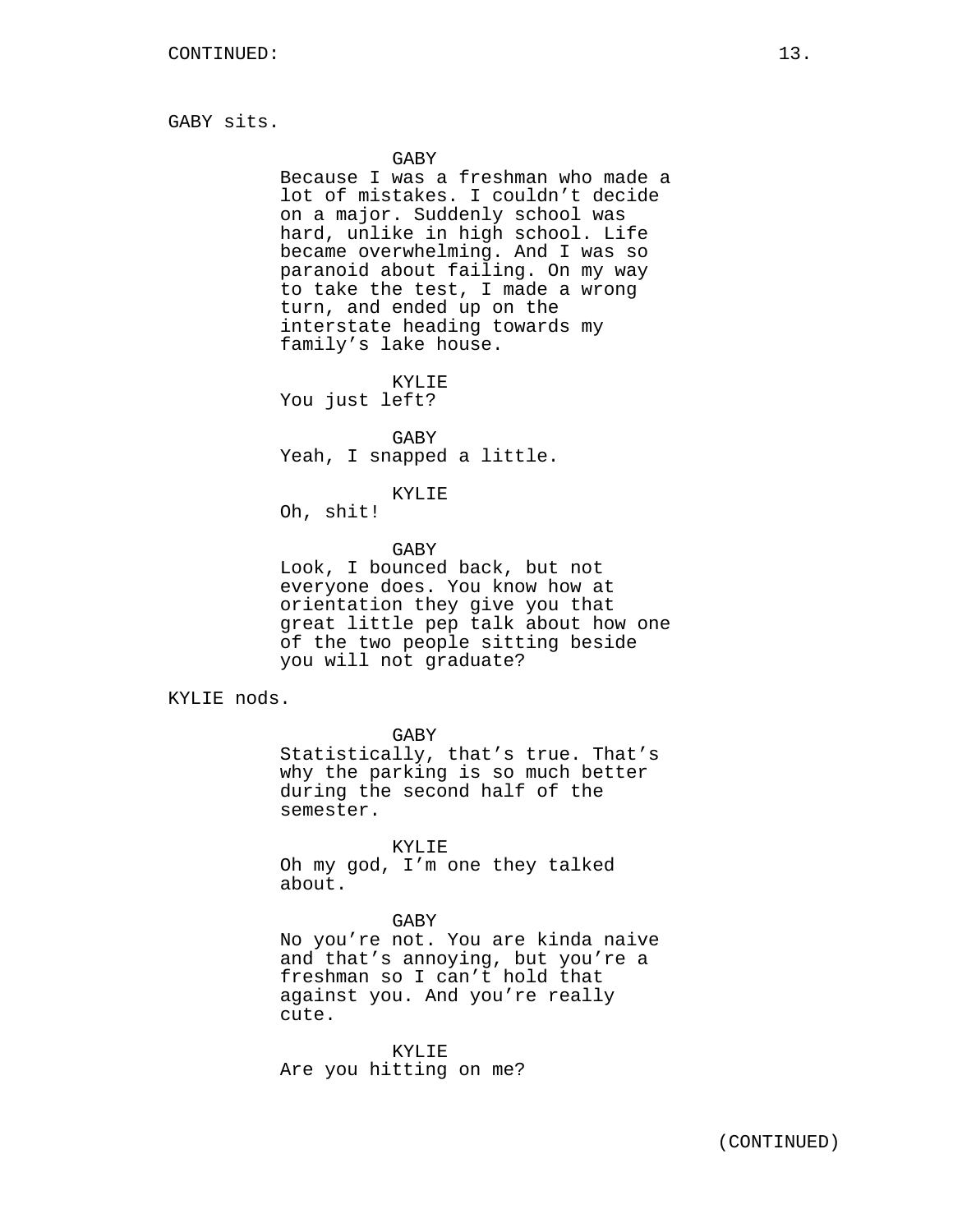### GABY

Save experimentation for your sophomore year. What I mean is, I look at you and I remember what it was like. And it sucked. It sucked ass. So I'm going to go against my nature and help you. And maybe things will suck a little less.

## KYLIE

How are you going to help me?

GABY

I'll tutor you. It'll be a good review for me and you will pass at least one of your classes.

KYLIE Ok. Do I have to pay you?

GABY

No. I'm just going to constantly mock you.

KYLIE

Get me an A.

GABY

Solid B.

KYLIE Fine. But stop calling me, virgin.

GABY That's not you name?

### KYLIE

KYLIE.

GABY Oh. Ok. Deal. Let's start with today's chapter.

CUT TO:

# 35 SPRING

EXT. OF HOUSE - NIGHT

Bottom of Screen: January

There is a big party going on for the beginning of the spring semester. People are in and out of the front door.

(CONTINUED)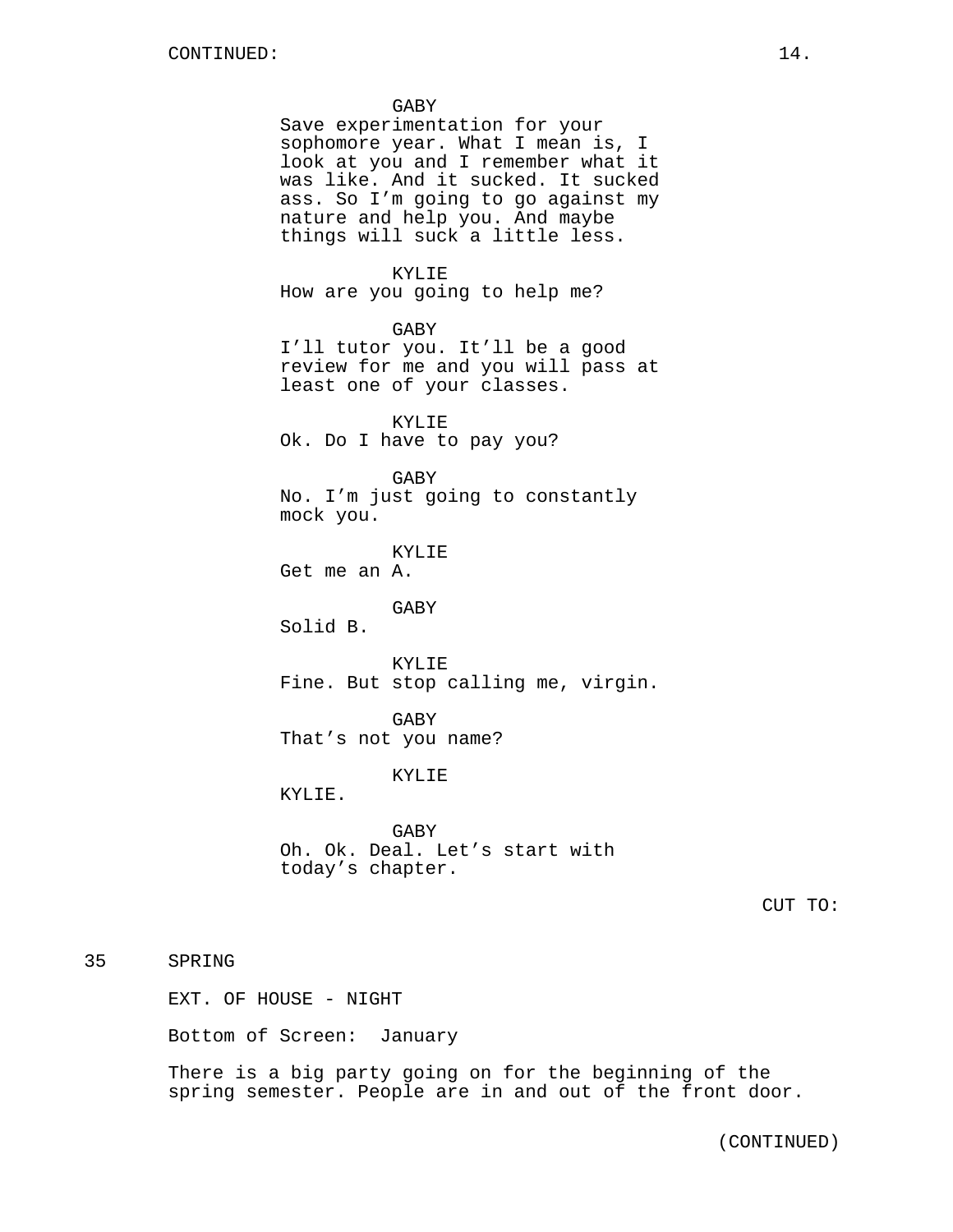CUT TO:

36 PARTY

INT. OF HOUSE - NIGHT

KYLIE enters and looks around. SAM walks past her dragging BRIAN by the ear. She spies GABY who waves her over. GABY is standing with TANYA.

> GABY Hey, chica. It's good to see you.

> > KYLIE

Hey, GABY.

GABY This is my friend TANYA. We take dance together.

KYLIE Well thanks for letting me come tonight.

TANYA Oh please, the more the merrier. Now if you'll excuse me, I need to go find someone sober enough to go on a beer run.

TANYA walks away.

KYLIE So how was your break?

GABY Not bad. Oh, how did you do in Prob. and Stats?

KYLIE

A solid "A".

# GABY

Rock on! So the virgin jokes can come back? I thought of some new ones over break.

KYLIE You need a new hobby.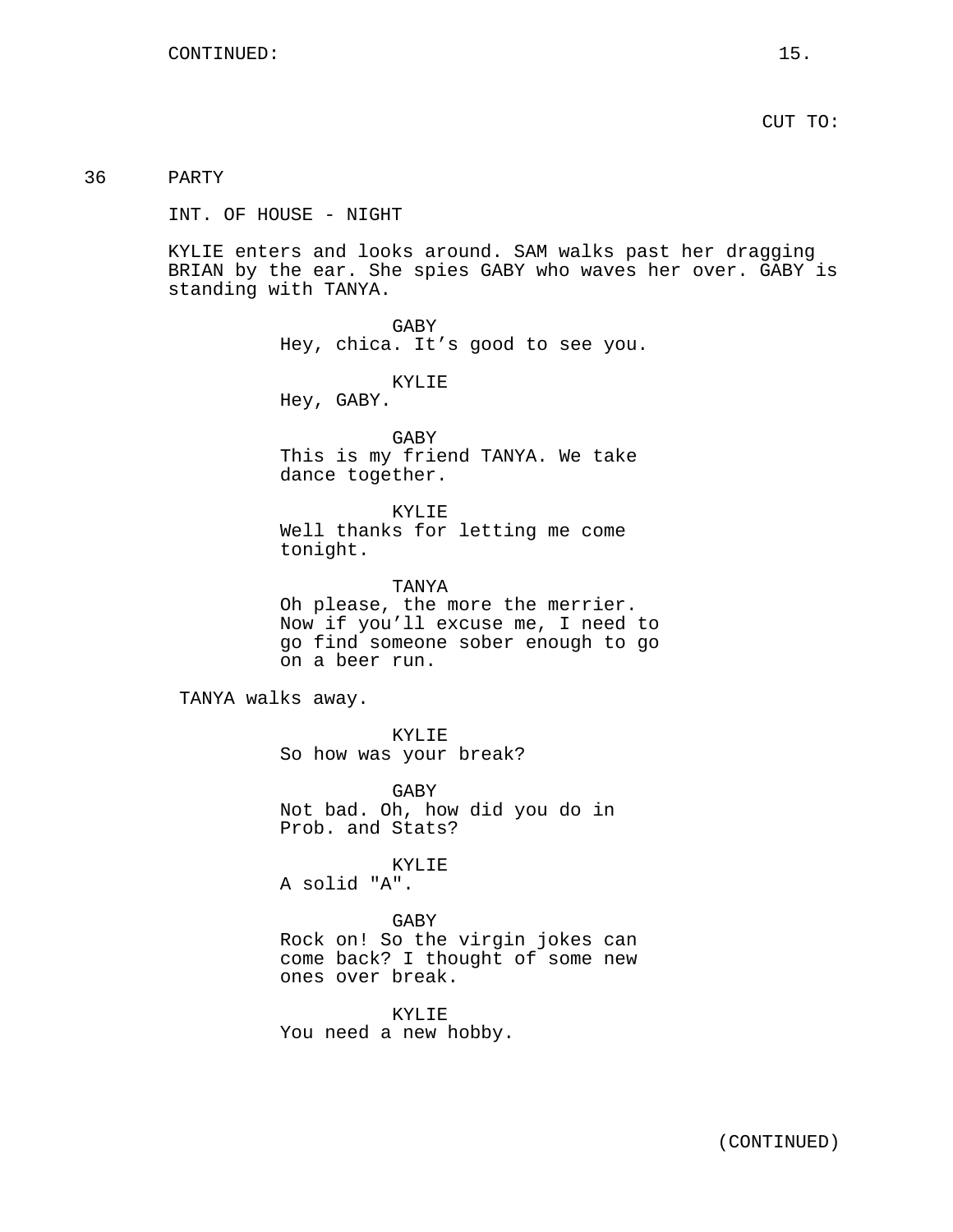GABY Come on. Let's get you a drink.

KYLIE and GABY go into kitchen. GABY starts fixing two drinks.

> KYLIE So this is a college party?

> > GABY

Yeah, blows all those campus events that you were so busy with last semester out of the water.

KYLIE

Hey, all that stuff was fun. Besides, who wants to be the stereotypical college idiot who does nothing but party.

GABY

Have I taught you nothing. The whole point of college is getting enough education to create much more intelligent drinking games. Like watching C-Span and taking a shot whenever you see a representative texting or tweeting.

KYLIE

It's so good to know what I'm paying thousands of dollars a year for.

GABY Honey, you're on a scholarship. It's what taxpayers are paying for.

KYLIE Oh, that's great.

GABY hands KYLIE the drink.

KYLIE

Thanks.

GABY and KYLIE leave kitchen.

GABY So have you found a man yet?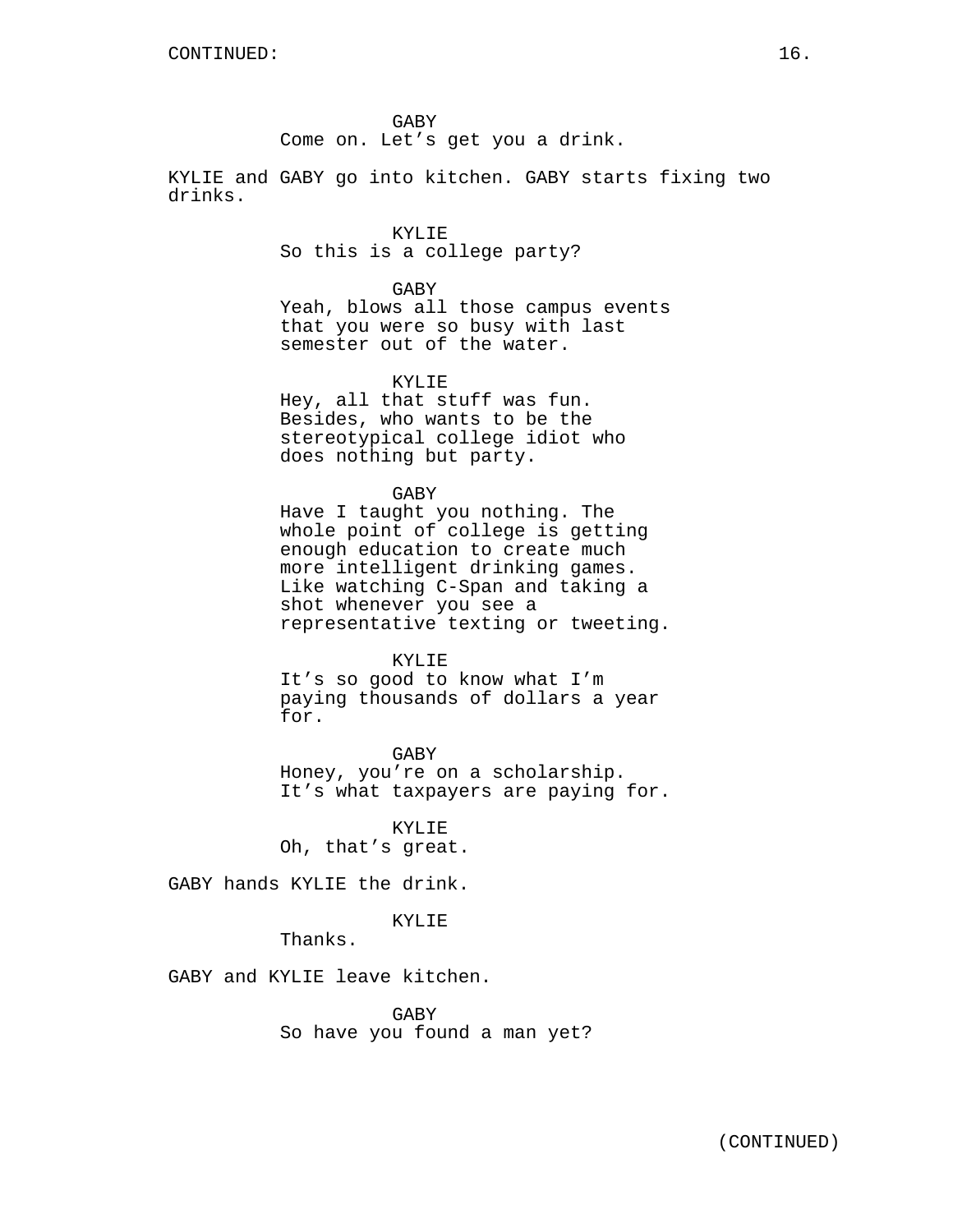KYLIE Oh leave me alone.

KYLIE bumps into someone as she is walking. It is a good looking sophomore guy.

> KYLIE Oh, I'm sorry.

SOPHOMORE GUY It's ok. My fault. Did I make you spill your drink?

KYLIE No, I'm good.

SOPHOMORE GUY Well, let me know if you need a new one.

KYLIE Yeah, thanks.

SOPHOMORE GUY I'm Nikolai by the way. Most people just call me NIK.

KYLIE

KYLIE.

**NTK** Well KYLIE, I'll see ya around.

KYLIE Yeah, see ya.

NIK walks away. KYLIE looks after him.

GABY He's cute. You gonna facebook stalk him?

KYLIE Can you get off my sex life please.

GABY HA! You just proved my point. I never said anything about sex.

KYLIE rolls her eyes and walks off.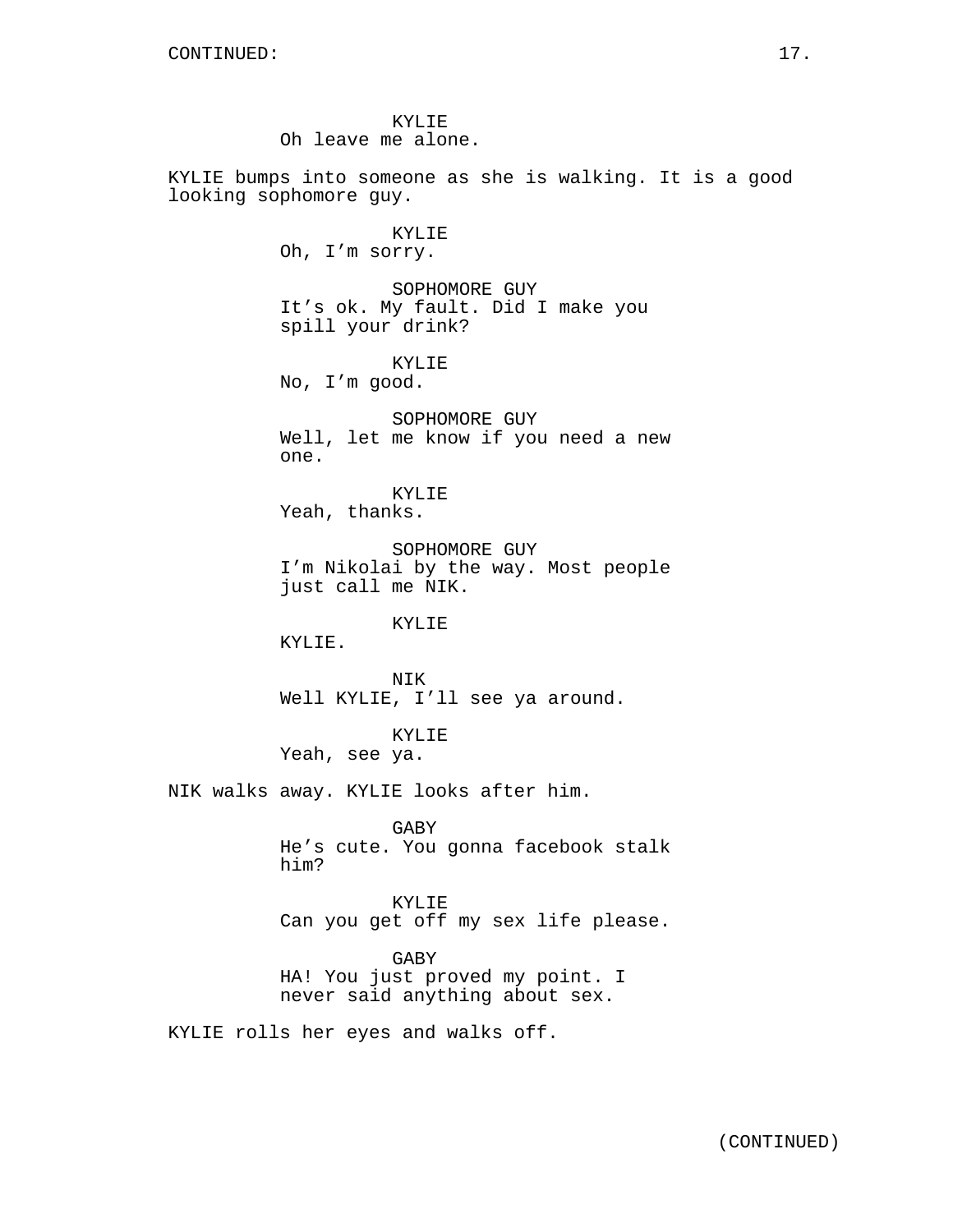GABY Oh come on. It's no fun if you just ignore me.

37 A NEW CLASS

INT. OF CLASSROOM - DAY

SAM is sitting in classroom flipping through a text book. Students are entering the classroom and taking seats.

> SAM (V.O.) I'm really excited about this class.It a religion course. I think it will be a good compliment to my English major. It will give me more to write about.

A girl named EMILY walks in and takes a seat in front of SAM. SAM notices her.

> SAM (V.O.) It should be great.

> > CUT TO:

38 1 ON 1: SAM

INT. OF CLASSROOM - DAY

SAM sitting in classroom, smiling.

SAM Really great.

39 I LOVE YOU

INT. OF APARTMENT - EVENING

GABY is sitting on couch staring at a textbook sitting on her crossed legs. CHRIS walks in with some groceries that he takes to the kitchen.

**CHRIS** 

Well, I hope you are hungry because tonight we are going to eat fancy. No more ramin. Tonight we are going to have spaghetti with real meat sauce with real meat in it.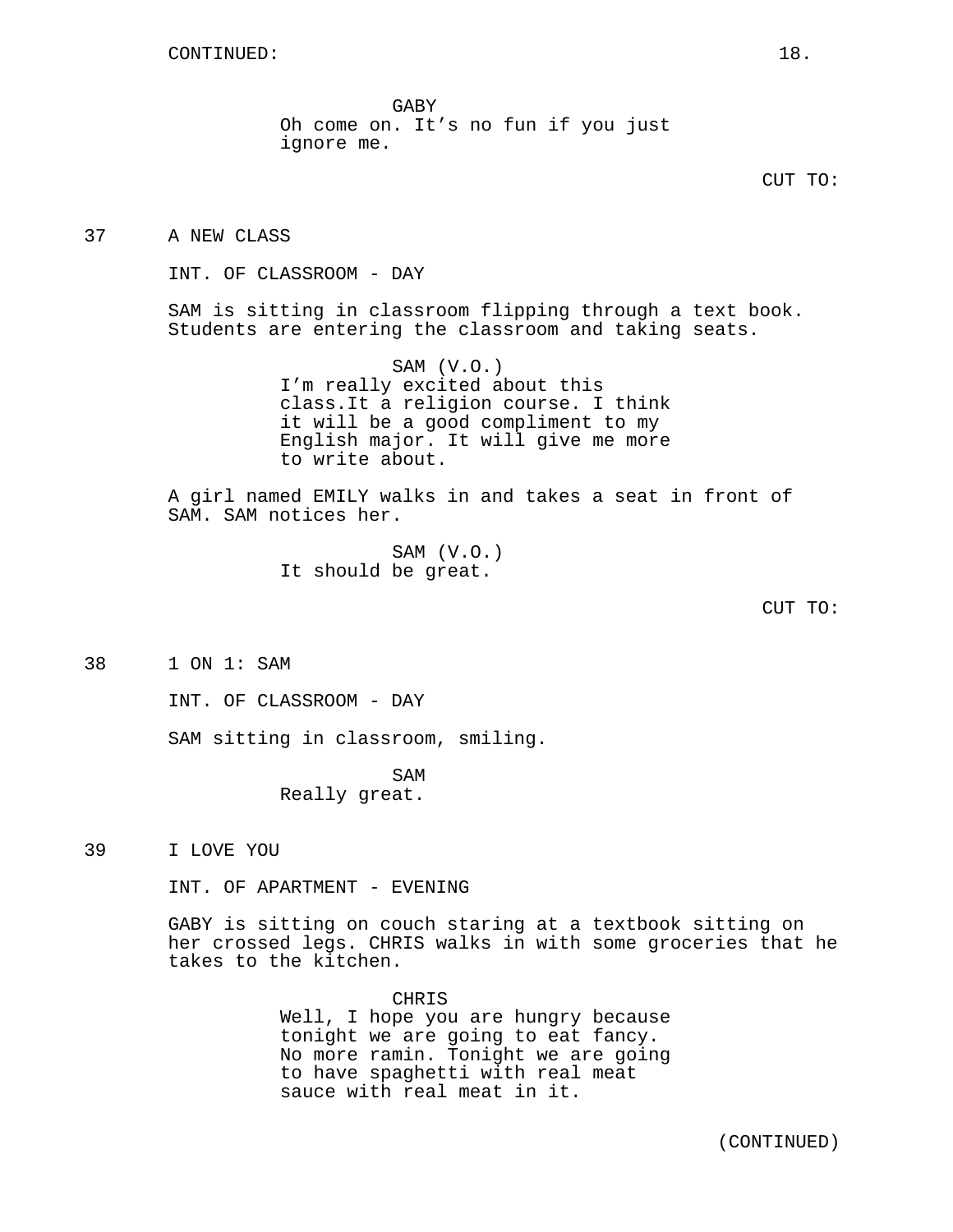GABY I'm so lucky to have you.

CHRIS I know. And you better remember that.

GABY lightly taps CHRIS with her fist while he laughs. He takes her laptop and shuts it.

> CHRIS Now, let's go into the kitchen and do some cooking together. Tonight we have the place to ourselves. I'll fix some drinks, we'll watch a romantic movie that you like, and then...

He kisses her.

GABY Ok. You get the cheap beer and I'll pick out some porn.

CHRIS You would be the best wife ever.

GABY And if you were rich, you'd be the best husband ever.

They kiss again and fall back onto the couch.

CUT TO:

### 40 DINNER WITH JAKE

INT. OF A RESTAURANT - EVENING

TANYA enters the restaurant and looks around. JAKE waves to her from a table. TANYA smiles and approaches the table.

> TANYA Sorry I'm late.

JAKE It's alright. I know you girls need your primping time.

TANYA That's is not way I'm late. I was talking to my roommate.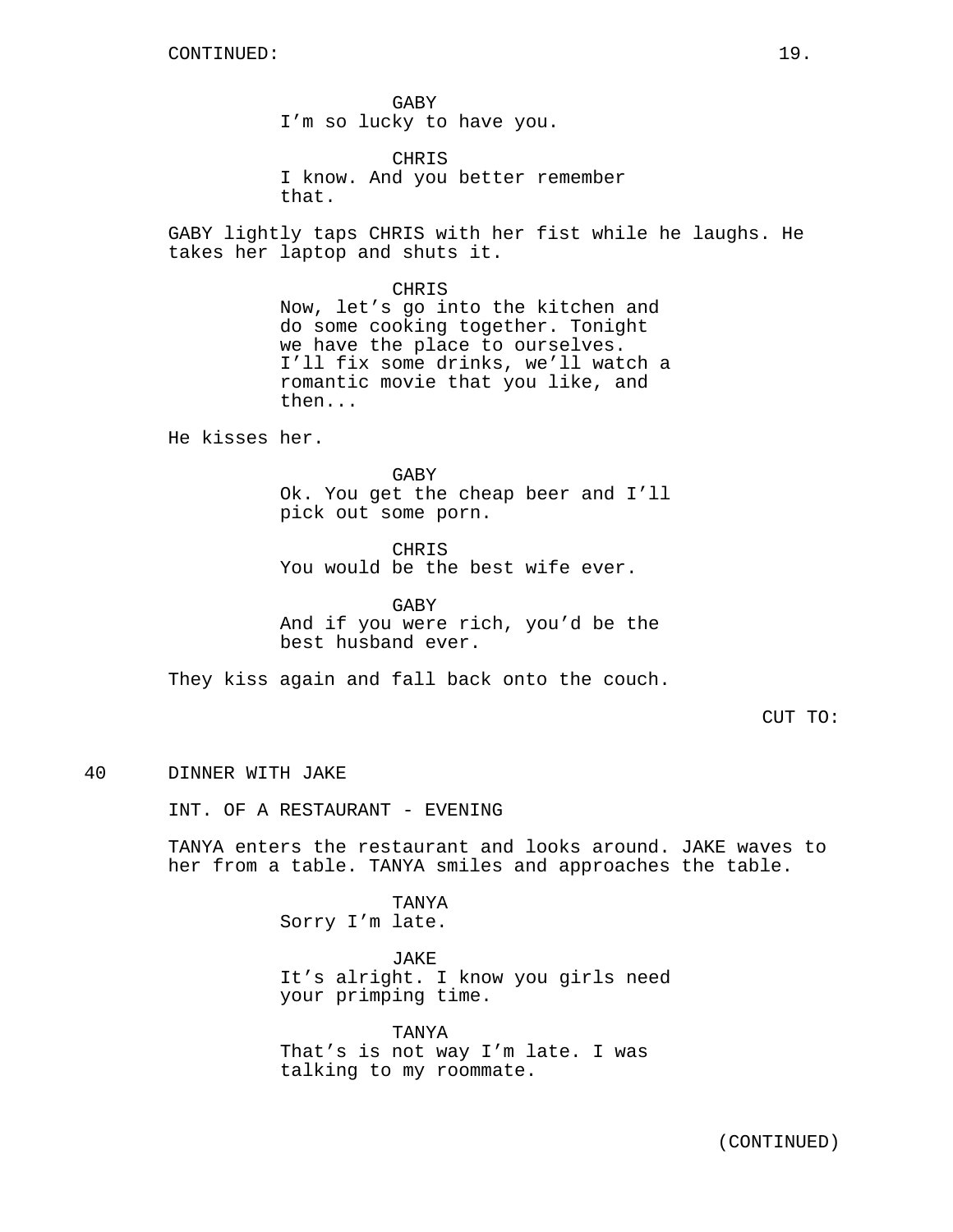JAKE And that took an extra half hour.

TANYA I may have had some problems getting into my fishnets.

JAKE Well I shouldn't have too many problems getting you out of them.

TANYA Hush. I really was talking to my roommate. She's having some dating issues.

JAKE What dating issues?

#### TANYA

She has this adorable school girl crush on one of her classmates, but won't act on it.

JAKE Why doesn't she just ask him to coffee or something.

TANYA

Her.

## JAKE

What?

TANYA The classmate is not a him. It's a her.

JAKE Wow...That is hot.

## TANYA

Jake stop it. You're better than that.

JAKE

What? I know what you're thinking, but here's the thing. Women are beautiful. One woman, beautiful. More than one woman, gorgeous. More than one woman with me, thank you Jesus.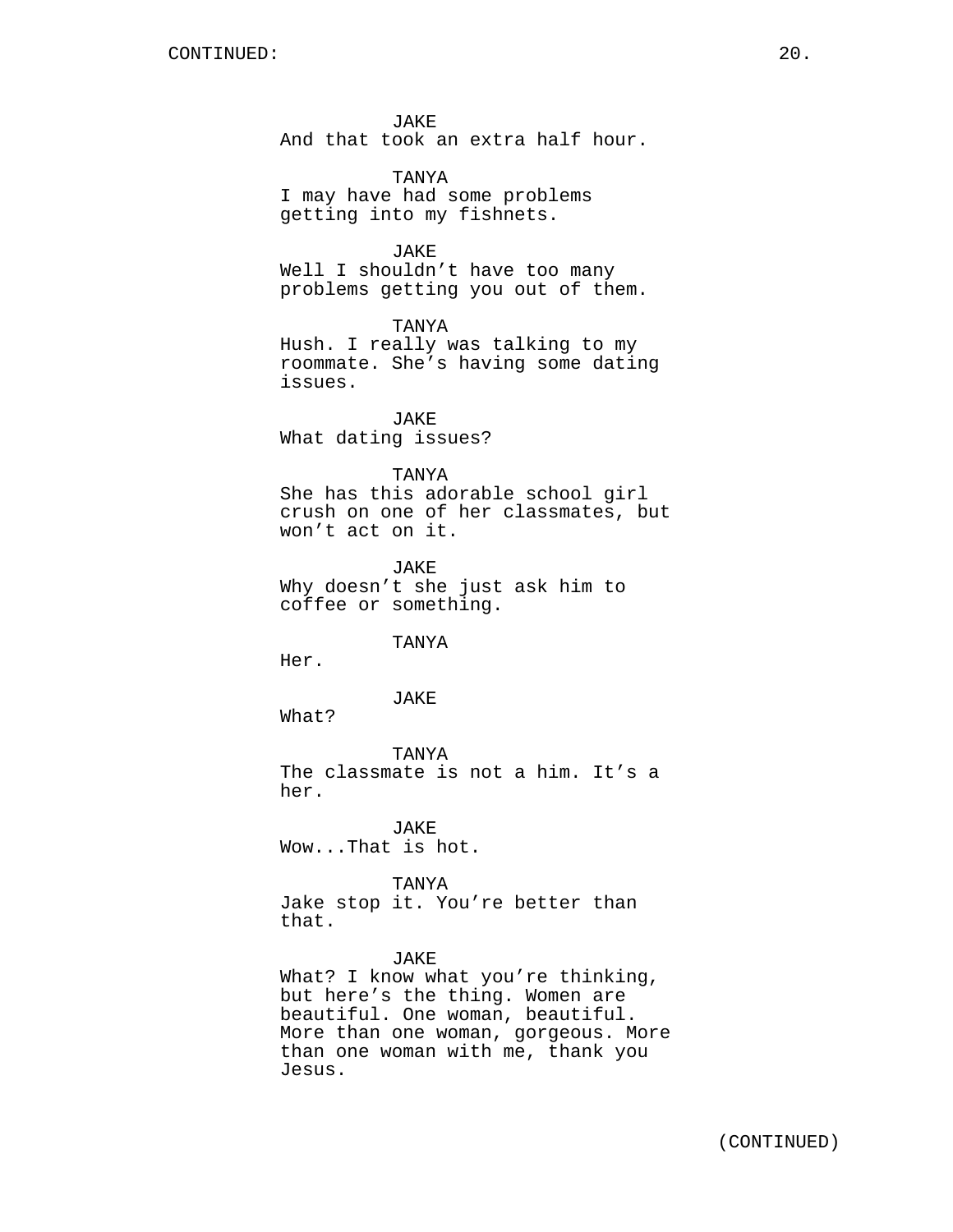TANYA Thank you for that valuable insight.

JAKE Ok, but what's the problem? Does the girl not swing that way?

TANYA

I don't think SAM knows. There's more to it though. I mean think about it. An open lesbian couple...Here...

### JAKE

Yeah, I guess your right. That's a pretty good reason to be scared. So what's your reason?

#### TANYA

For what?

## **JAKE**

Come on, don't play dumb. You know I want to really date you. Like the whole boyfriend/girlfriend thing.

## TANYA

We are having dinner, we like hanging out, we like having sex, what more can actually dating do?

#### JAKE

I could come pick you up for dinner instead of meeting you. You could stay till breakfast instead of sneaking out at 5. We could go on trips together. And we can support each other when we are happy or sad.

## TANYA

We are both graduating this year.

### JAKE

I'm not asking you to marry me. I know you are not seeing anyone else and neither am I, so what's wrong? Are you scared?

TANYA Scared of what?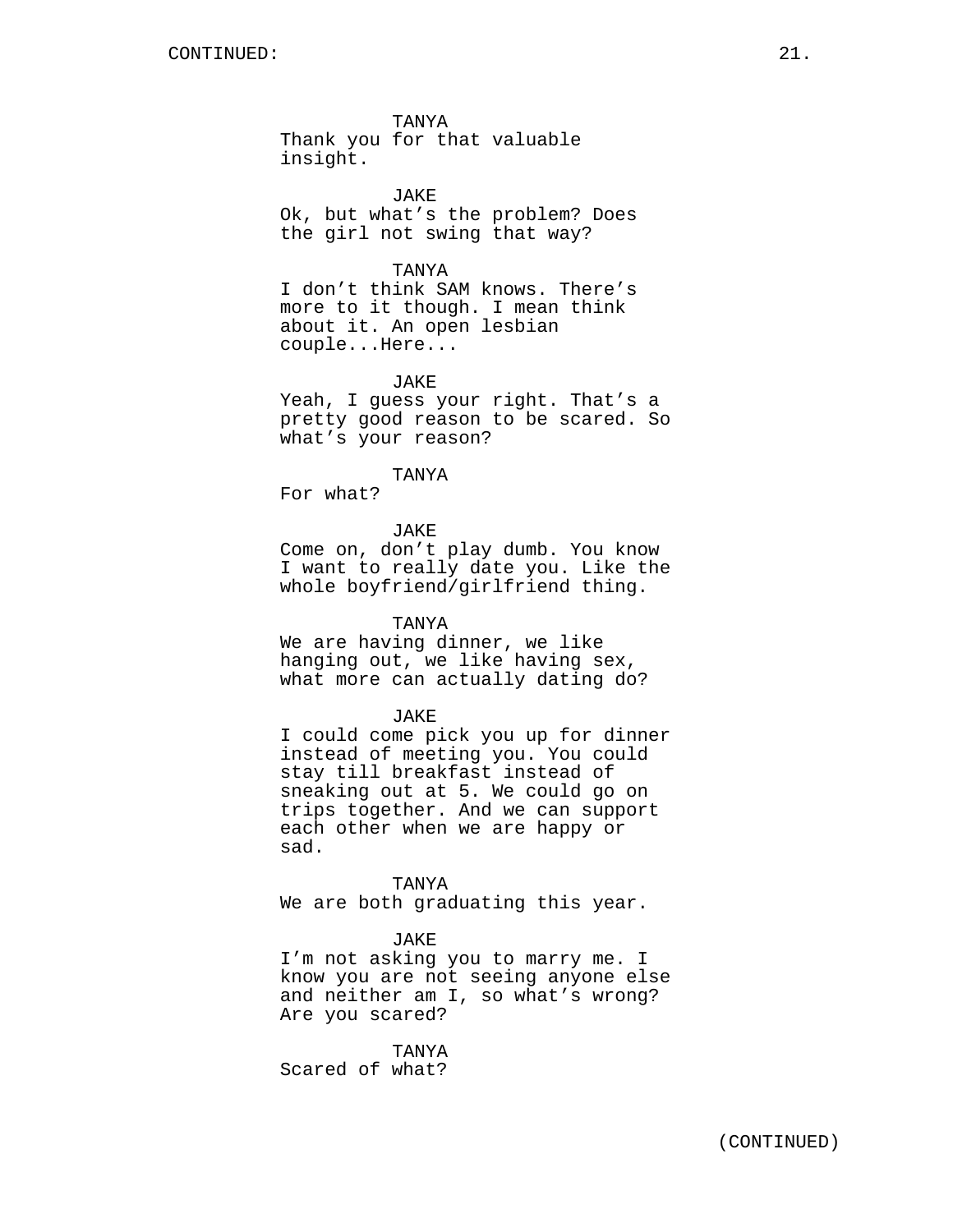JAKE

I don't know. Forget it. You probably wouldn't be a good girlfriend anyway.

TANYA Hey, I would be an awesome girlfriend.

JAKE You're always late, you only cook for yourself, and good forbid you try to be compassionate.

TANYA I am very good at the important stuff. Like nagging about dirty socks and using sex as a weapon.

JAKE Prove it. Loser has to run through a graveyard in their underwear.

TANYA Your on. From now on we are officially dating.

JAKE Ok, if you're going to twist my arm. Cheers.

JAKE raises his glass and TANYA raises hers.

TANYA Cheers...Wait.

41 MOVIE ROMANCE

INT. OF LIVING ROOM - EVENING

EMILY and SAM are sitting on the couch watching a movie. They are huddled under a blanket. Papers and books are scattered on the coffee table in front of them.

> EMILY This is a well deserved study break. Your roomie has a great collection. I love this movie.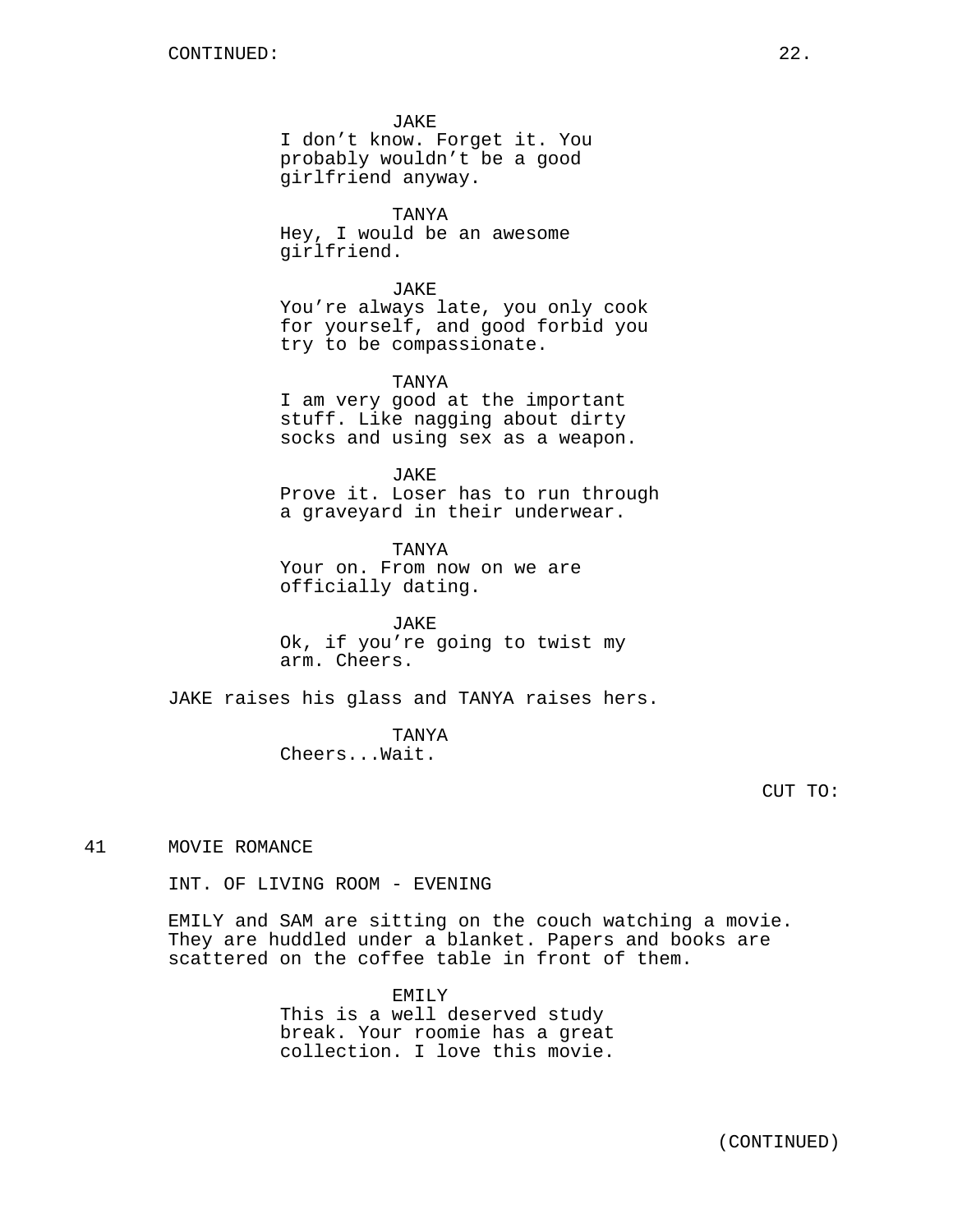SAM Me too. I haven't seen it in a long time.

EMILY

Last time I saw it was with an ex a couple years back.

SAM

An ex?

EMILY

Yeah. A few days later I found out he was sleeping around.

SAM

Ouch. Sorry.

#### EMILY

I'm not. It kinda sucked, but I wasn't really into him. Never even wanted to sleep with him, which is probably why he cheated.

SAM

guys all that much.

He just wasn't the guy for you.

EMILY It seems like there are no guys for me. I don't even feel attracted to

SAM Like...at all? Like...you are into girls?

EMILY I don't know. I've never been with a girl, but sometimes it's like I have deeper feelings for them.

SAM

Oh...

# EMILY

You don't think I'm a freak do you? I noticed you hate those bitches in class and we've gotten to know each other a good bit...

SAM No I actually understand exactly how you feel.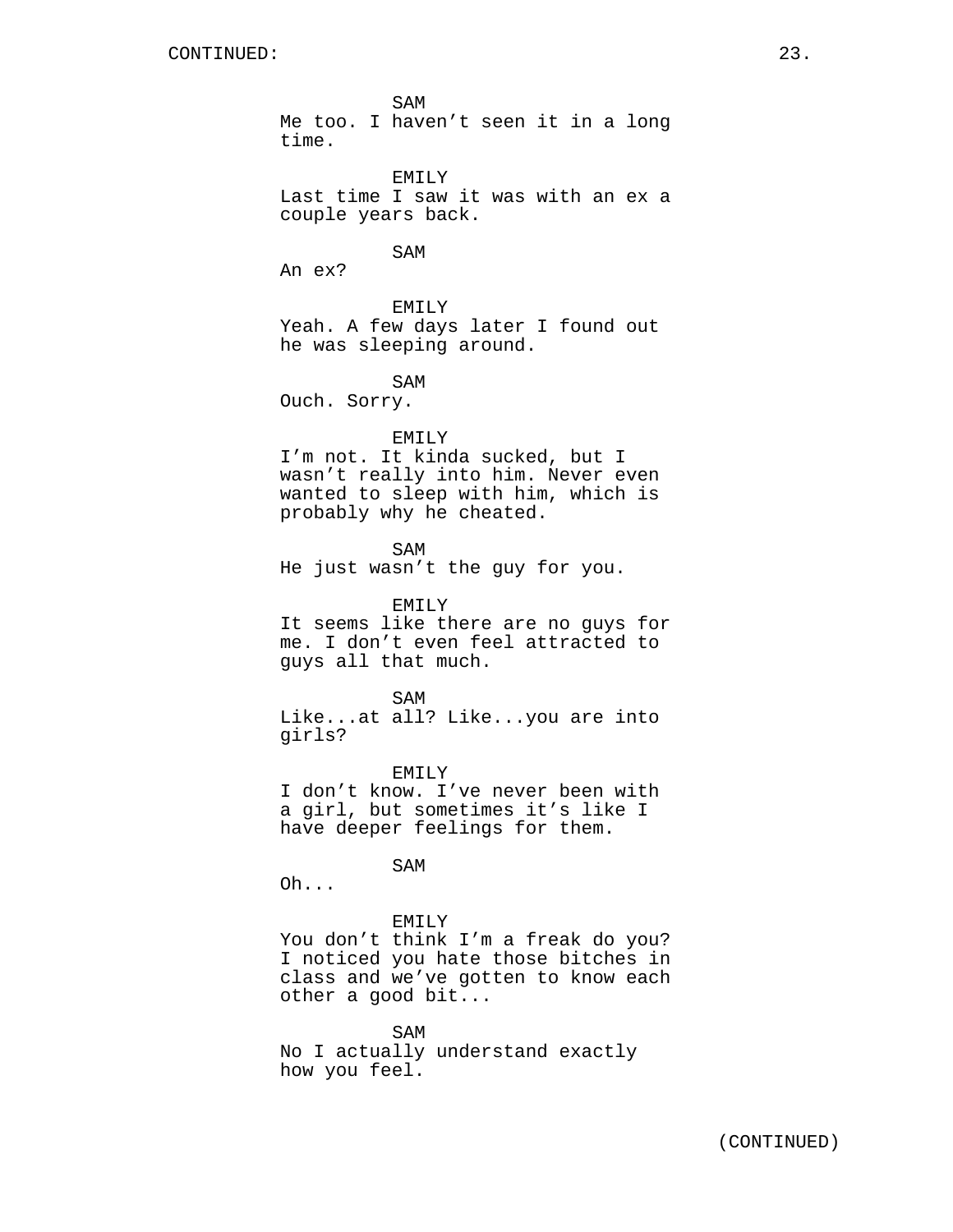EMILY Really? SAM Yeah, I'm like that. A lesbian, I mean. EMILY Oh, then, yeah, I guess you do understand. SAM Yeah. Can I be honest with you. EMILY Sure. SAM I have...those deeper feelings for you. EMILY Yeah? Me too. SAM Well, I'm glad we figured that out. They sit in silence. Romantic music starts playing on the TV. SAM reaches out to hold EMILY's hand. EMILY leans over to put her head on SAM's shoulder. CUT TO:

42 VALENTINE'S DAY

EXT. OF DORM BUILDING - EARLY EVENING

Shot of dorm building. VALENTINE'S DAY is written on lower third of screen.

CUT TO:

43 FINALLY A REAL DATE

INT. OF DORM ROOM - EARLY EVENING

GABY is helping KYLIE pick out an outfit for her date with NIK. KYLIE is in the bathroom changing.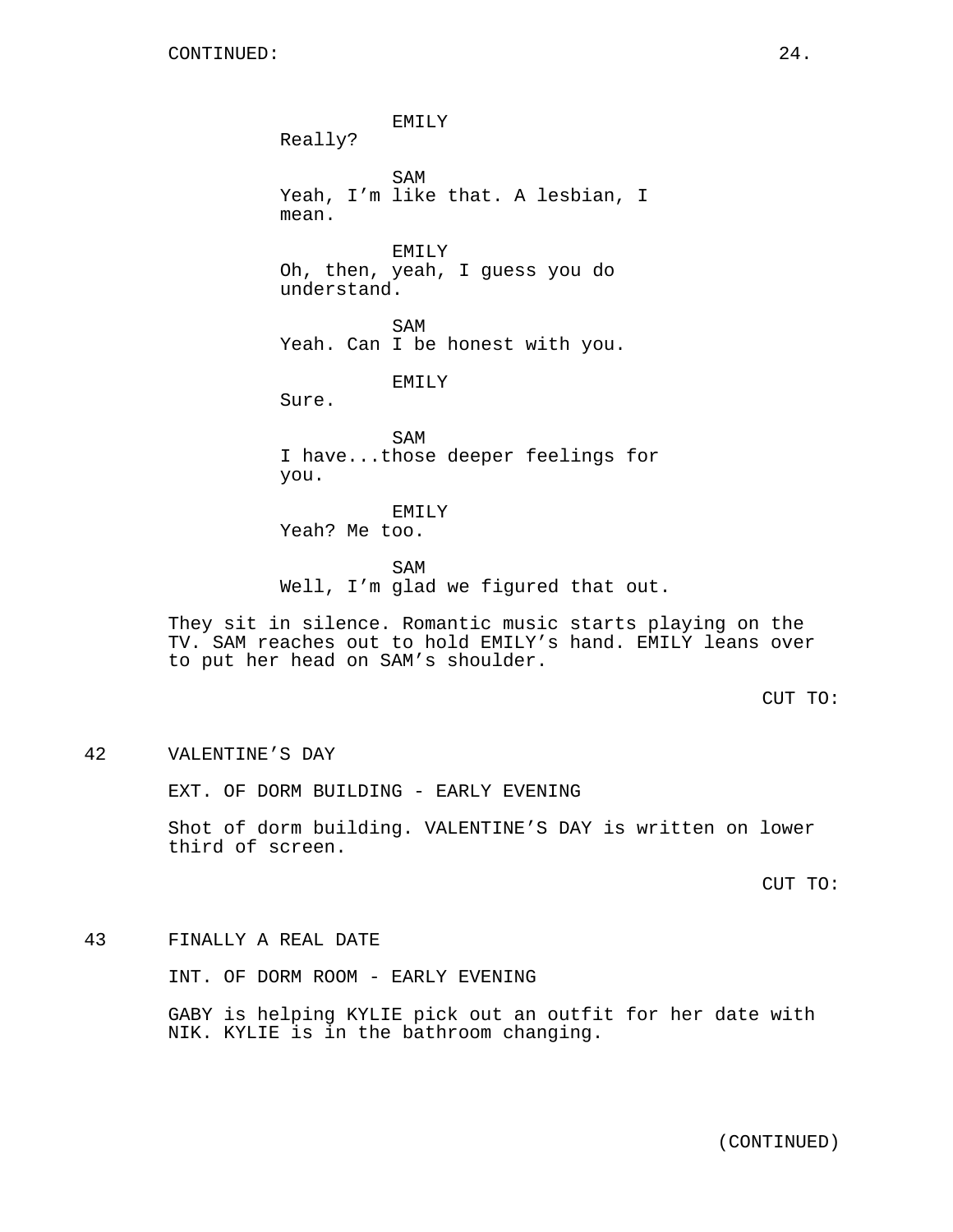GABY I can't believe you hooked up with that guy at the party.

KYLIE We didn't "hook up." I just gave him my number and he asked me out.

GABY So what number date is this?

KYLIE Three. Four if you count the coffee we had together early this week.

GABY Four dates. You know what that means.

KYLIE Will you stop?

GABY Come on, haven't you thought about it?

#### KYLIE

Maybe?

GABY Uh-huh. What kind of underwear are you wearing?

KYLIE

Lace with a matching bra.

GABY Just remember, never party without your party hat.

KYLIE Yes, mother. Ok, I'm coming out.

GABY comes out wearing a beautiful dress with her hair and makeup fully done.

> GABY Wow...Forget Nik. I'll take you to dinner.

KYLIE Not too much?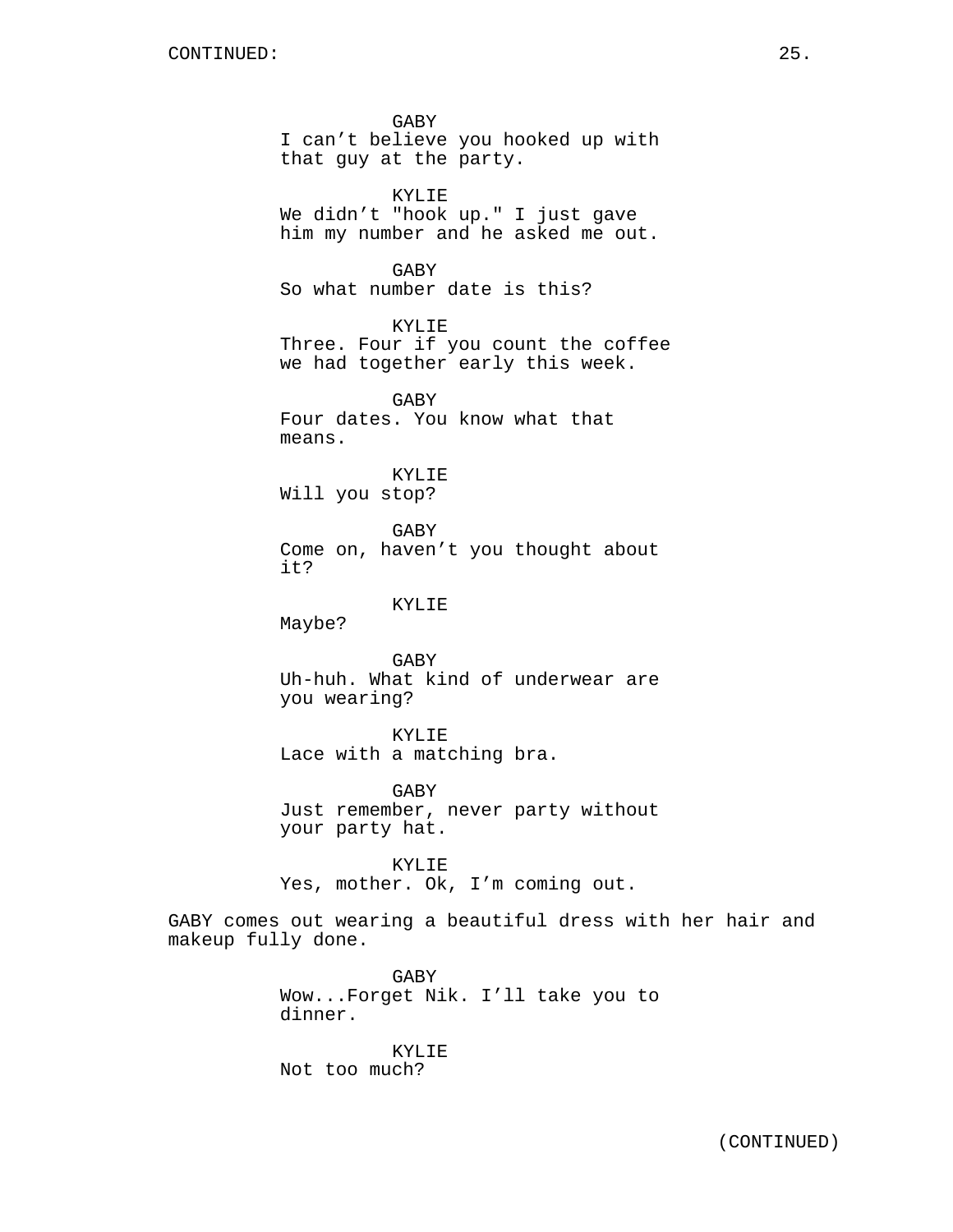GABY It's Valentine's Day. Dress up. Now, are you taking a purse?

KYLIE

Yes.

GABY Great, get it. I'll get some condoms. Right after I throw up.

GABY runs into the restroom. Vomit noises are heard. KYLIE runs to the door.

> KYLIE Are you ok?

GABY

Ugh...I think I have a bug. Can you hand me the towel?

KYLIE reaches for a hung up towel and hands it to GABY.

KYLIE

Can I help?

GABY I'm fine. Go have a good time. I'm staying with CHRIS, so he can take care of me.

### KYLIE

Ok.

KYLIE walks forward for a hug.

GABY No, don't hug me. I might get you sick. Just go.

KYLIE Ok. Call me if you need anything.

GABY

Go get your groove back girl.

KYLIE laughs and walks off camera. GABY sinks back on to bathroom floor feeling ill and exhausted. She's been trying to keep it together for days, but now she's tired.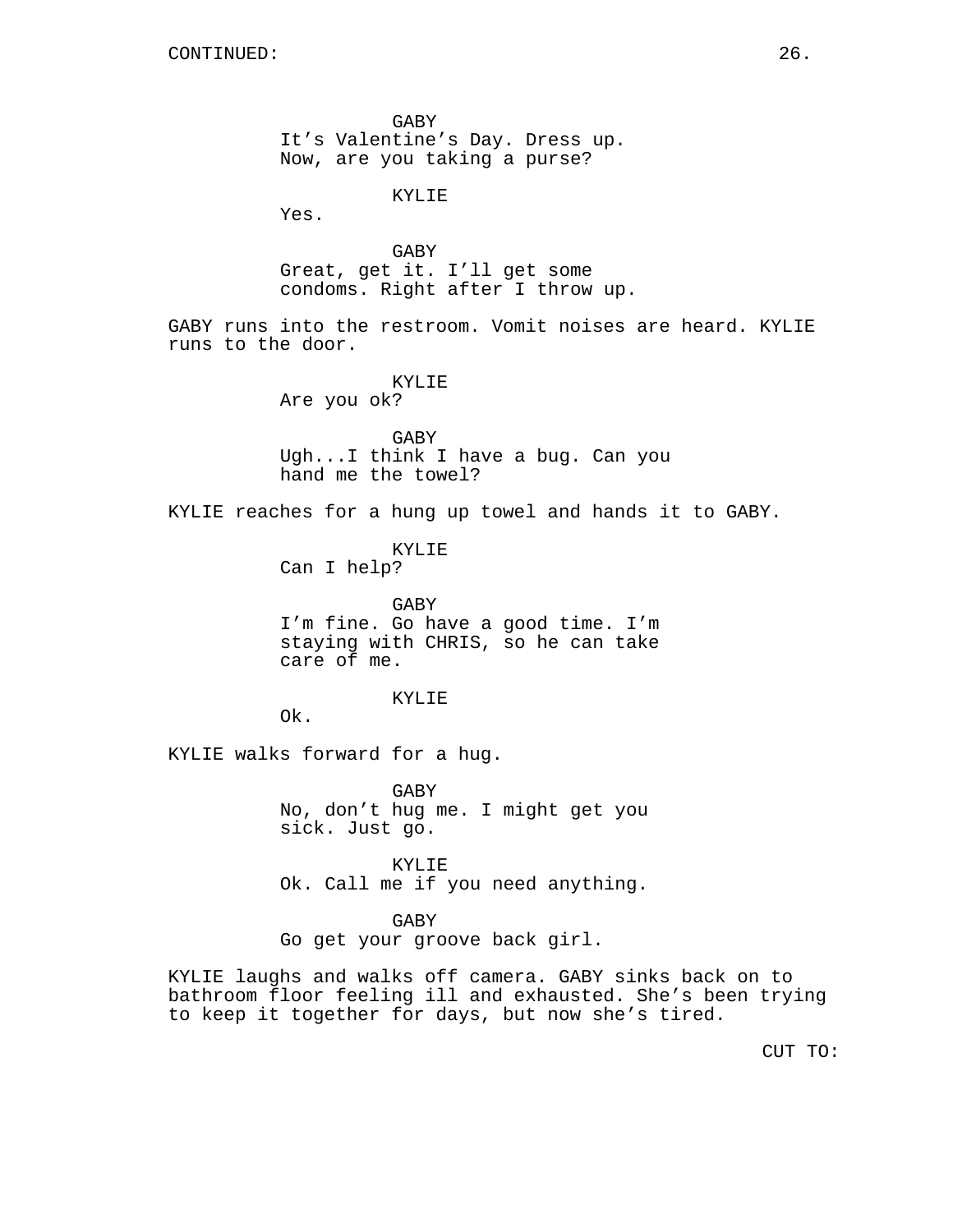### 44 THOSE THREE LITTLE WORDS

INT. OF RESTAURANT - EVENING

There are Valentine's Day decorations everywhere. Romantic music is playing. TANYA and JAKE are dancing.

### JAKE

I'm glad you came out tonight.

## TANYA

Well, I checked the girlfriend guide and apparently when you're dating you're supposed to go out on Valentine's Day. So I had to break my usual tradition of drinking and watching slasher movies.

JAKE Isn't this more fun.

## TANYA

It's OK. But I had to tape myself into this dress. You may need to rip it off me later.

JAKE

Another wonderful Valentine's Day tradition.

TANYA giggles. They move closer together. TANYA lays her head on JAKE's chest.

# JAKE

I love you.

TANYA stops dancing and looks at him.

## TANYA

What?

JAKE You don't have to say it back. That's just how I feel and I wanted you to know. No pressure.

## TANYA

What do you mean "no pressure." That is pressure. It's like a pressure bomb. That's like the U.S. saying to the Soviet Union "if you don't take targets off of us we are going to launch our nucs, but, you know, no pressure."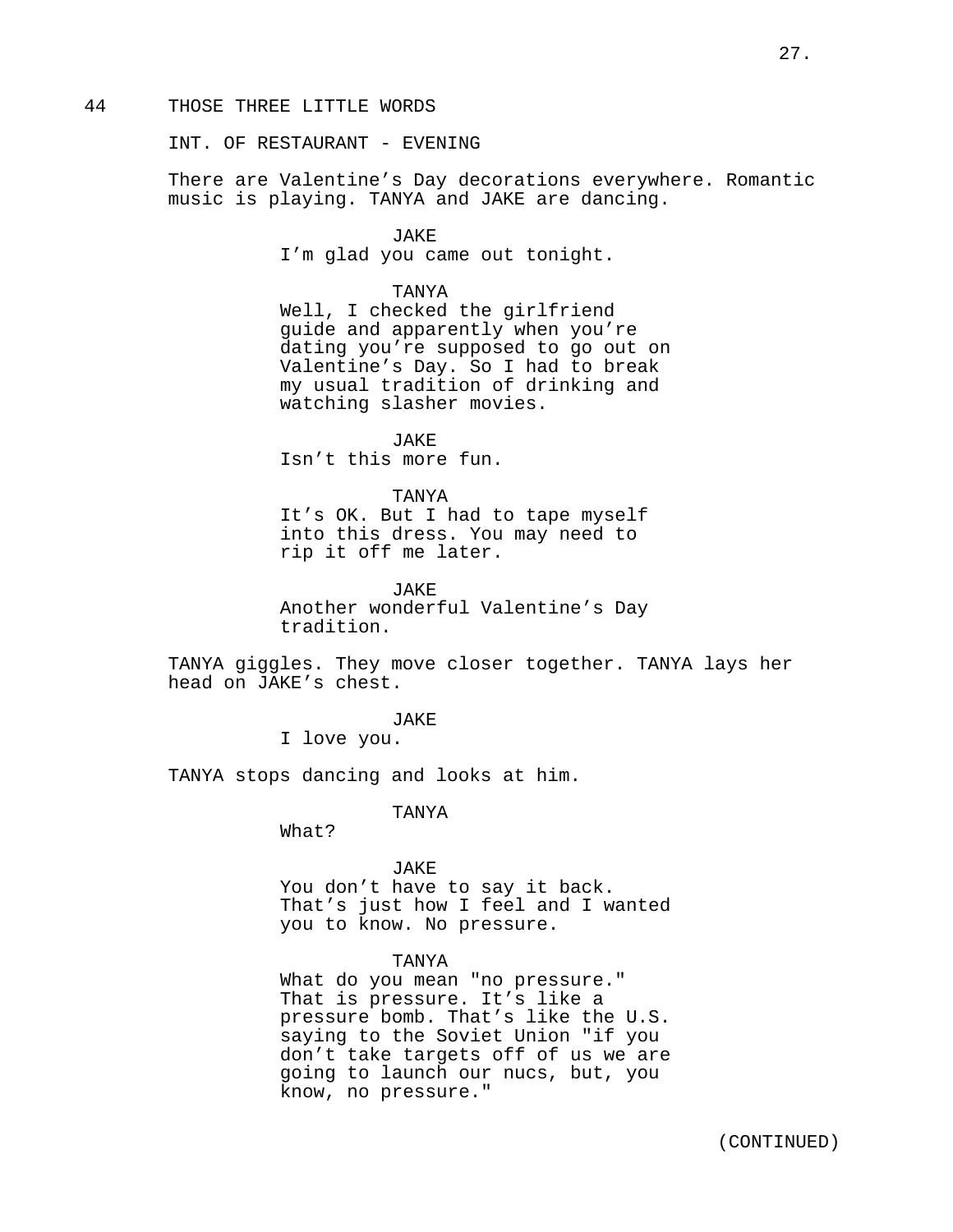JAKE

Calm down.

## TANYA

Don't tell me to calm down. You trick me into dating you and now you love me. This was supposed to be about winning a bet. Oh God...

TANYA runs out to the parking lot. JAKE follows after her.

JAKE

Hey! Wait up!

TANYA

I want to go home.

#### JAKE

What did I ruin? Our fuck-buddy status? Guess what? We were never just that. We were best friends, we spent time together and we were there for each other. We still are. What has changed?

## TANYA

There are these rules now. We did all of that stuff because we wanted to. Now it's because we have to.

JAKE

That's bullshit. There are plenty of couples who don't do any of that stuff. Who don't enjoy each other at all.

TANYA

And yet they stay together because of societal obligation.

#### JAKE

But that's not us. I'm with you because I'm happy and I know you're happy with me. So for once tell me the truth. Tell me why you are so afraid of a real relationship.

## TANYA

Just take me home. I don't want to be around you.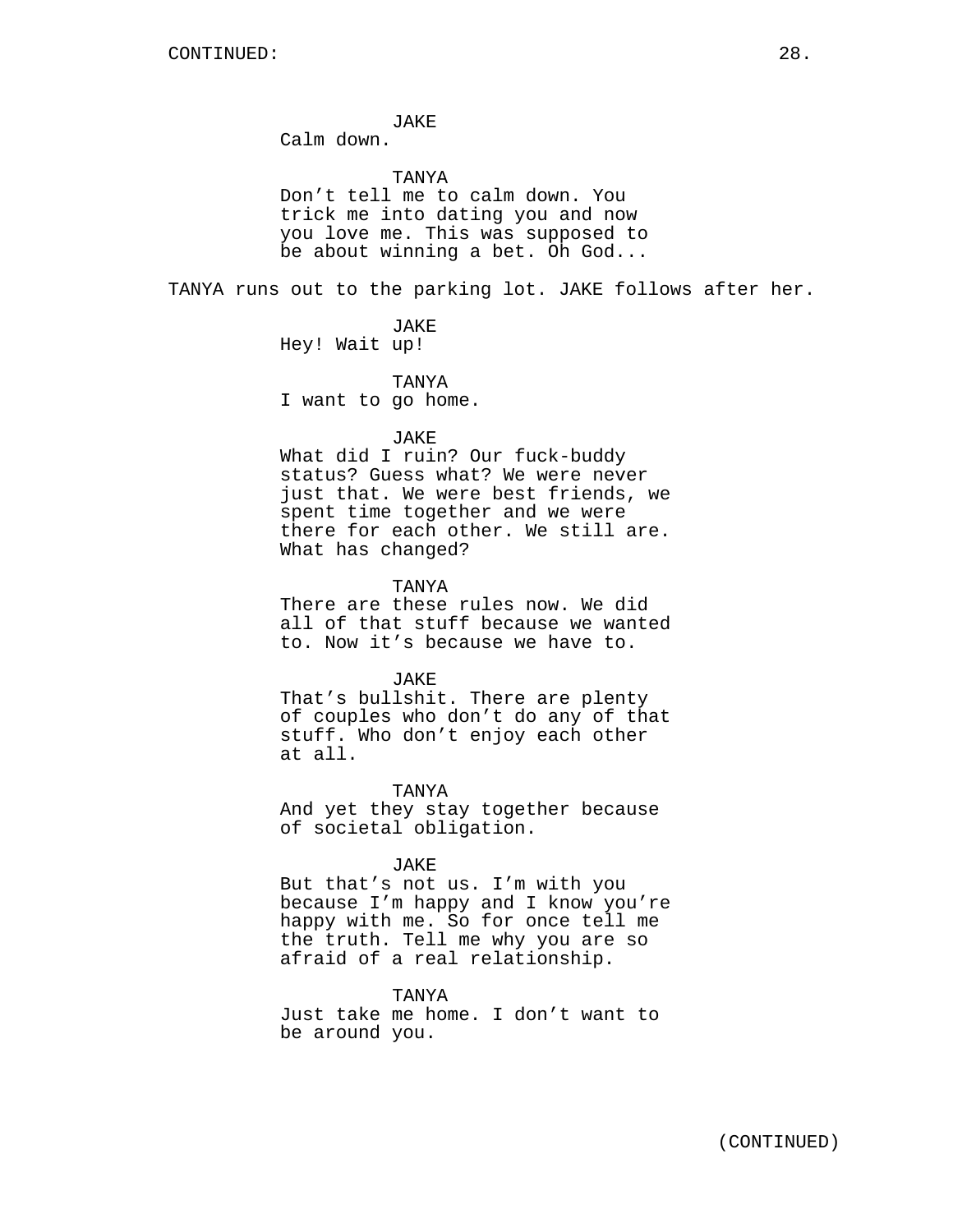JAKE Fine. I'll go pay and then I'll take you home.

TANYA

Wait. I can't go home. SAM and EMILY are there. I'll just sleep on your couch.

JAKE You can have the bed. I'll be right back.

JAKE turns to go back into restaurant leaving TANYA standing in the parking lot.

CUT TO:

45 HOME COOKED MEAL

INT. OF KITCHEN/LIVING ROOM - EVENING

SAM is setting a table with candles. EMILY is in the kitchen finishing up some cooking. Both are dressed nicely. EMILY enters with a bowl of salad.

> EMILY Ok. The Caesar salad is done.

> > SAM

My favorite kind of salad.

EMILY

I know. And for the entree we have your favorite fried trout and for dessert your favorite white chocolate raspberry cheesecake.

SAM You are too good to me. Even if you ruined my surprise of taking you out to a fancy dinner.

#### EMILY

You know there is not much fancy in this town. Besides I do not want to be around other people. I just want to be around you.

SAM Well, that worked out for the best since I was able to use the extra cash on this.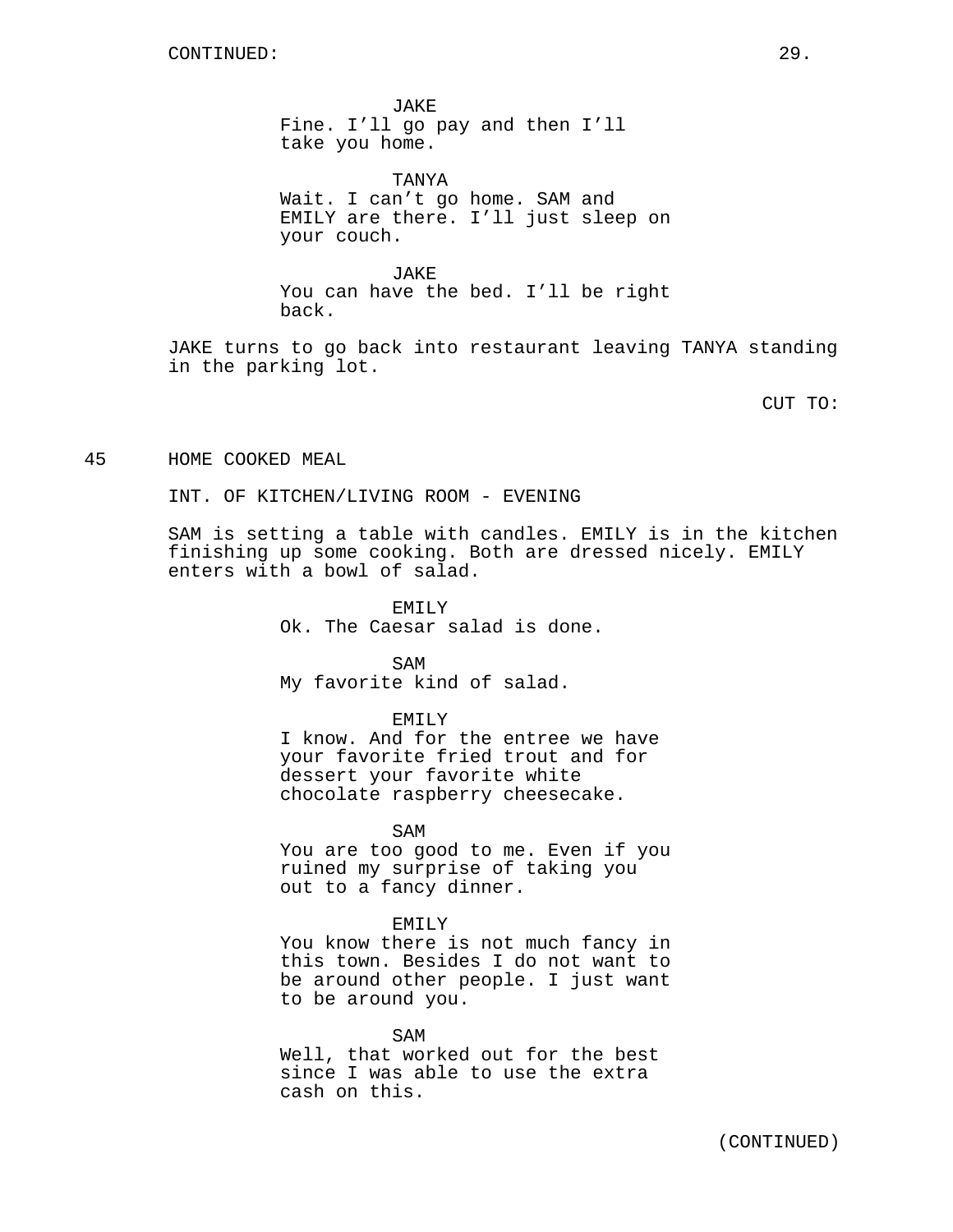SAM pulls a necklace out from her lap.

EMILY Oh, SAM, it's beautiful. I love it.

SAM takes the necklace and puts it on her.

SAM I thought it would look perfect on you the minute I saw it.

EMILY I think you were right.

SAM turns EMILY back towards her.

SAM I am so happy I found you.

They kiss.

CUT TO:

46 NEXT DAY

INT. OF BEDROOM - EARLY MORNING

KYLIE wakes up. She is lying in bed with NIK asleep beside her. She smiles and snuggles up closer to him.

CUT TO:

# 47 MARCH

INT. OF LIBRARY - AFTERNOON

KYLIE takes out her phone and calls NIK. He answers.

KYLIE

Hi, NIK. How's your day going. That's cool. I was wondering if you were busy tonight? We haven't seen each in a while...uh huh, yeah, I understand...

KYLIE (V.O.) It's been like almost a month since Valentine's Day...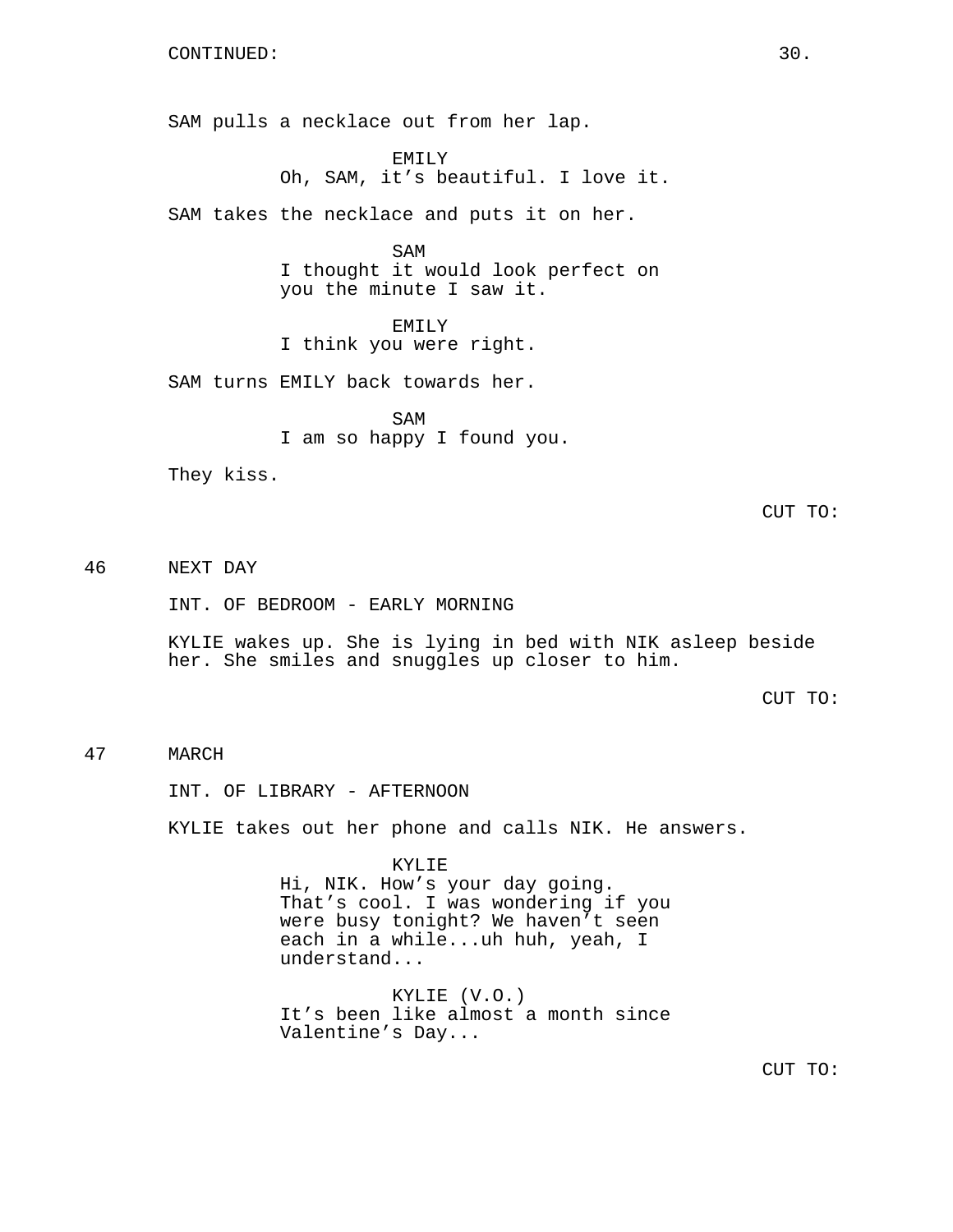48 DISAPPOINTED

INT. OF LIBRARY - AFTERNOON

KYLIE is sitting in library talking to camera.

KYLIE

...and we've seen each other maybe twice. He's been really busy with school, we both have. I just, you know, want to spend time with my boyfriend.

STUDENT 1

SHUUUSH!

CAMERA GOES FROM STUDENT BACK TO KYLIE.

CUT TO:

49 WORKAHOLIC

INT. OF DINING ROOM - EARLY EVENING

TANYA is sitting at a desk. She has her laptop on and several books and notes in front of her. She studies and types feverishly.

> TANYA (V.O.) I have not really spoken to Jake much since Valentine's Day.

> > CUT TO:

50 WORKAHOLIC 2

INT. OF DINING ROOM - EARLY EVENING

TANYA is sitting at desk talking to camera.

TANYA I think it's definitely a done deal. And that's good, we both need to concentrate on graduating...It's lonely without him. But, its definitely better this way. Definitely.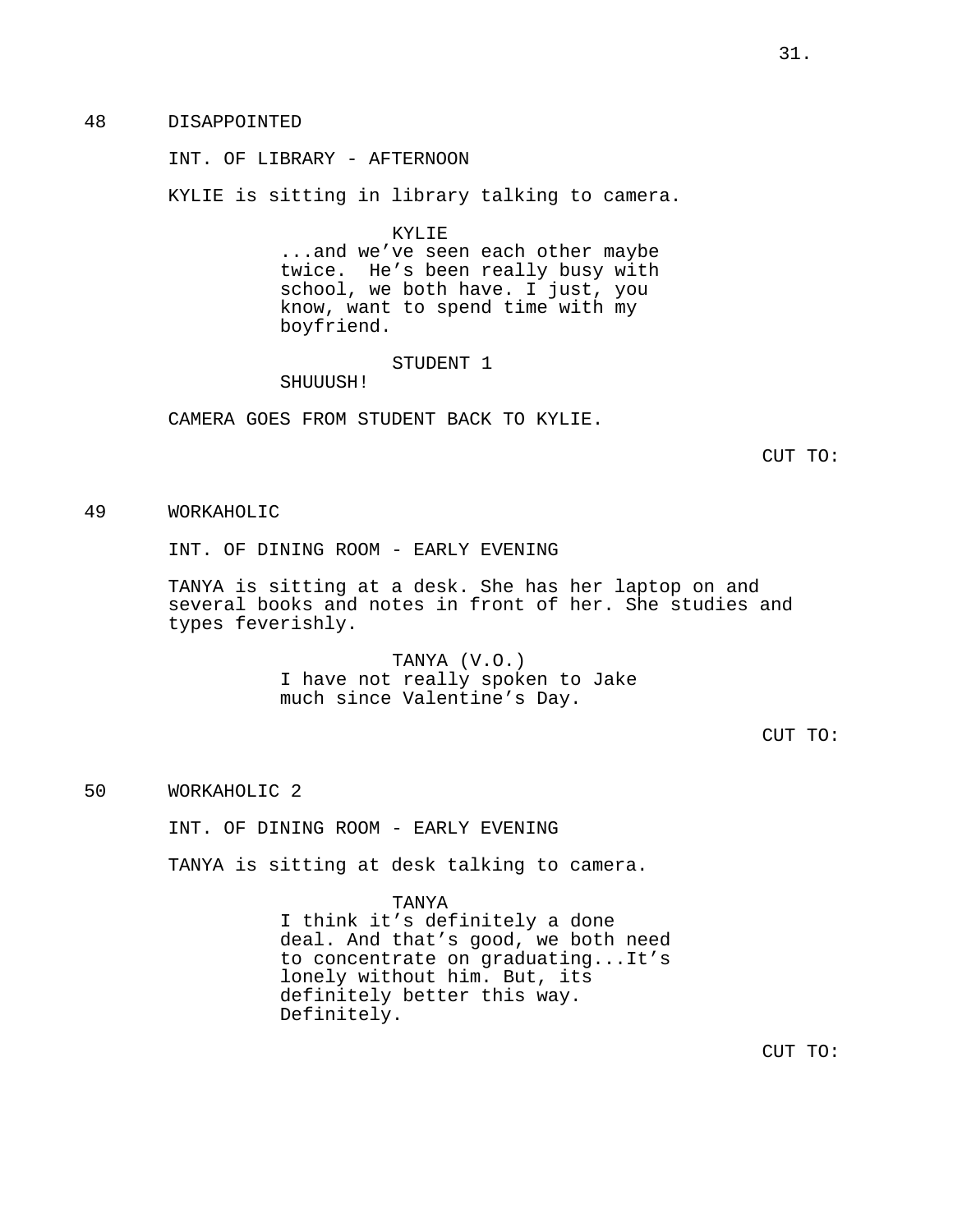# 51 A LIE?

INT. OF CAFE - EARLY EVENING

SAM and EMILY are sitting at a table drinking coffee. EMILY seems preoccupied.

> SAM You have to try this mocha. It is so good.

> EMILY No thanks. I do not want anything real sugary.

EMILY absentmindedly stirs her coffee. There are a few seconds of silence.

> SAM Is something wrong?

EMILY I've just had a lot on my mind with school and stuff.

SAM We'll get a short break this weekend. Well not really since it is family weekend, but we can have a nice relaxing Sunday.

EMILY I'm not sure if right now is the best time to drop in on my family. They have a lot on their plate.

SAM We can put that off then. My mother will love the extra attention.

EMILY What have you told your mother about us?

#### SAM

I told her what we agreed to. That you were someone very special to me. Then when we got there we would tell her how special, together.

EMILY I haven't told my family anything yet.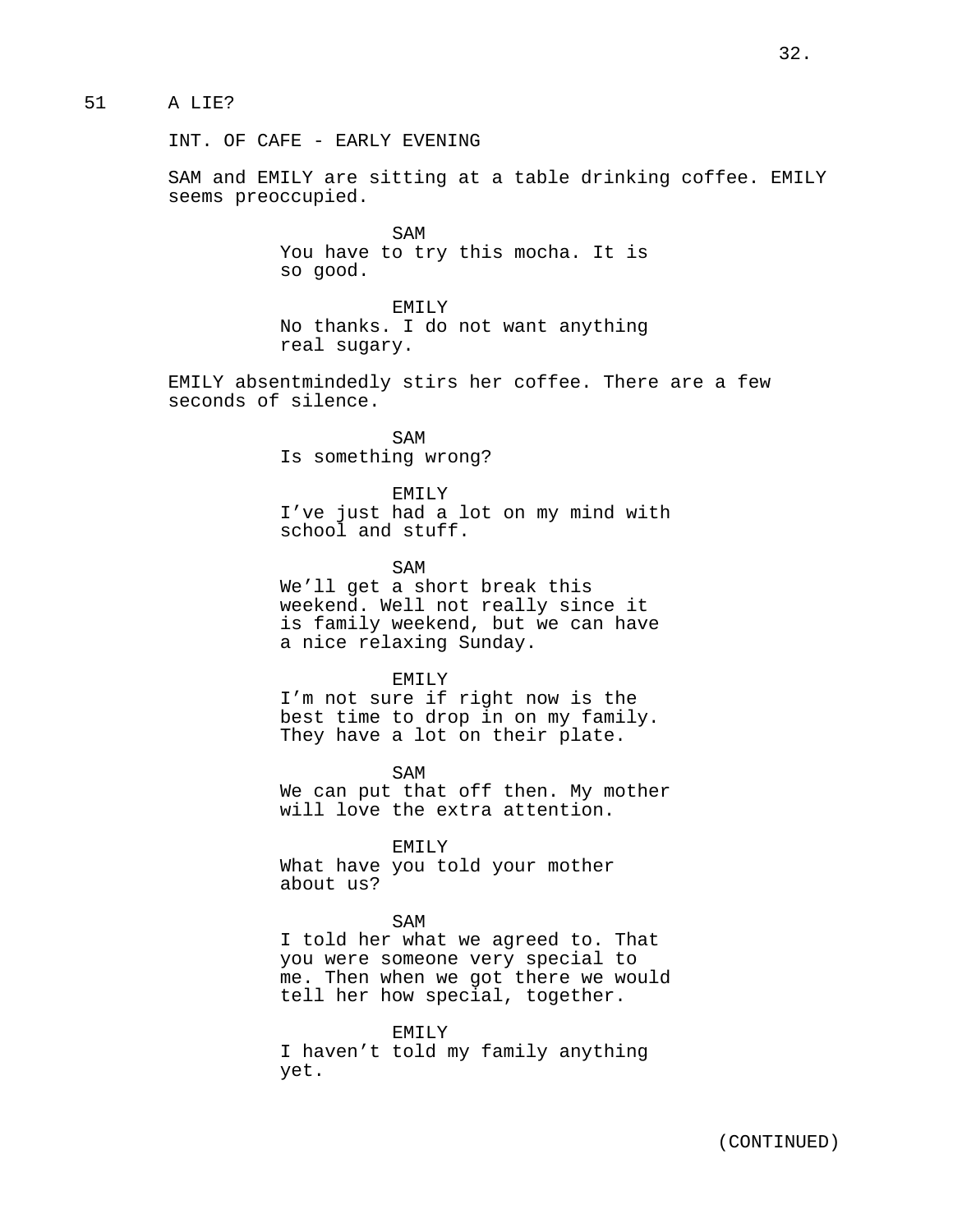SAM Not even that we were coming to visit?

## EMILY

No.

SAM You don't want me to meet your family?

EMILY

It's complicated.

SAM

That's why you don't want to go out on dates. It's not just your family, you don't want anyone to see us together.

EMILY

I've never told my family or anyone else how I feel about girls. I've never dated another girl before.

SAM

And I've gotten around? I've dated like two girls. And you know I've never told my mother anything.

EMILY

I'm just not sure enough about my feelings to face that battle yet.

SAM Your not sure...Is this some college experience for you? Sophomore year experimentation?

#### EMILY

No. I liked you, I do like you. I just wasn't sure what my feelings meant. And I'm not sure they mean that I'm a lesbian.

SAM Well I'm sorry to hear that.

SAM gets up to leave.

EMILY Please, can we talk about this.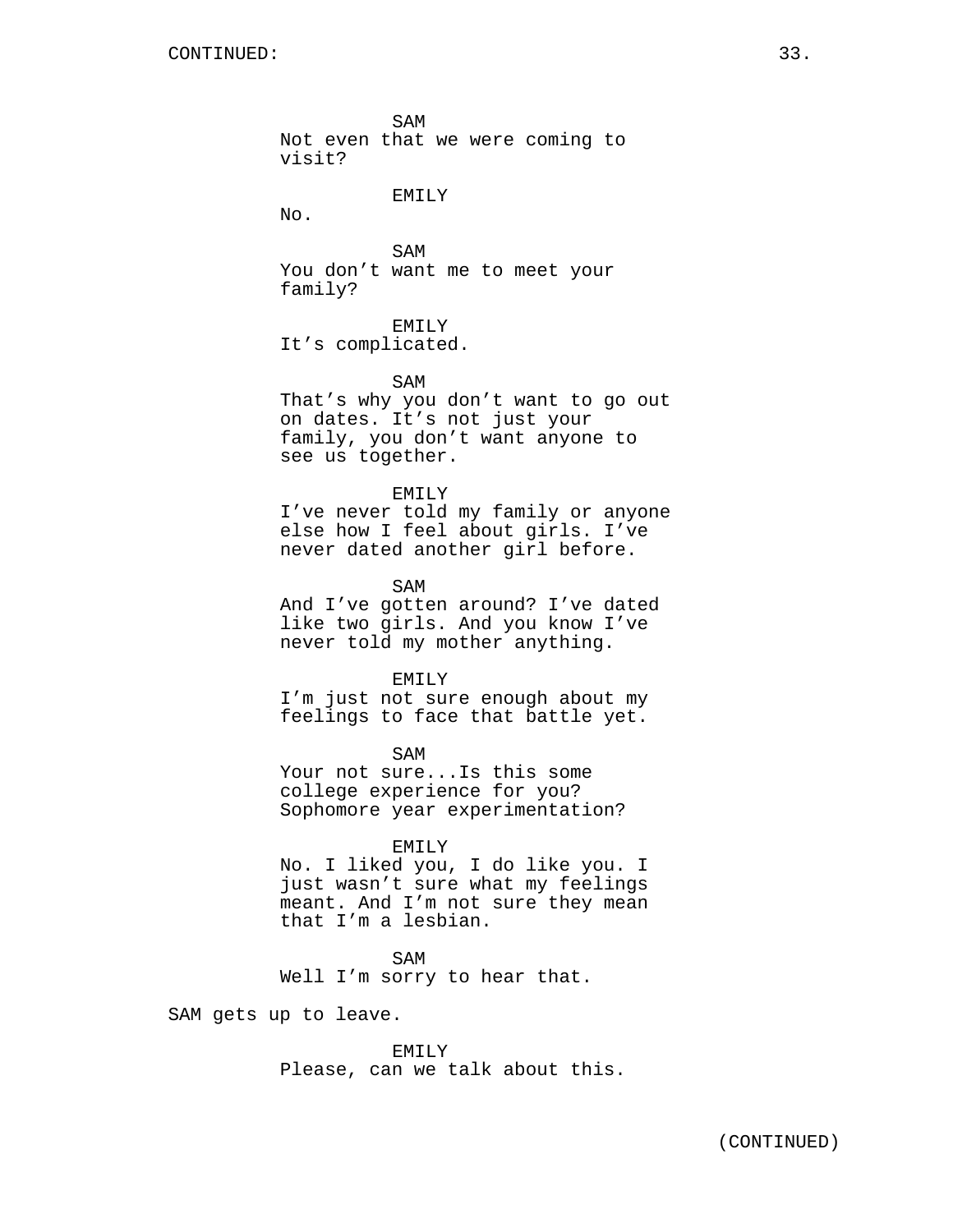SAM

No, we can't. I know who I am. And I can't be with you, because either you are ashamed of your feelings and ashamed of me. Or you just used me because you were curious.

EMILY looks down, ashamed.

SAM

Bye, EMILY.

SAM leaves.

CUT TO:

52 NIK THE JERK

INT. OF LIBRARY - EVENING

KYLIE is still sitting at a table studying. She hears low whispers and a girl giggling.

KYLIE

Oh, God.

KYLIE stands and goes towards where the noise is coming from.

# KYLIE

Get a room...

KYLIE stops as she sees NIK holding another girl up against a shelf.

> KYLIE Wha...whats...Nik? NIK Kylie... TASHA What's going on? KYLIE Who is she? TASHA Who am I? Who are you?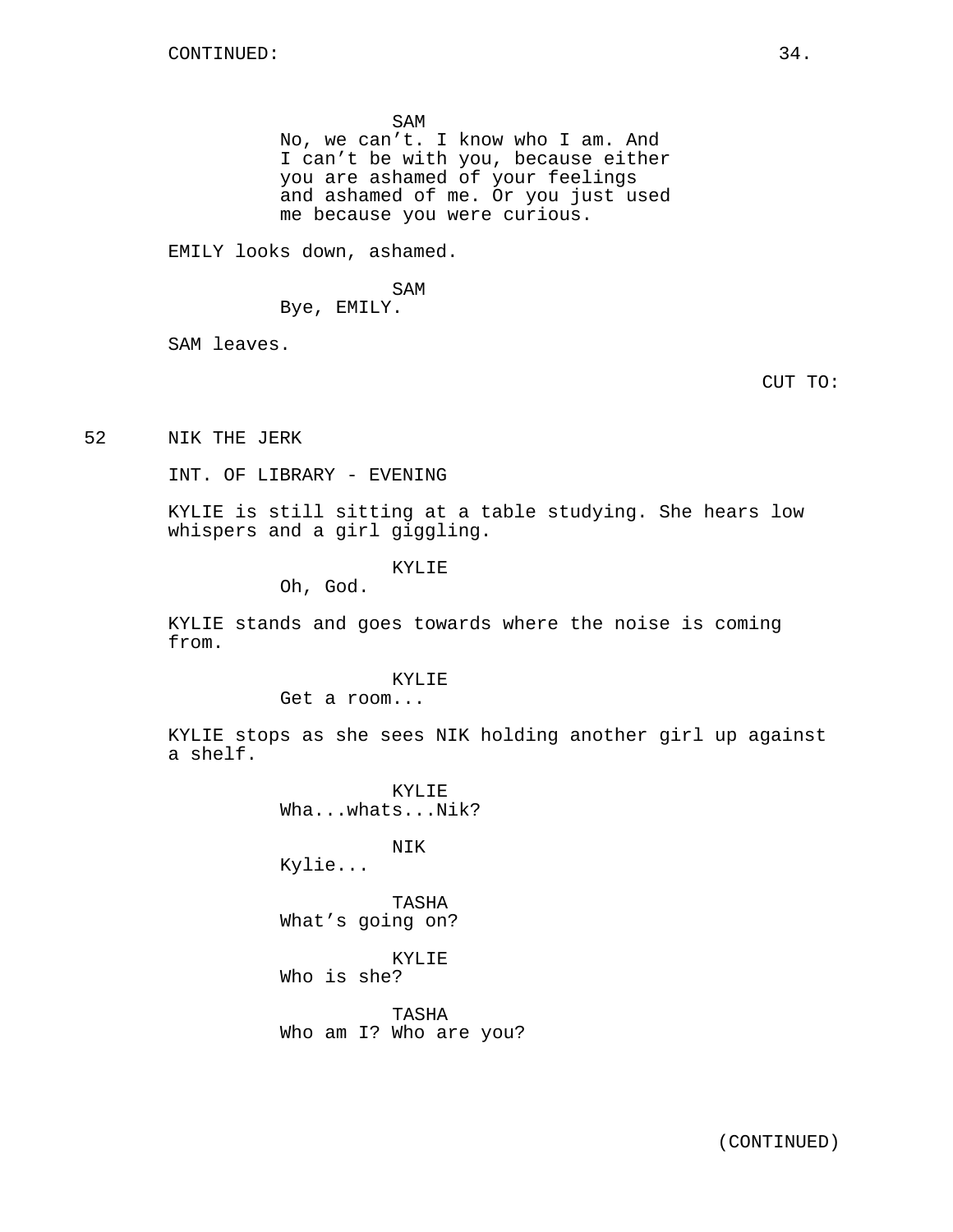# KYLIE His girlfriend.

# TASHA

Girlfriend?

KYLIE turns to quickly gather her things and hurries away. NIK tries to follow her.

> NIK KYLIE, wait. I'm sorry.

KYLIE leaves. NIK watches her leave. TASHA comes out behind NIK.

## TASHA

Fuck you.

TASHA exits. NIK is left standing alone.

CUT TO:

53 THE BIG TEST

INT. OF BATHROOM - EVENING

GABY is standing in front of the bathroom mirror trying to calm herself down while she waits for the results of a pregnancy test.

> GABY Ok, Ok, Ok. You don't know anything yet. Just look.

GABY picks up the pregnancy test and looks at it. It's positive.

CROSS FADE TO:

54 SO MUCH WORK

INT. OF DINING ROOM - LATE NIGHT

Music is playing in the background. TANYA is sitting at desk as if she hasn't moved. She has a lot of work in front of her. She looks exhausted. She looks at pictures of her and JAKE.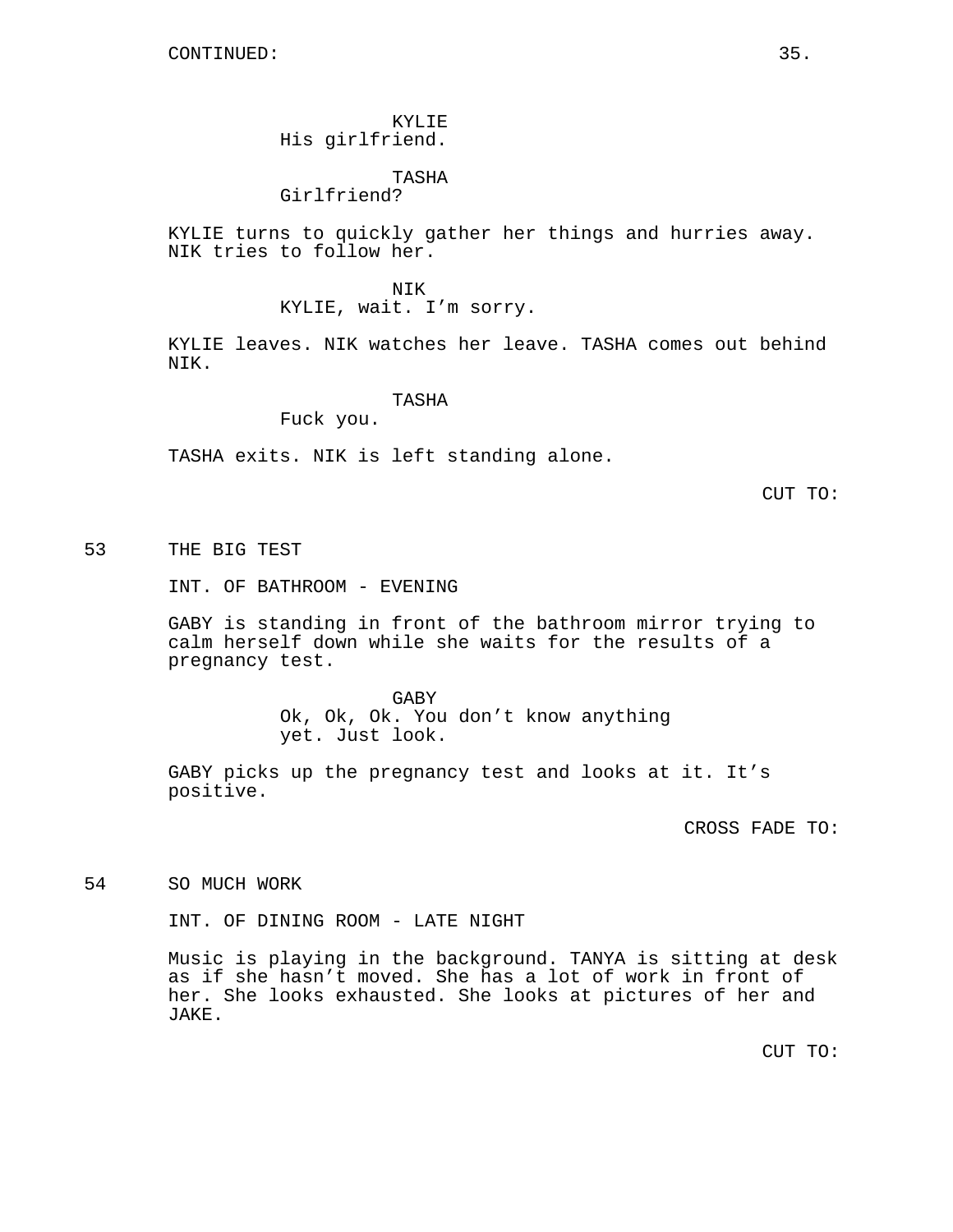INT. OF LIVING ROOM - LATE NIGHT

Music is still playing. SAM is sitting on the couch in sweats. She is wrapped in a blanket and there is a glass and a bottle of whiskey in front of her. She takes a drink from her glass.

CUT TO:

56 GIVING THE NEWS

INT. OF APARTMENT LIVING ROOM - LATE NIGHT

Music continues. GABY is sitting on the couch telling CHRIS that she is pregnant. She starts crying. He hugs her to him. They hold each other.

CUT TO:

# 57 WE'VE GOT EACH OTHER

INT. OF LIVING ROOM - LATE NIGHT

Music continues. SAM is sitting on couch wrapped in a blanket. TANYA comes to sit by her. SAM hands TANYA a glass of whiskey and she takes a drink. SAM then hands some of the blanket to TANYA and she covers herself. TANYA wraps an arm around SAM, pulls her close, and kisses her forehead.

CUT TO:

### 58 HEART BROKEN

INT. OF DORM ROOM - LATE NIGHT

Music continues. KYLIE is lying in bed crying. Music begins to fade out.

CROSS FADE:

59 A HARD CONFESSION

INT. OF KITCHEN - AFTERNOON

SAM enters the kitchen where her MOTHER is putting away some clean dishes.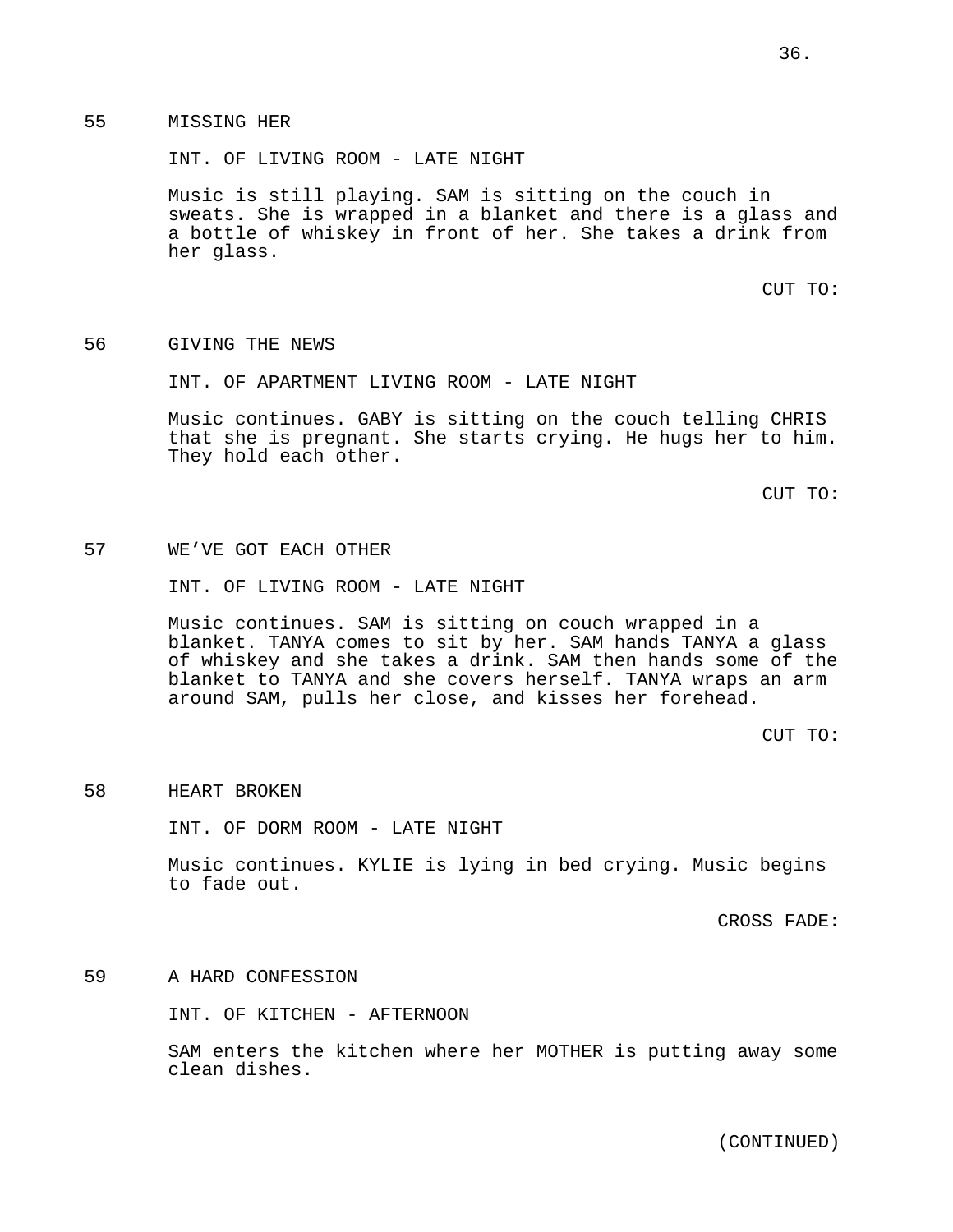MOTHER Hey, baby girl!

MOTHER hugs SAM.

SAM

Hi, Mom.

MOTHER Sit down and talk with me. I haven't heard from you in a while.

SAM sits down.

SAM Things just got a little out of control.

MOTHER sits down beside her.

MOTHER Honey, what's wrong? You look so down.

SAM I've just had a difficult time.

### MOTHER

When you were a little girl and were upset I used to make you chocolate milk. Want me to make you a glass and you can tell me what's wrong.

SAM Thanks. I'd like that.

MOTHER stands and begins fixing the drink.

MOTHER

So what's got you down? Is it school?

## SAM

No, I...um...just broke up with someone I was seeing.

MOTHER I didn't know you were seeing anybody.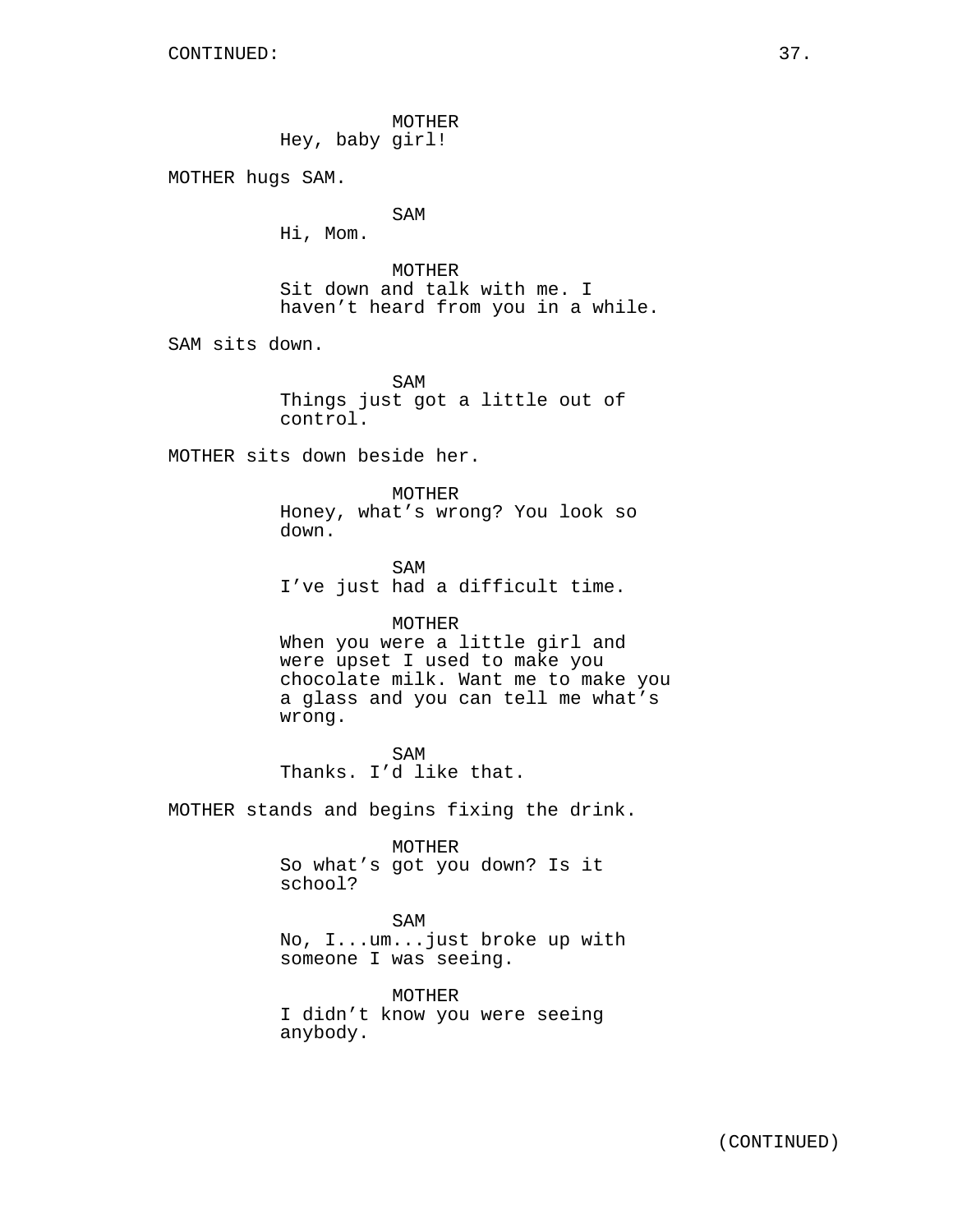SAM I was for like two months, but not anymore.

MOTHER And that hurts. Breaking up. I'm so sorry, baby.

MOTHER sits down.

SAM It's not just that. Mom, I... The person I was dating...was a girl...her name was EMILY. Well, it still is, but a girl.

Silence.

SAM Please, say something.

MOTHER reaches out and hugs SAM. Then she pulls her away to look straight at her.

> **MOTHER** You are my daughter. And I love you and support you no matter what.

SAM starts to cry and hugs her MOTHER closely.

 $SAM$ 

She was ashamed of us. She didn't want to meet you or me to meet her family. So I walked away.

MOTHER

Hush now. You did the right thing. You are a wonderful girl and no one who really cares about you would want to hide you.

SAM

But it's so hard. What if I don't ever find the right person? What if everyone is how she is.

MOTHER

I'm not going to say it will be easy. Relationships are hard. And my dear the cruel reality is that for you it will be harder. But that does not mean that you have to hide or that you'll be alone forever.

(MORE)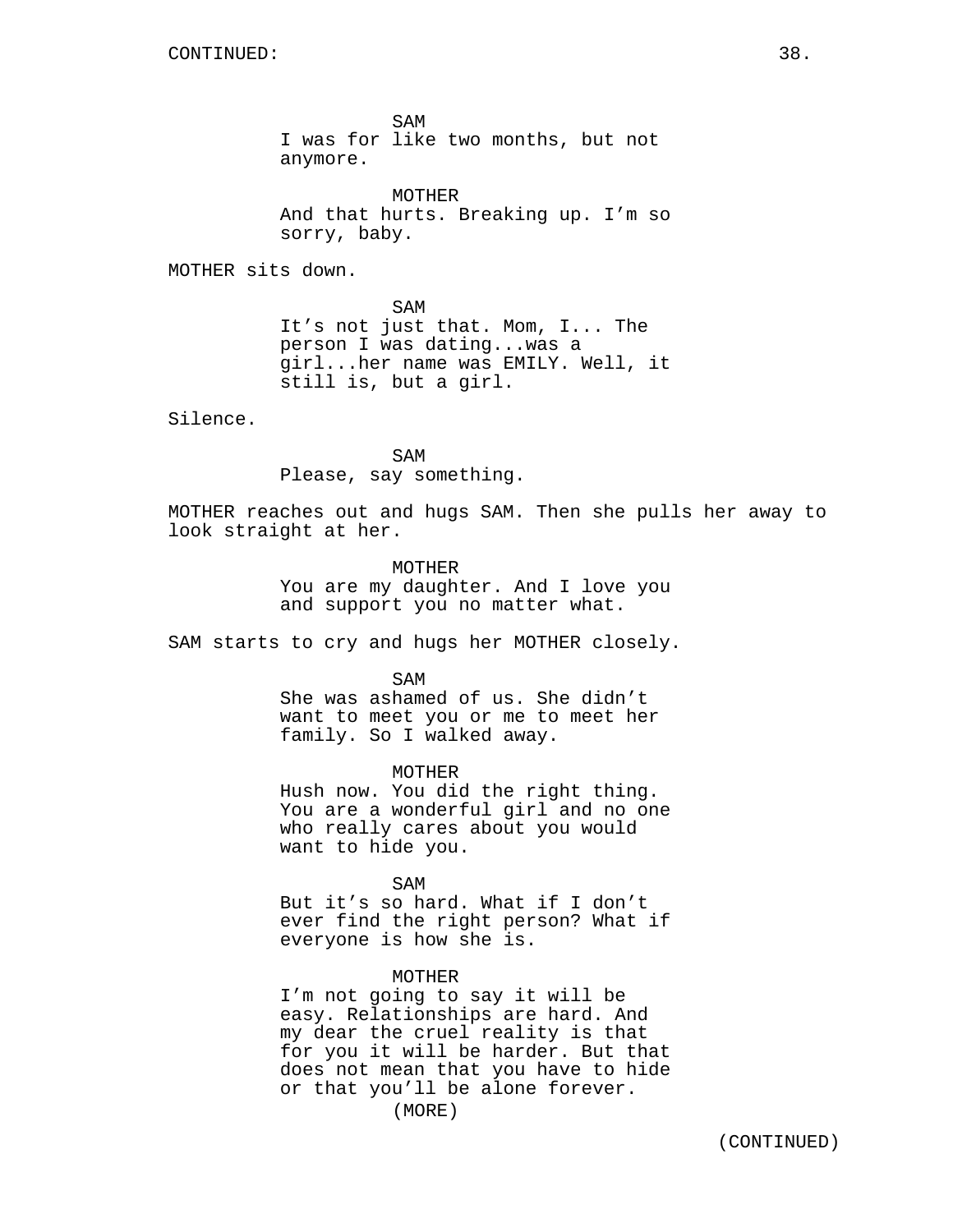### MOTHER (cont'd)

Your feelings are what they are and that's OK. And one day that right person will come along and you'll find love and acceptance regardless of gender. But gay, straight, whatever...you are my daughter and I love you.

SAM I love you too, Mommy.

They embrace again.

SAM Thank you for being my mother.

MOTHER Thank you for being my daughter.

CUT TO:

60 GET UP!

INT. OF DORM ROOM - AFTERNOON

GABY walks into dorm room and turns on light. KYLIE groans and hides under covers.

> GABY Oh, no you don't. You are going to get out of that bed, take a shower, and get dressed.

GABY pulls covers off of KYLIE.

KYLIE How the fuck did you get in?

GABY I flashed your R.A. Now get up!

KYLIE

I'm tired.

GABY That's what happens when you stay in bed for a week. Come on, don't let a man do this to you.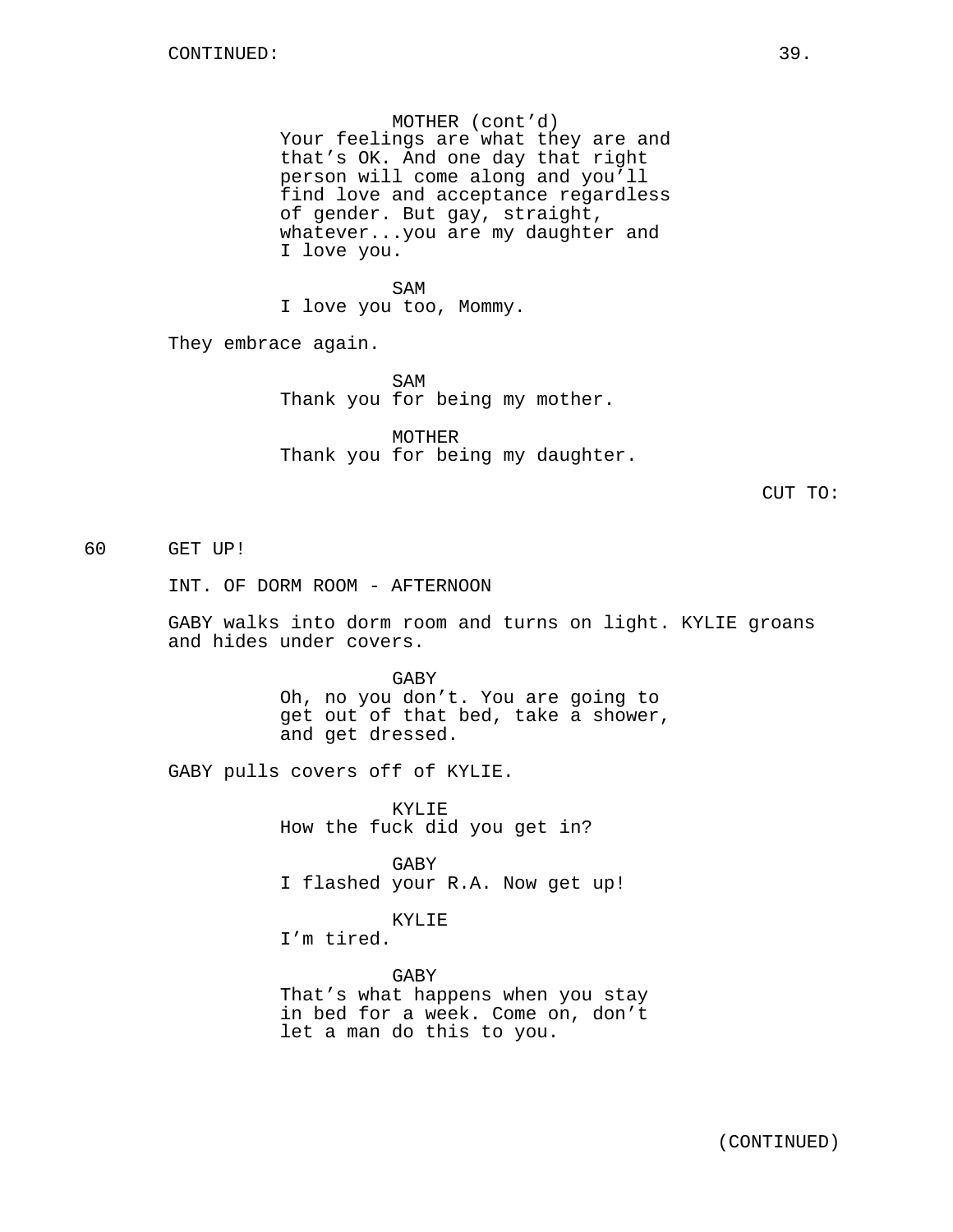#### KYLIE

Just leave me the fuck alone. What do you know anyway, with your perfect guy?

#### JUNIOR

What, you think he is the only man I've ever been with? I dated plenty of jackasses before I got to him. I know it sucks, but snap out of it. You know what douches men are.

## KYLIE.

NIK was different. Not a single douchy quality until I slept with him.

#### GABY

Well, that happens sometimes. But this shouldn't come as such a shock. It's not like he is the first guy you've ever slept with.

Silence.

GABY

Oh my God! He was, wasn't he. You gave him your virginity.

#### KYLIE

Shut up.

GABY

That's why you crashed like this. He popped your cherry and then went looking for greener pastures. That bastard!

KYLIE I said shut up! God!

GABY

Hun, I'm so sorry. That sucks.

# KYLIE

And he knew. He knew how much it meant to me and he didn't care.

## GABY

Babe, you can't let some guy do this to you. Your giving him power over you. I know it hurts, but that will lessen over time.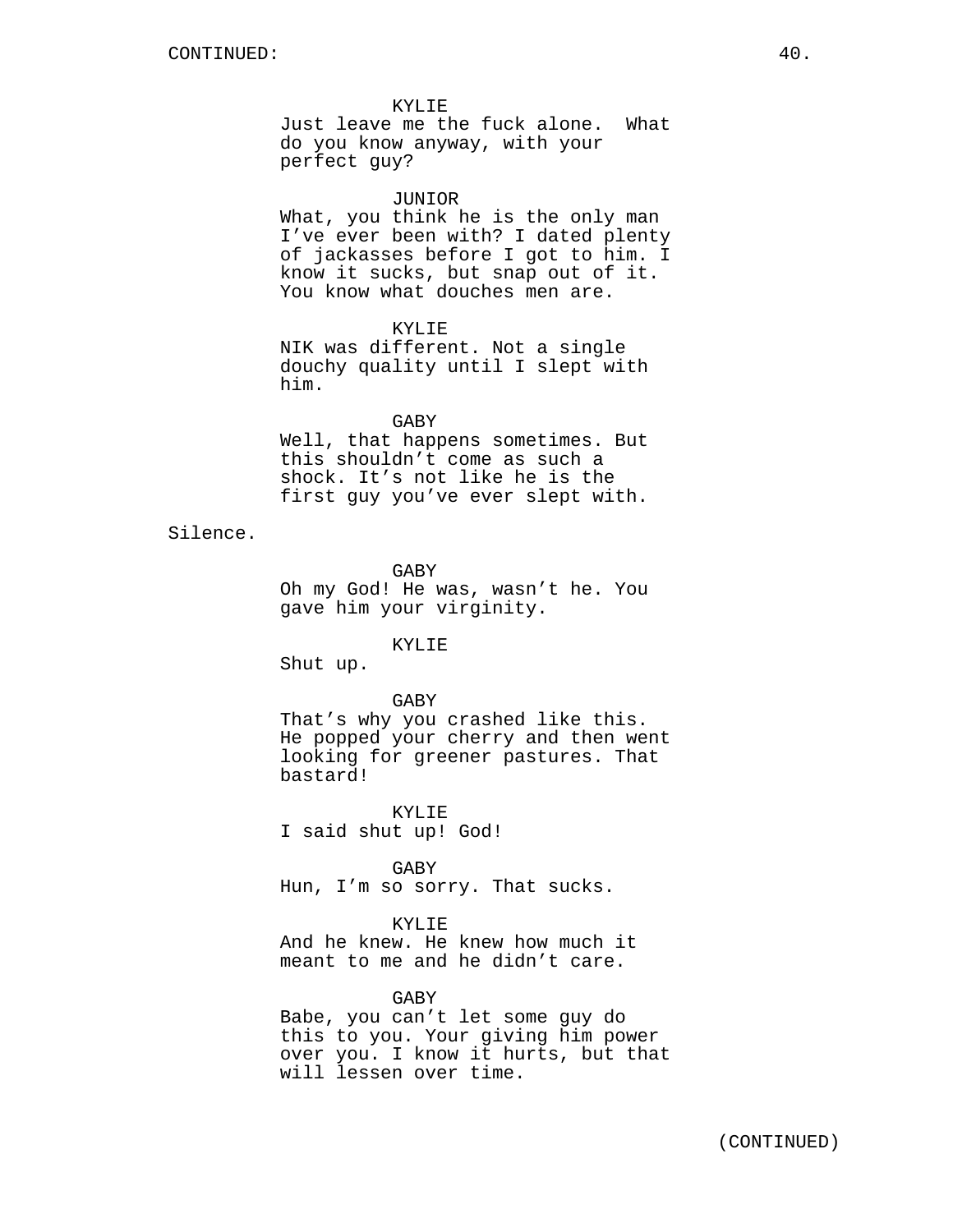#### KYLIE

Just leave.

## GABY

No. I'm not going to let you go down the drain because of that jackass. You've stayed in bed for an entire week, you've hardly gone to any classes. You won't pick up the damn phone, I was worried sick about you!

#### KYLIE

I just wanted to be alone.

### GABY

Well, what about me? Did you ever think of how worried I would be? Did you ever think that maybe I was going through something?

#### KYLIE

Oh, forgive me for being so fucking preoccupied. Are you OK? Is anything wrong?

GABY

I'm pregnant!

Silence.

## KYLIE

What?

GABY

I don't know what happened. I'm so careful about birth control and condoms, but...it still...

KYLIE pulls GABY down to sit on the bed beside her.

#### KYLIE

Hey, it's OK...What did CHRIS say when you told him?

GABY

He said he loved me and would support whatever decision I made. But I just don't know what to do. Keep it, give it up for adoption, not have it at all...And I love him, but I need you too. I need my best friend.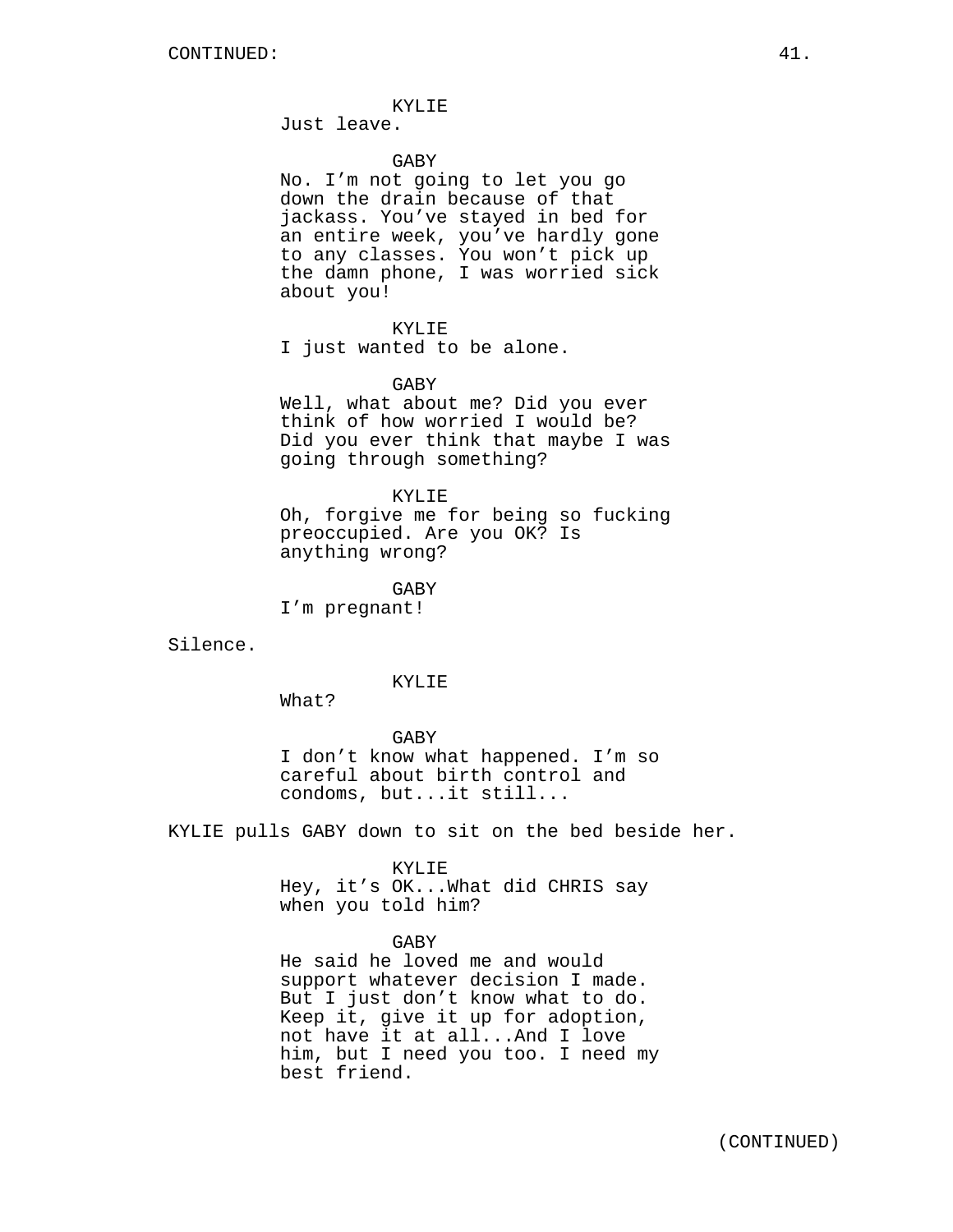KYLIE

I'm so sorry. I'm sorry, I was selfish bitch. I should have talked to you.

## GABY

No, I'm sorry. I should have gotten here sooner. The minute I thought something was wrong I should have been here.

```
KYLIE
```
Well, you've had a lot on your mind.

GABY So have you. I can't believe NIK did that to you. I'll kill him.

KYLIE

That would be nice, but I don't think a baby would like being born in prison.

They laugh and hug each other.

KYLIE OK, I'll get up and we can go to a movie. Get our minds off things for a few hours.

GABY That would be great, but could you do me a favor first?

KYLIE

What?

GABY Brush your teeth. Your ass breath is about to upset my condition.

KYLIE hits her with a pillow. GABY shrieks.

GABY Stop! You can't hit a pregnant lady.

GABY grabs other pillow and swings back. They are both laughing for the first time in a week.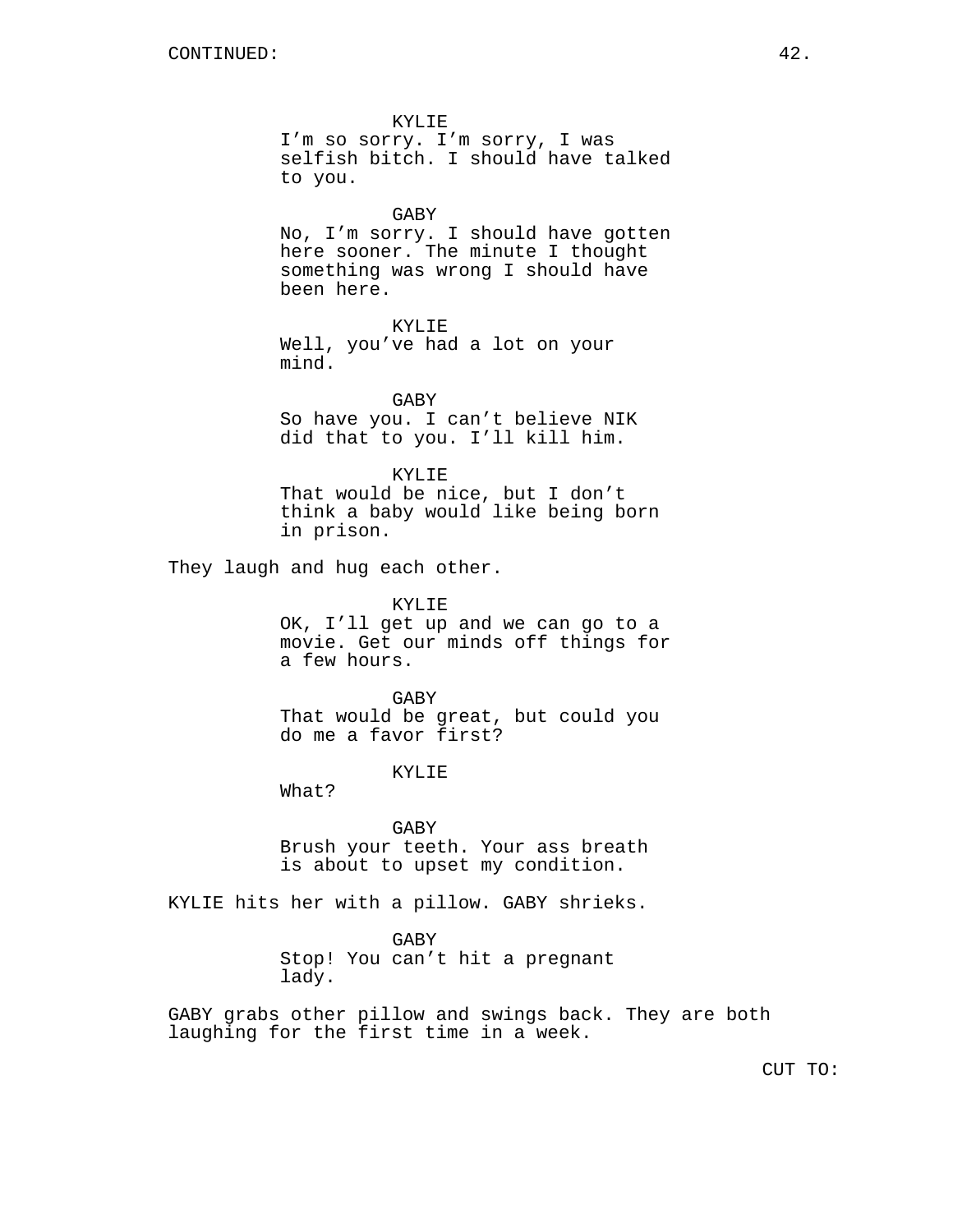# 61 HEY

INT. OF A BAR - EVENING

TANYA enters the bar and sees Jake sitting on a stool with a drink in front of him. She walks over.

TANYA

Hey.

JAKE

Hey.

TANYA Mind if I sit.

JAKE Knock yourself out.

TANYA sits and motions to bartender.

TANYA Vodka and Sprite. Thanks.

JAKE So, how have you been.

TANYA

Ok. You?

JAKE

Same.

TANYA You were right about me. I was scared. I am scared of relationships.

JAKE Why are you saying this now.

TANYA

Because what I was really scared of was losing what I had with you. That's already happened and I lived.

JAKE So what does this mean?

TANYA I like you a lot. And when we were apart I really thought about how I (MORE)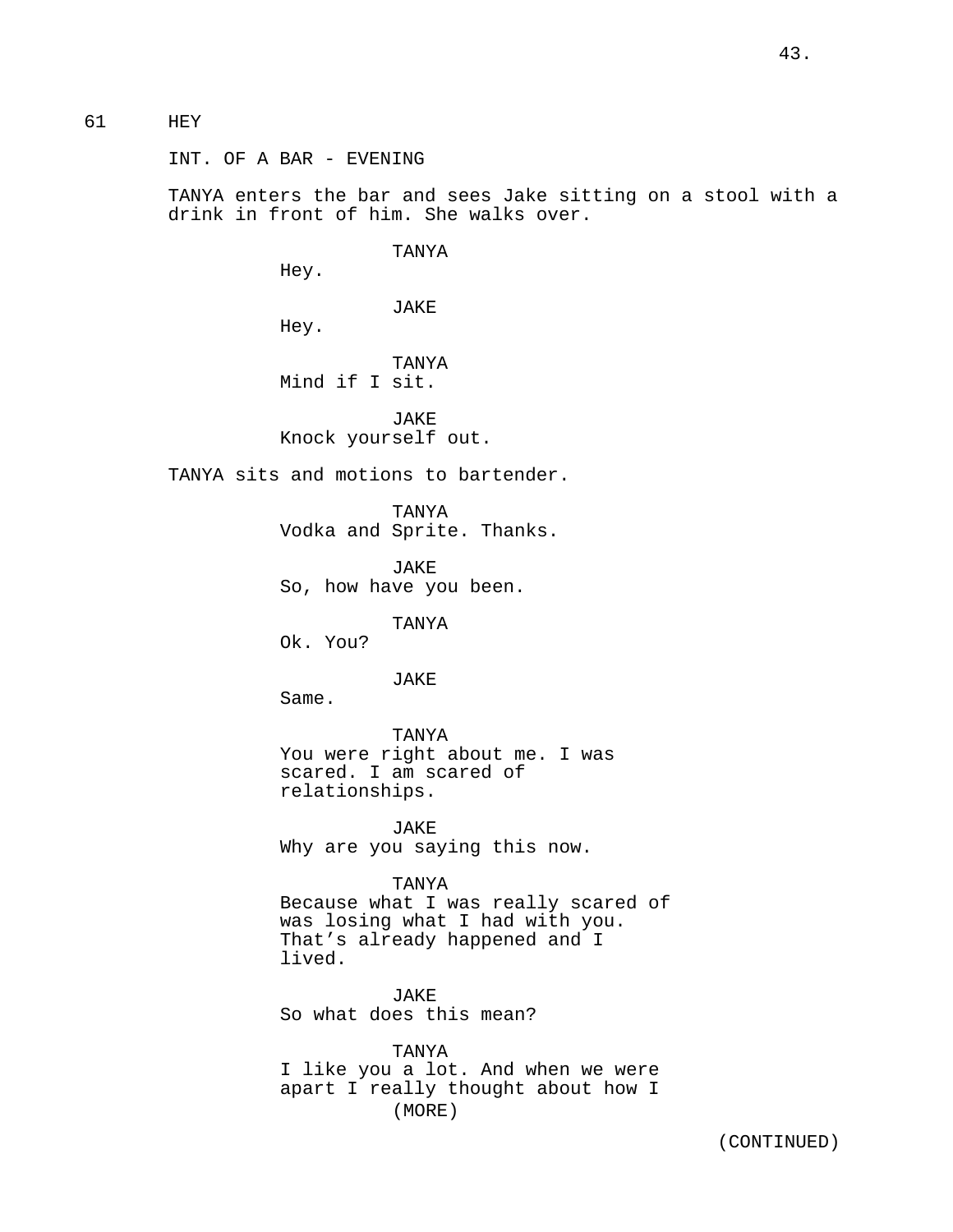### TANYA (cont'd)

felt. I don't love you. I probably could eventually, but I don't right now. I really want to try this relationship thing again. And I will try to be honest about how I feel, to myself and to you.

#### JAKE

TANYA I love you. And maybe if you hadn't been so opposed to that on Valentine's Day, it wouldn't matter that you didn't love me yet. But after everything, I don't think I can shake the feeling that you don't even want this. I can't just keep hoping you will love me someday.

## TANYA

Oh...I understand. I just...I still want to be with you.

JAKE I want to be with you too, but I can't this way. And I don't want to force you to try to feel differently. I'm sorry.

#### TANYA

Ok. So who won the bet?

#### JAKE

I think we both lost.

JAKE exits. TANYA watches him go and then turns back to the bartender.

> TANYA I'm going to need a shot of something with this.

# 62 GETTING OFF THE COUCH

INT. OF LIVING ROOM - EARLY EVENING

TANYA is sitting on the couch under a blanket. There is a glass and a bottle of whiskey in front of her. She holds a full glass. SAM enters and sits beside of her.

(CONTINUED)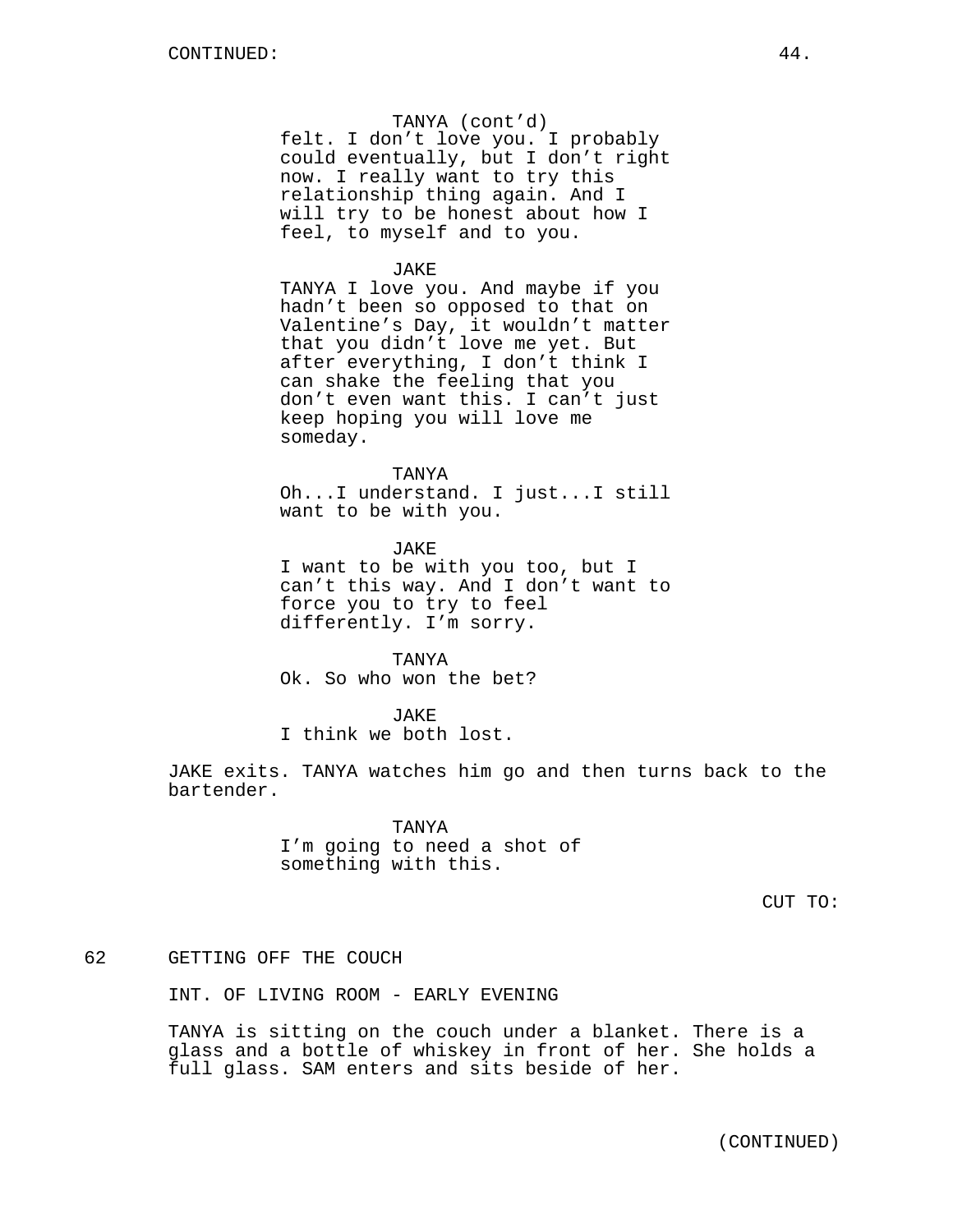TANYA I kept your whiskey cold for you.

SAM Thanks.

SAM pours herself a glass. They salute each other and take a drink.

> TANYA How old are you?

SAM Old enough to have a reason to drink.

TANYA Works for me...How did it go with your, Mom.

SAM Really good actually. I think she is worried that life will be harder, but she supports me.

TANYA You got a really great Mom.

SAM I know...Have you spoken to JAKE?

#### TANYA

Yep.

SAM How did that go?

TANYA

I told him that I he was right. I was afraid. But I don't love him. And he decided he couldn't be with me.

SAM Really? That sucks.

## TANYA

For as long as I can remember, my parents hated each other. They finally got divorced after I went to college. I asked my mom why they waited so long. She told me they thought they could love each other (MORE)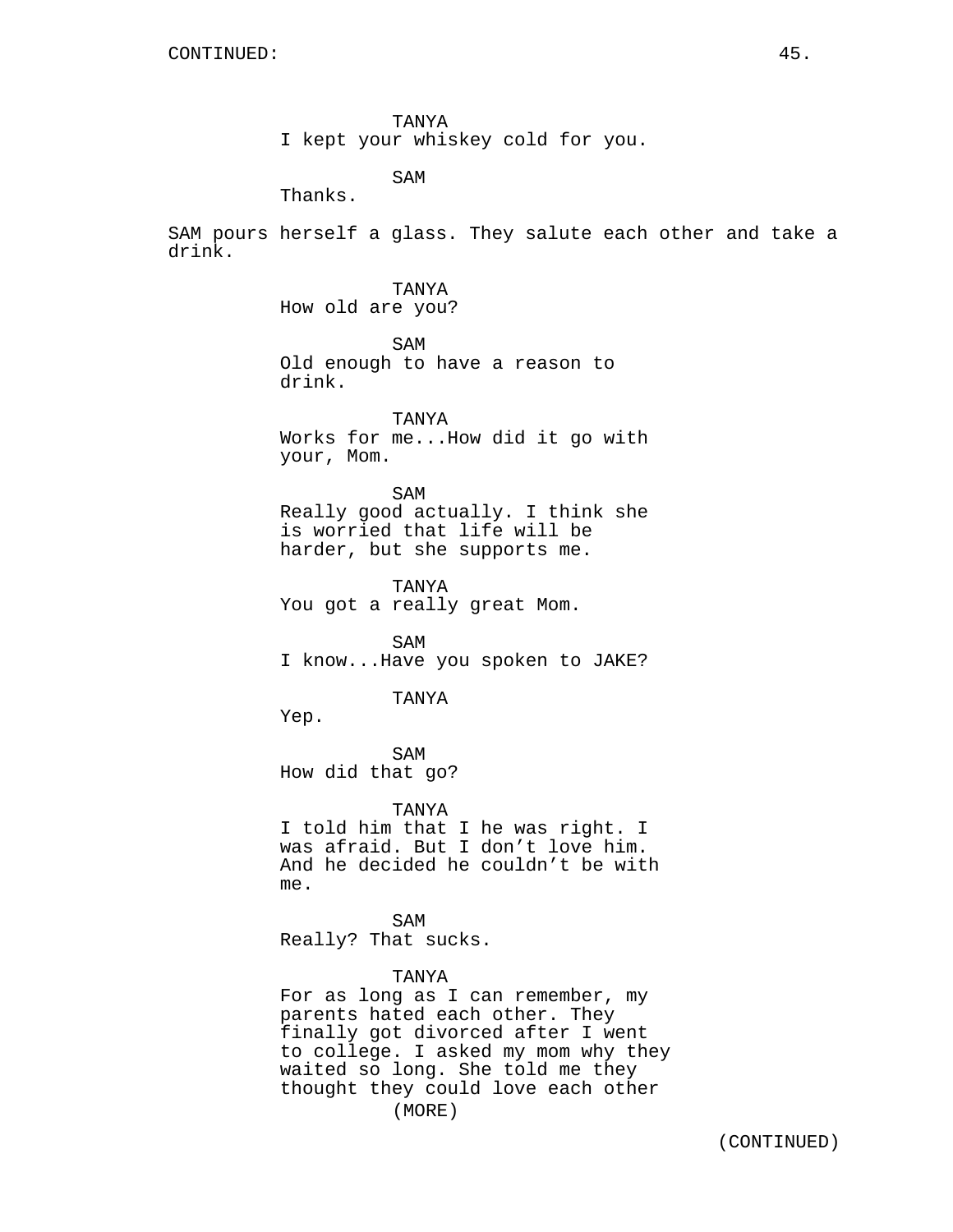### TANYA (cont'd)

again. That they needed to be there for me. That their families would get upset and they had taken this whole vow...They lived like two decades unhappy because they made this big commitment. I swore that would never happen to me.

#### SAM

If you don't let yourself love anyone it doesn't matter how many fuck buddies you have. At the end of the day you'll be alone. Just you and twelve cats.

#### TANYA

I know and I can work on my issues. But I don't love JAKE and I can't make myself.

SAM No, you can't. That's OK.

Silence.

TANYA You think its time to get up now?

SAM Just a few more minutes.

CUT TO:

# 63 THE ALMOST PROPOSAL

INT. OF APARTMENT LIVING ROOM - EVENING

GABY and CHRIS are sitting on couch. There is a glass of milk in front of them.

> GABY Why did you get me milk?

CHRIS Well, I was going to get you some Jack, but I heard milk was better for fetuses. Otherwise they get drunk and vomit in your uterus.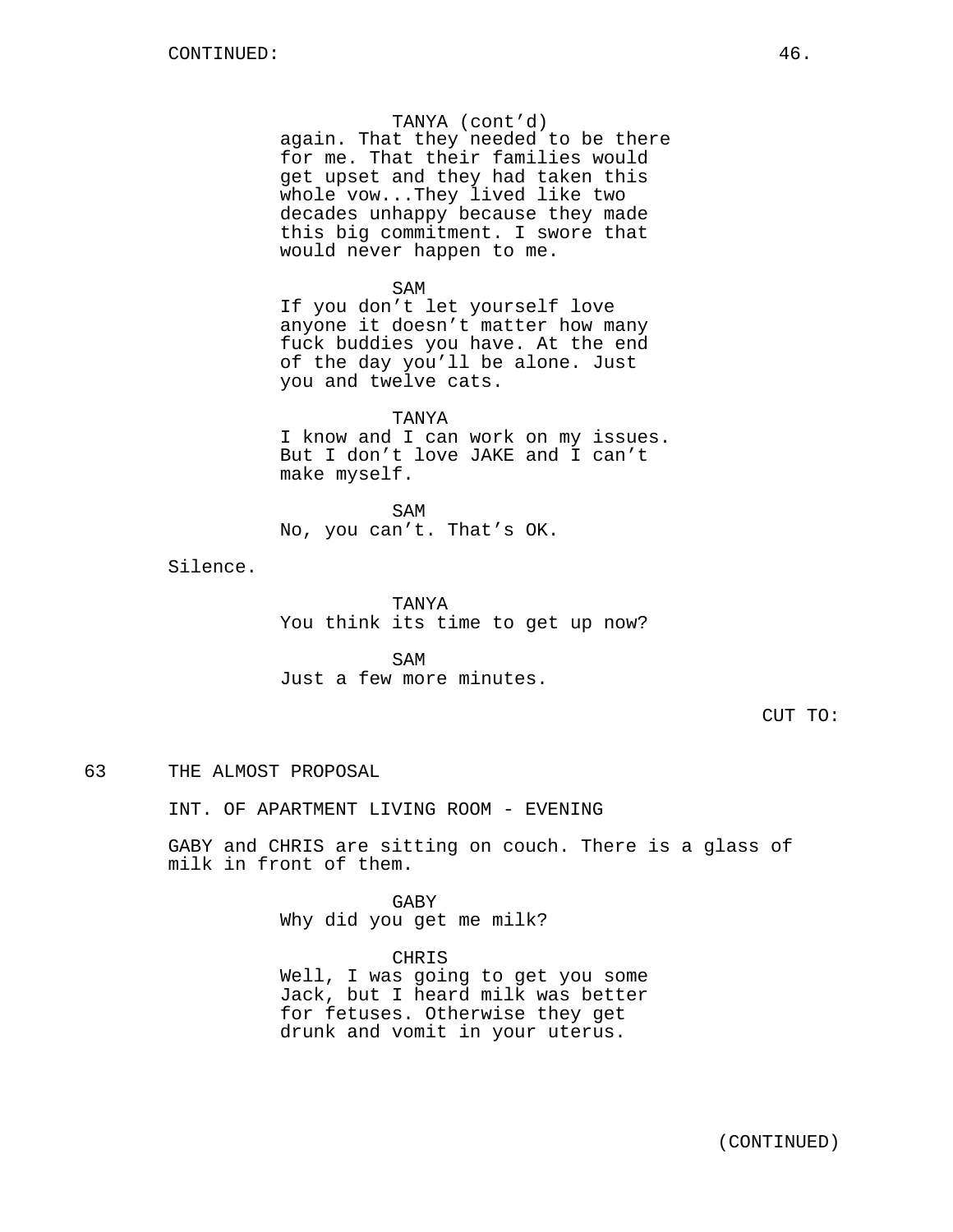GABY Oh. Good call then. When did you cut your hair?

CHRIS Two weeks ago...So...what are you thinking.

#### GABY

I don't know. I...I always thought that my biggest worry was getting pregnant in high school. I knew then that I would get an abortion if it happened. But now...

## CHRIS

I love you. You know I will support you whatever you decide.

GABY

What do you want?

CHRIS

I would love to meet our child. And I know we're not ideally prepared. But I know you would be a good mother. And I think I'd be a damn good father.

GABY I don't want to get married.

## CHRIS

We don't have to. We can just be together. Raising our baby together.

GABY What if we don't stay together?

CHRIS

Then we don't stay together. I'll still be the father. I'll still be there.

GABY I believe you.

CHRIS Good. Do you know?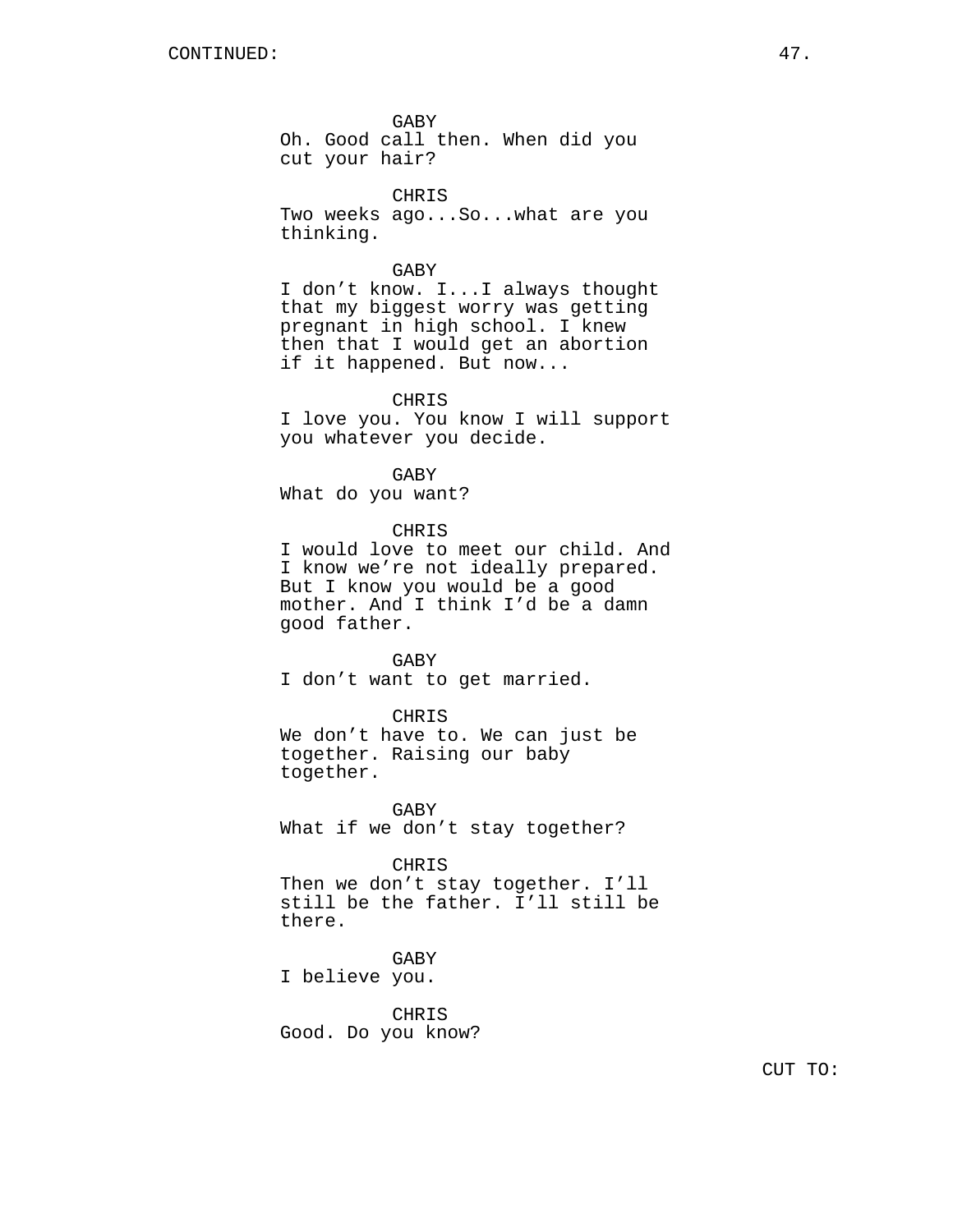64 GRADUATION

INT. OF LIVING ROOM - EVENING

May shows on lower third of screen. All four girls are sitting in the living room. They are all wearing party clothes and holding a glass. TANYA is wearing a graduation cap. GABY is filling glasses.

> TANYA What time are we supposed to be there?

SAM Who cares? You are the graduation girl, this is your night.

TANYA Damn right it is!

KYLIE I can't believe the year is over.

TANYA If you think this was quick just wait until you're a senior. You won't know where those four years went.

SAM Hey we are not thinking about any of that tonight. Tonight is all about fun.

TANYA Hey GABY, aren't you going to have any?

GABY No. I'm going to give up drinking for a while.

KYLIE Wait. Does this mean?

GABY I'm keeping the baby.

KYLIE

Oh my God!

KYLIE hugs GABY.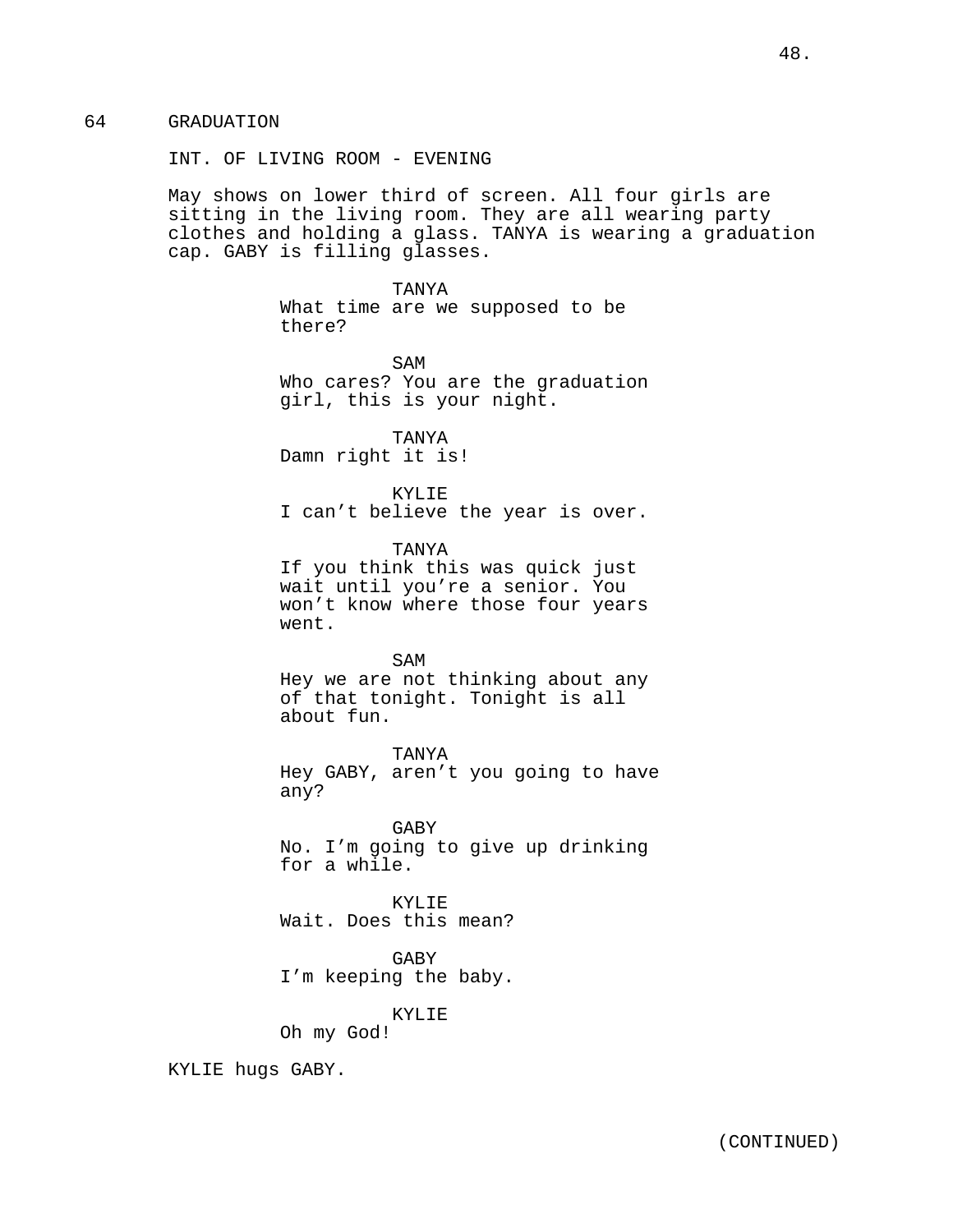SAM

That's wonderful.

### GABY

Yeah, my parent's weren't thrilled. But CHRIS and I told them that this is what we wanted. I'm going to take summer courses and then Spring semester. If everything goes well I'll still graduate on time.

### TANYA

I can't believe it. You're going to be a mom. Thank god, I thought you were just getting fat.

## GABY

Funny. Yeah, I'm going to be a mom...And you...graduated and going to D.C.?

## TANYA

On a summer internship at a news station. I can't wait. And then off to grad. school.

KYLIE I'm sorry to here about JAKE.

#### TANYA

Well that didn't turn out exactly as I hoped. And I'm not over it yet. But that's life. I'm sure "the one" is still out there. For now, I've got plenty to focus on without him.

SAM And I will be getting a new roommate.

KYLIE

And I am very excited about no more communal bathrooms.

GABY

We all move on from here, ladies.

SAM

To drink, except for you preggers.